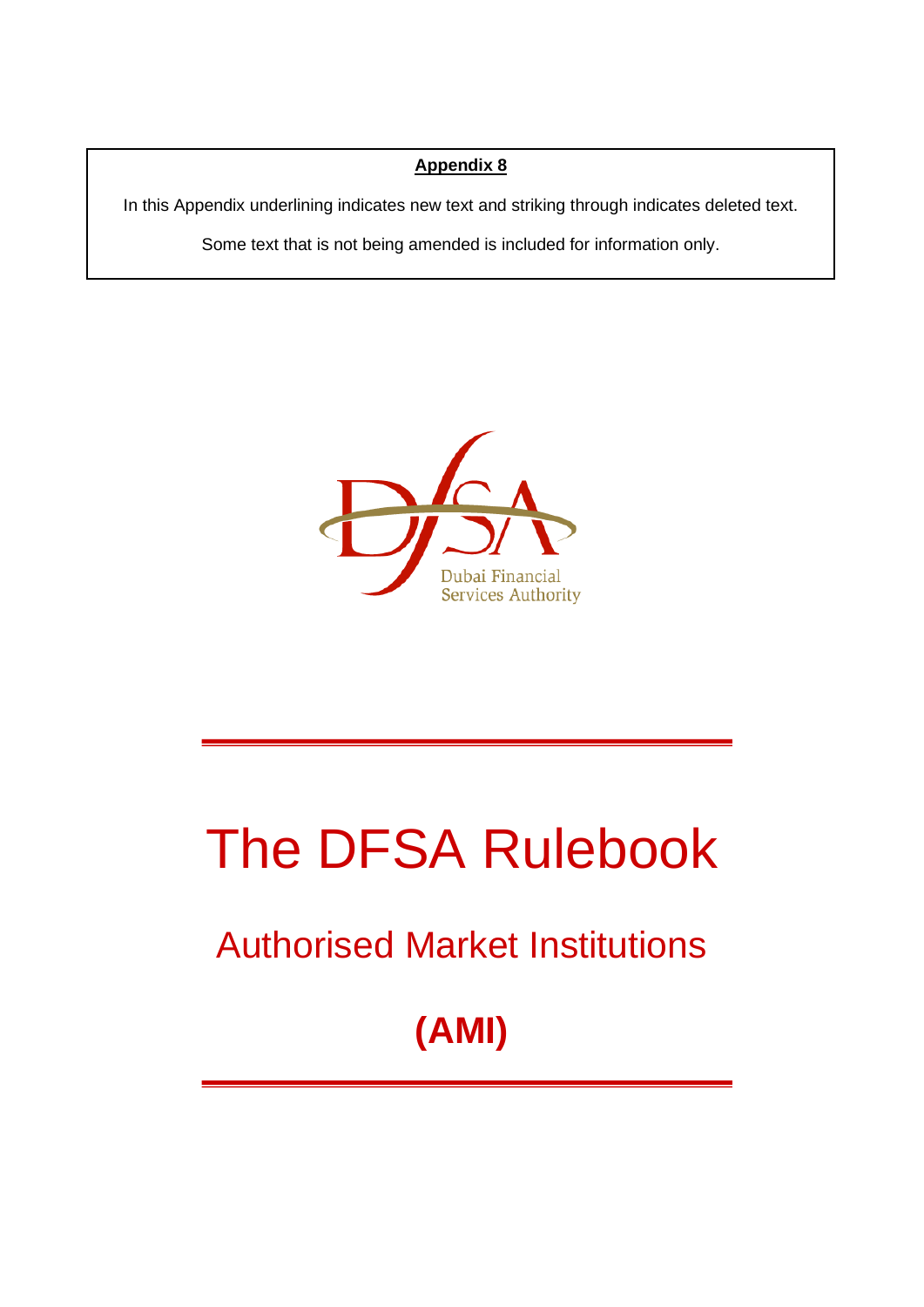

# **PART 1: INTRODUCTION**

# **1. APPLICATION, INTERPRETATION AND OVERVIEW**

## **1.1 Application**

- **1.1.1** (1) This module applies to:
	- (a) every Person who carries on, or intends to carry on, either or both of the Financial Services of Operating an Exchange or Operating a Clearing House in or from the DIFC;
	- (b) a Key Individual, or a Person intending to be a Key Individual, of a Person referred to in (a); and
	- (c) a Controller, or a Person intending to be a Controller, of a Person referred to in (a).
	- (2) This module also applies to an Authorised Market Institution where it:
		- (a) carries on, or intends to carry on, the Financial Service of Operating an Alternative Trading System to the extent that such activities constitute operating a Multilateral Trading Facility; or
		- (b) acts as a Trade Repository.
	- (3) This module does not apply to a Recognised Body.

## **Guidance**

This module will also apply to an Authorised Market Institution that is Operating a Facility for Investment Tokens or Crypto Tokens, unless otherwise specified. Operating a Facility for Investment Tokens is defined in GLO in relation to an Authorised Market Institution to mean Operating an Exchange on which Investment Tokens are traded, Operating a Clearing House on which Investment Tokens are cleared, or Operating a Multilateral Trading Facility on which Investment Tokens are traded. Operating a Facility for Crypto Tokens is defined in similar terms in relation to Crypto Tokens.

## **1.2 Overview of the module**

#### **Guidance**

#### **The regulatory framework**

- 1. The Regulatory Law 2004 ("the Regulatory Law") and the Markets Law 2012 ("the Markets Law") provide the framework for the licensing and supervision of Authorised Market Institutions and for taking regulatory action against those licensed institutions.
- 2. In particular, while Article 41 of the Regulatory Law prohibits a Person from carrying on Financial Services in or from the DIFC, Article 42 of that Law permits Persons duly authorised and Licensed to conduct Financial Services in providing their services.
- 3. The Markets Law establishes a framework in relation to how an Official List of Securities is maintained and administered by the Listing Authority. Either the DFSA, or an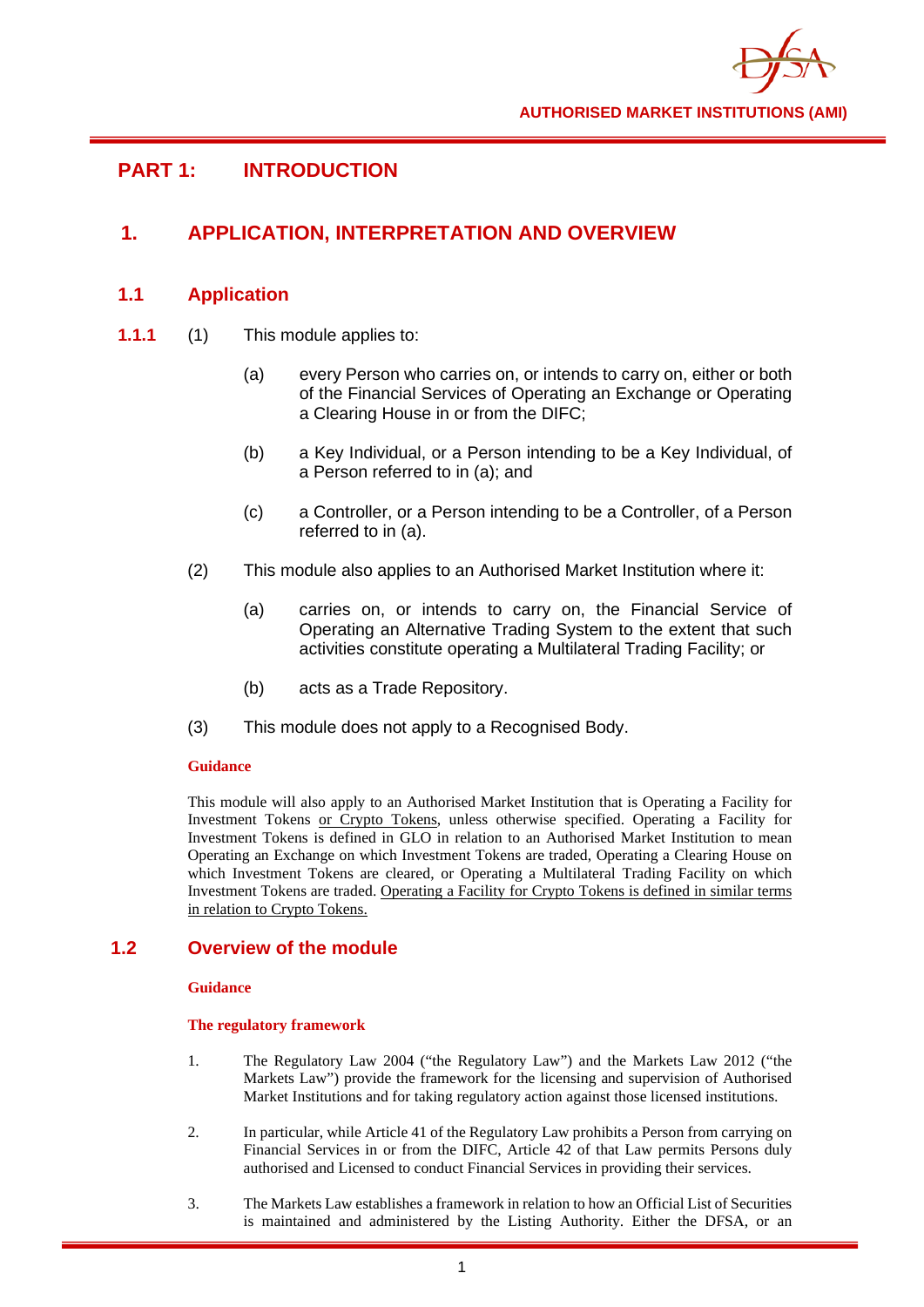Authorised Market Institution where it has been granted an endorsement on its Licence to do so, may maintain an Official List of Securities.

- 4. The GEN module prescribes the Financial Services which may be carried on by an Authorised Firm or Authorised Market Institution and the detailed requirements that must be met by such firms. In addition, the GEN module also sets out the circumstances under which an Authorised Market Institution may be authorised to carry out certain functions by way of an endorsement on its Licence.
- 5. The RPP Sourcebook contains, amongst other things, the detailed policies and procedures relating to how the DFSA exercises its licensing and supervisory functions relating to Authorised Market Institutions.

#### **The AMI module**

- 6. The AMI Module is comprised of four Parts containing 12 chapters and three Appendices.
- 7. Part 1 contains chapter 1, which sets out the application provisions and the overview of the AMI module.
- 8. Part 2 contains chapters 2 and 3. Chapter 2 sets out the requirements relating to application for a Licence to Operate an Exchange or Clearing House (or both) and an endorsement to operate a Multilateral Trading Facility or to maintain an Official List of Securities. Chapter 3 sets out the assessment of application related requirements, including application to obtain Key Individual status of an Authorised Market Institution.
- 9. Part 3 contains chapters 4, 5, 5A, 5B, 6 and 7. These chapters set out the substantive requirements (called the "Licensing Requirements") that must be met by a Person at the point of grant of a Licence to be an Authorised Market Institution and thereafter on an on-going basis. Chapter 4 contains the provisions which prescribe what the Licensing Requirements are, and the procedures an Authorised Market Institution must follow in order to make any material changes to the arrangements it has in place to meet the Licensing Requirements. Chapter 5 contains the Licensing Requirements that are common to both Exchanges and Clearing Houses. Chapter 5A contains the additional requirements that apply to an Authorised Market Institution that is Operating a Facility for Investment Tokens, whether that facility is an Exchange, a Clearing House or a Multilateral Trading Facility. Chapter 5B contains the additional requirements that apply to an Authorised Market that is Operating a Facility for Crypto Tokens. Chapter 6 contains the additional Licensing Requirements that are specific to Exchanges and chapter 7 contains the additional Licensing Requirements that are specific to Clearing Houses.
- 10. Part 4 contains chapters 8, 9, 10, 11 and 12. These chapters set out a range of miscellaneous provisions covering the requirements relating to the approval of Controllers of Authorised Market Institutions (chapter 8), the provisions governing the supervision of Authorised Market Institutions (chapter 9), the procedures for withdrawal of a Licence or endorsement (chapter 10), appeal procedures from the decisions of the DFSA (chapter 11) and the transitional provisions (chapter 12).
- 11. There are three Appendices, Appendix 1 contains the requirements relevant to testing of technology systems, Appendix 2 contains the requirements relating to the use of price information providers and Appendix 3 contains the contract delivery specifications applicable to Derivative contracts which require physical delivery.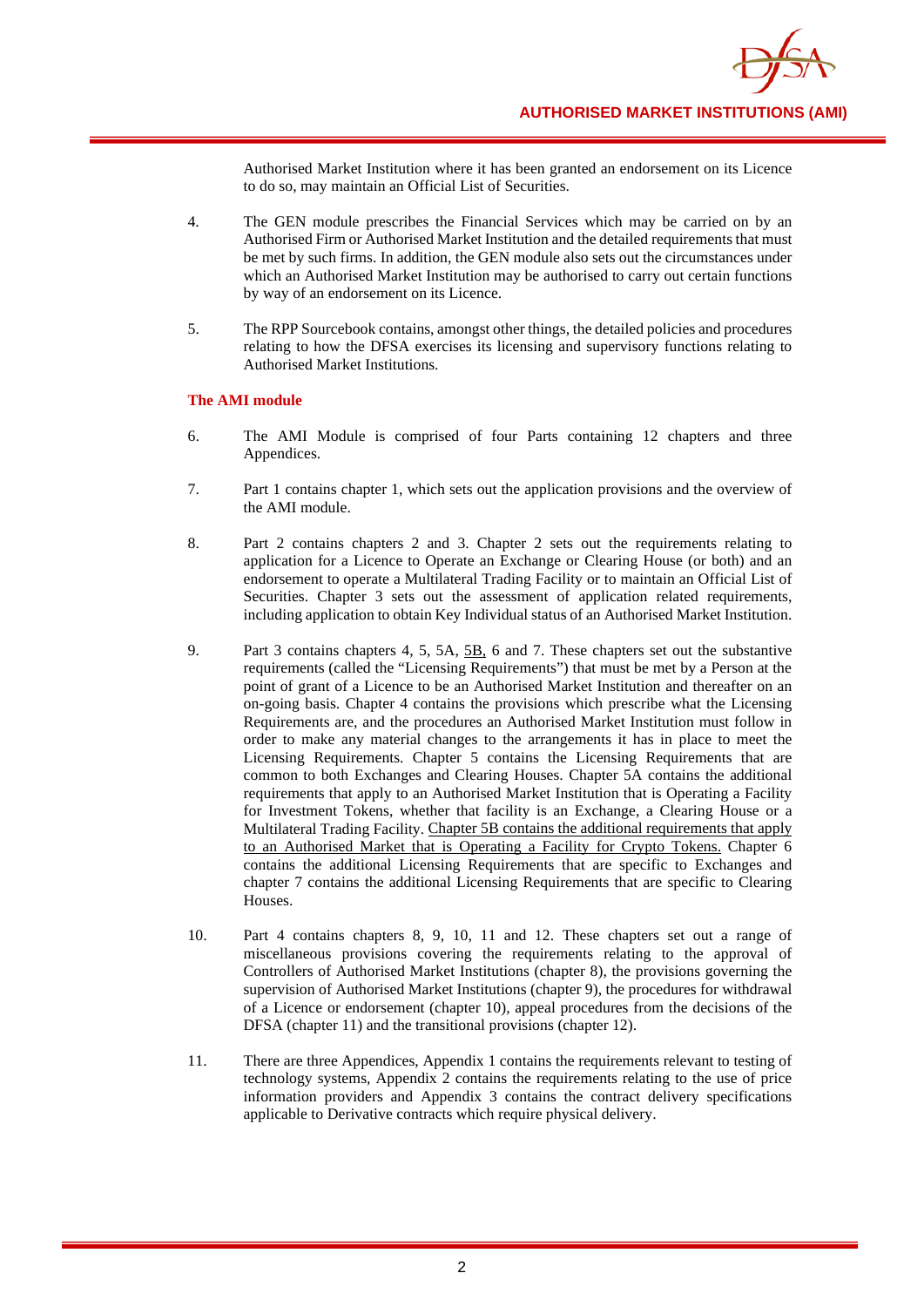

# **PART 2: APPLICATION AND AUTHORISATION**

# **2. APPLICATION FOR A LICENCE OR ENDORSEMENT**

## **2.1 Application**

- **2.1.1** (1) This chapter applies to a Person who intends to carry on either or both of the Financial Services of Operating an Exchange or Operating a Clearing House in or from the DIFC.
	- (2) This chapter also applies to a Person referred to in (1), who intends to obtain an endorsement on its Licence to:
		- (a) carry on the Financial Service of Operating an Alternative Trading System to the extent that such activities constitute operating a Multilateral Trading Facility; or
		- (b) act as a Trade Repository.
	- (3) A Person who intends to carry on the Financial Services and activities referred to in (1) and (2) is referred to in this chapter as an "applicant" unless the context otherwise provides.
	- (4) This chapter also applies to an Authorised Market Institution applying to change the scope of its Licence, or where a condition or restriction has previously been imposed on its Licence, to have such a condition or restriction varied or withdrawn. Such an Authorised Market Institution may be referred to as an "applicant" in this chapter.

- 1. The activity of operating a Multilateral Trading Facility ("MTF") is an activity that falls within the definition of the Financial Service of Operating an Alternative Trading System (see GEN Rule 2.22.1). A Person needs to be Licensed as an Authorised Firm to carry on that Financial Service. However, pursuant to GEN Rule 2.2.12, a holder of a Licence to Operate an Exchange may also operate an MTF if it has obtained an endorsement on its Licence permitting it to do so.
- 2. Acting as a Trade Repository is not a Financial Service, and may be carried on by an Authorised Firm or Authorised Market Institution with an endorsement on its Licence permitting it to do so (see GEN Rule 2.2.13).
- 3. A new applicant for a Licence or an existing holder of a Licence may apply to have an endorsement on its Licence to operate a Multilateral Trading Facility or to maintain a Trade Repository.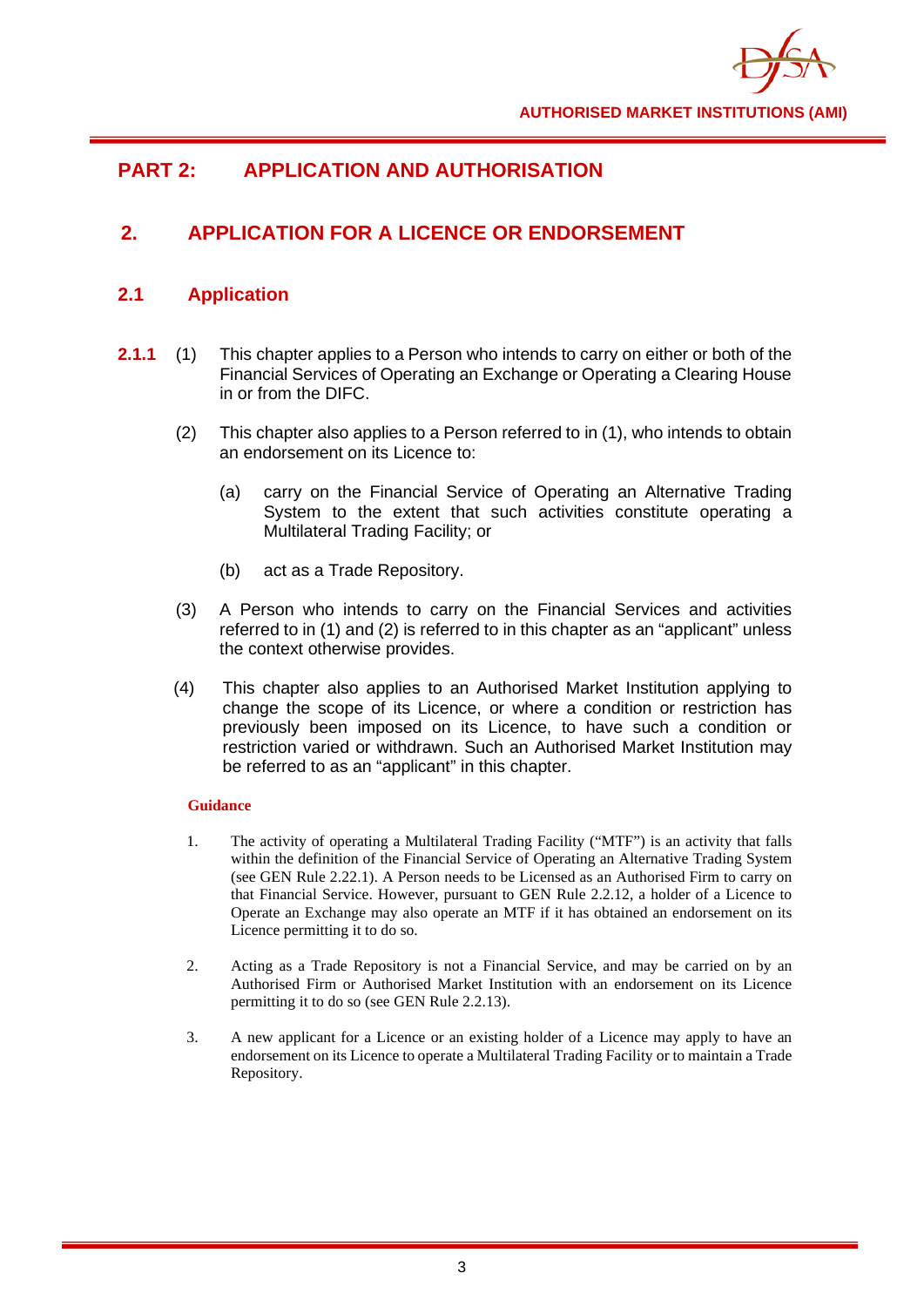

## **2.2 Application for a Licence**

- **2.2.1** An applicant who intends to carry on either or both of the Financial Services of Operating an Exchange or Operating a Clearing House must apply to the DFSA for a Licence in accordance with the Rules in this section and chapter 3.
- **2.2.2** The DFSA will only consider an application for a Licence to Operate an Exchange or Operate a Clearing House from a Person:
	- (a) who is a Body Corporate; and
	- (b) who is not an Authorised Firm or an applicant to be an Authorised Firm.
- 2.2.2A An applicant must be a Body Corporate incorporated under the DIFC Companies Law if the application is for:
	- (a) authorisation to Operate an Exchange or Clearing House relating to Crypto Tokens; or
	- (b) the variation of a Licence to permit an activity referred to in (a).
- **2.2.3** A Person applying for a Licence must submit a written application to the DFSA:
	- (a) demonstrating how the applicant intends to satisfy the Licensing Requirements specified in Part 3 and any other applicable requirements; and
	- (b) with copies of any relevant agreements or other information in relation to the application.

## **2.3 Application for an endorsement**

- **2.3.1** The following requirements must be met by an applicant for the grant of an endorsement to operate a Multilateral Trading Facility:
	- (a) it must hold a Licence with an authorisation to Operate an Exchange; and
	- (b) it must be able to demonstrate that it can satisfy the requirement in Rule 4.2.1(3).; and
	- (c) it must be a Body Corporate incorporated under the DIFC Companies Law if the MTF will trade Crypto Tokens.

- 1. Under GEN Rule 2.2.11(c) and Rule 2.2.12, an Authorised Market Institution Licensed to Operate an Exchange may obtain an endorsement to carry on the activity of operating a Multilateral Trading Facility.
- 2. An Exchange with an endorsement to operate an MTF needs to meet, on an on-going basis, the applicable Licensing Requirements under Rule 4.2.1(3). Accordingly, when an Exchange wishes to obtain such an endorsement, it needs to be able to demonstrate to the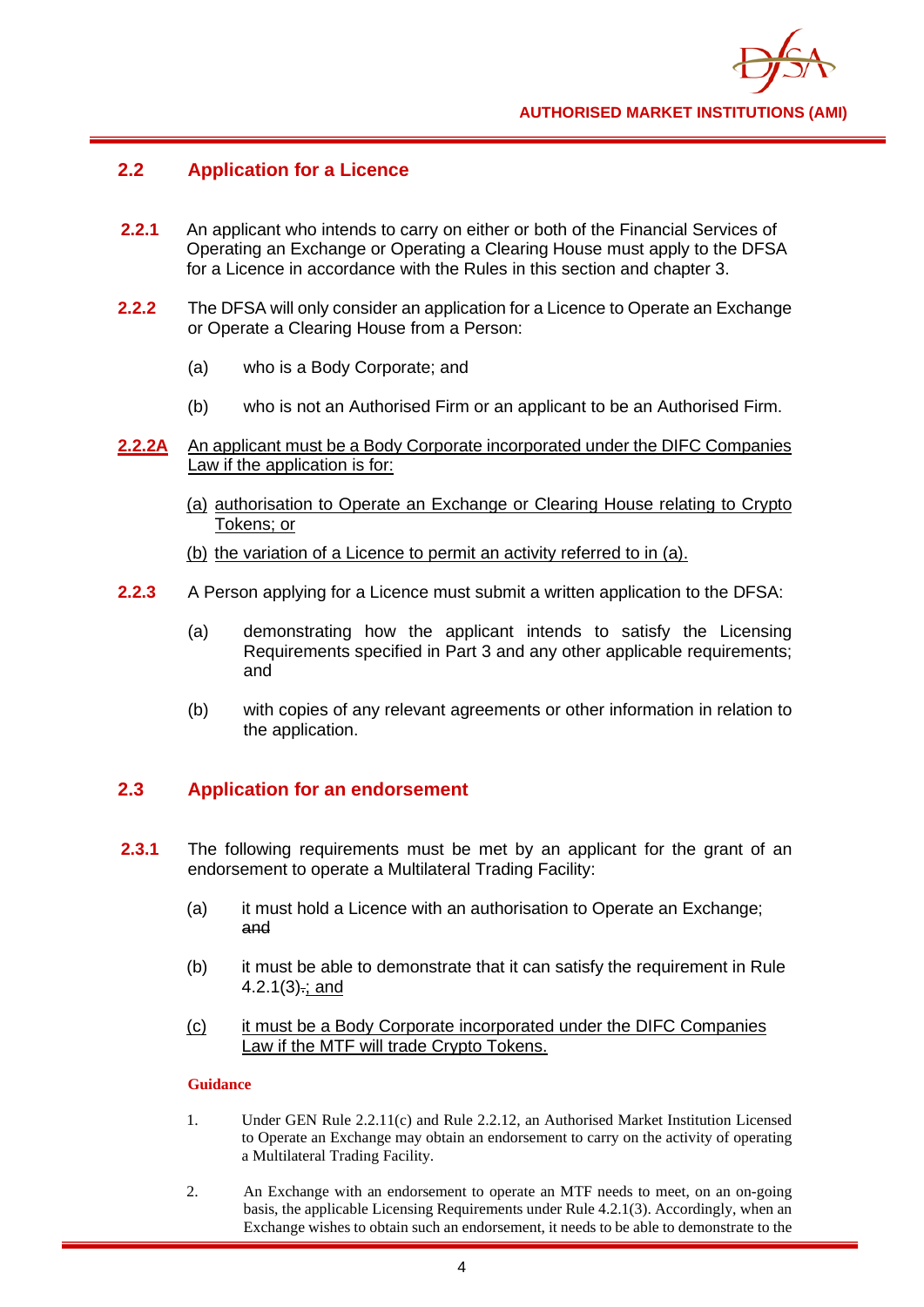

DFSA that it can meet each of the Licensing Requirements with respect to the proposed MTF. For example, it should demonstrate how the IT systems and human resources available to it would be utilised for the purposes of operating the MTF.

**2.3.2** The requirements in App 5 to GEN must be met by an Authorised Market Institution for the grant of an endorsement to act as a Trade Repository.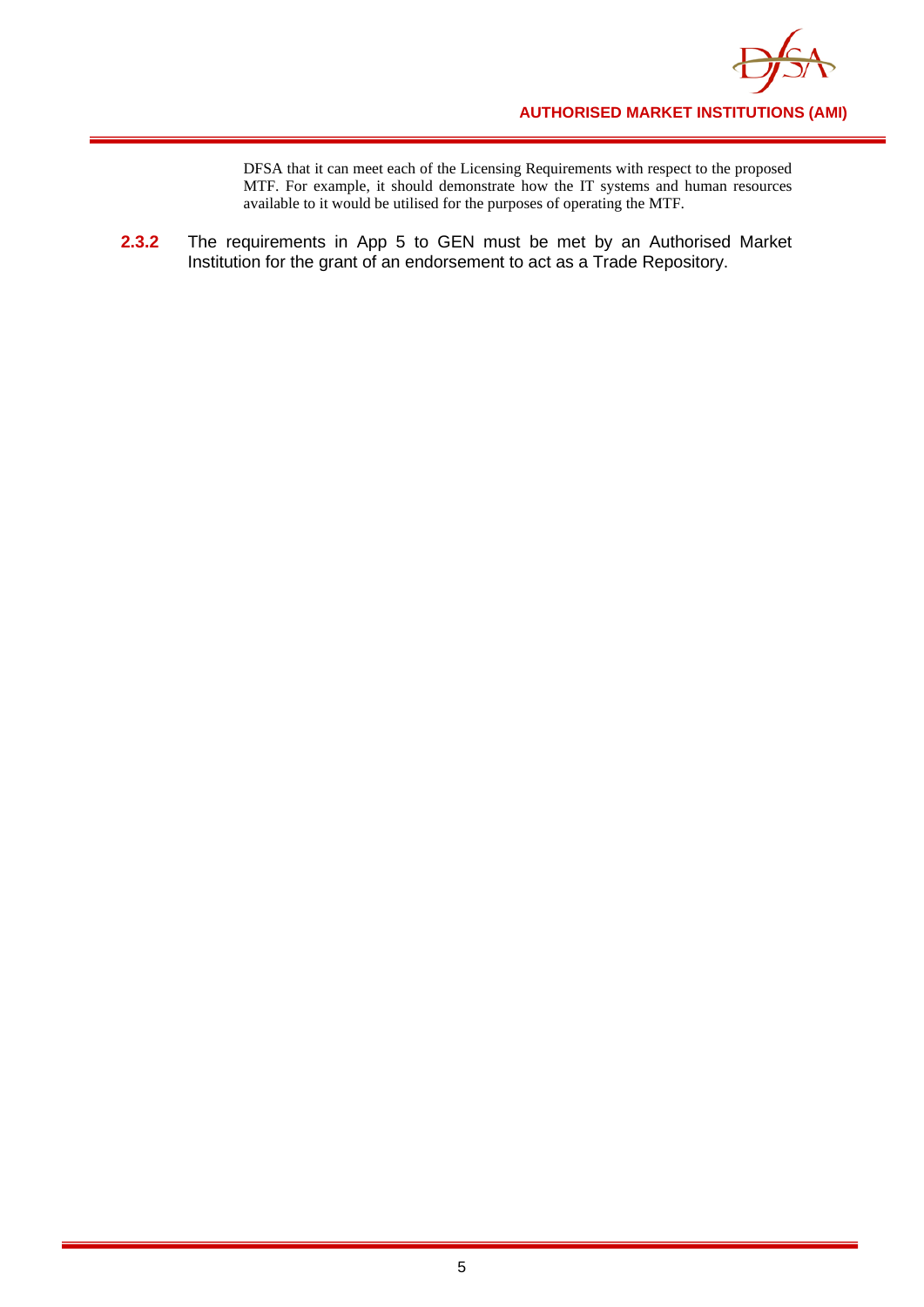

# **2.4 Application for a change of scope of a Licence**

**2.4.1** An Authorised Market Institution applying to change the scope of its Licence, or to have a condition or restriction varied or withdrawn, must provide the DFSA with written details of the proposed changes including an assessment of how it intends to satisfy the Licensing Requirements in relation to the new Licence scope.

- 1. Where an Authorised Market Institution applies to change the scope of its Licence, it should provide at least the following information:
	- a. particulars of the new activities requiring a variation to the scope of Licence, and the date of the proposed commencement of such activities;
	- b. a revised business plan as appropriate, describing the basis of, and rationale for, the proposed change;
	- c. details of the extent to which existing documentation, procedures, systems and controls will be amended to take into account any additional activities, and how the Authorised Market Institution will be able to comply with any additional regulatory requirements including the applicable Licensing Requirements; and
	- d. if the Authorised Market Institution is reducing its activities and it has existing Members who may be affected by the cessation of a Financial Service, details of any transitional arrangements.
- 2. If an application for a change of scope of Licence involves carrying on a new Financial Service, the application will be assessed against all the requirements applicable to the relevant Financial Service.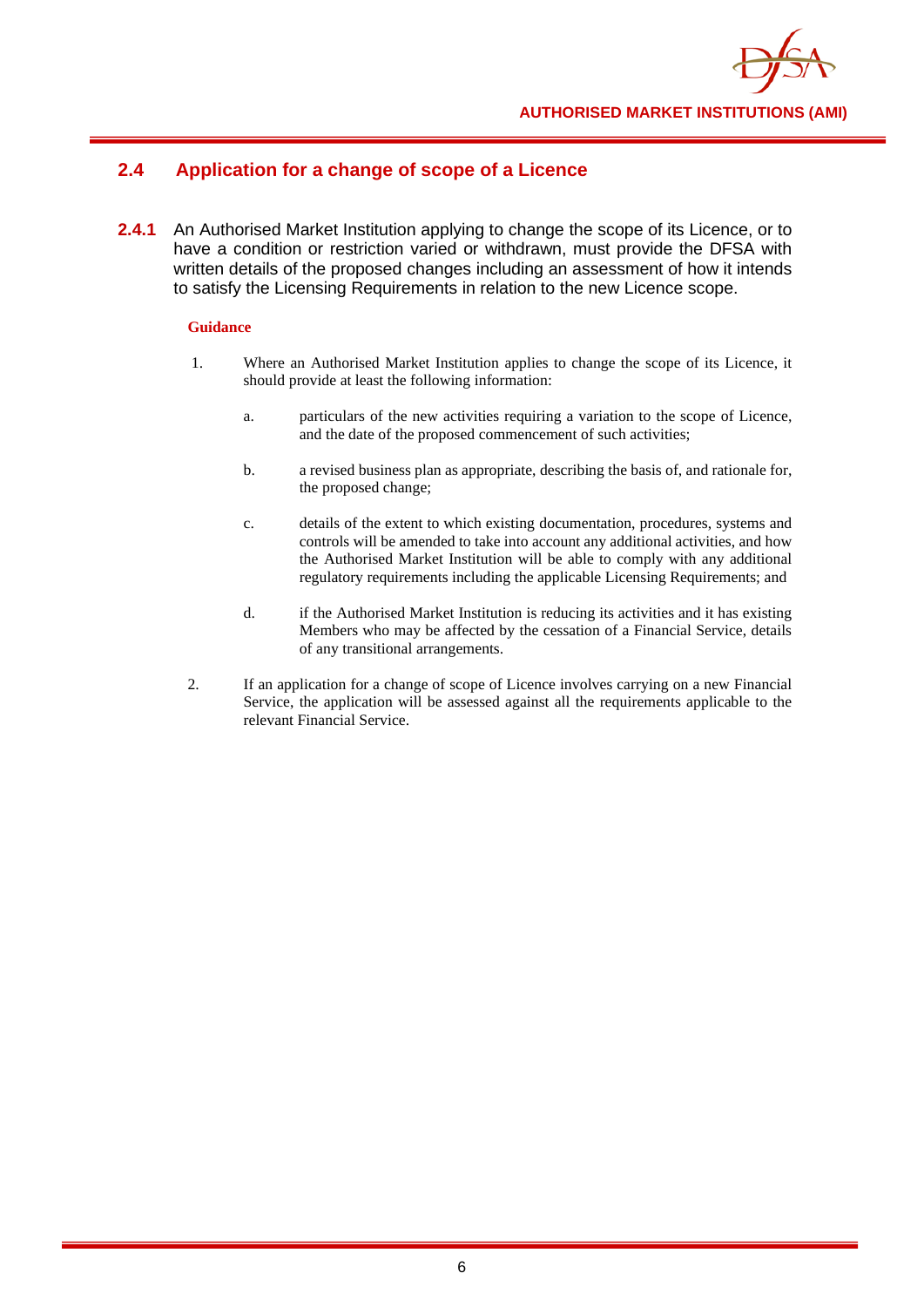

# **3. AUTHORISATION**

## **3.1 Application**

- **3.1.1** This chapter applies to every Person who is an applicant for:
	- (a) a Licence to be an Authorised Market Institution;
	- (b) an endorsement to:
		- (i) maintain an Official List of Securities;
		- (ii) operate a Multilateral Trading Facility; or
		- (iii) act as a Trade Repository; or
	- (c) Key Individual status.

#### **Guidance**

- 1. This chapter outlines the DFSA's authorisation requirements for an Authorised Market Institution and its Key Individuals, as well as the process for an Authorised Market Institution to obtain an endorsement on its Licence to maintain an Official List of Securities, operate a Multilateral Trading Facility or act as a Trade Repository.
- 2. This chapter should be read in conjunction with the RPP Sourcebook, which sets out the DFSA's general regulatory policy and processes. See chapter 2 of the RPP sourcebook.

## **3.2 Assessment**

- **3.2.1** (1) In order to become authorised to carry on one or both of the Financial Services of Operating an Exchange or Operating a Clearing House, the applicant must demonstrate to the satisfaction of the DFSA that it can meet the relevant Licensing Requirements specified in chapters 5, 5A, 5B, 6 and 7, as appropriate to the Financial Services it proposes to carry on, both at the point of the grant of the Licence and thereafter on an ongoing basis.
	- (2) In order to obtain an endorsement on its Licence to:
		- (a) maintain an Official List of Securities;
		- (b) operate a Multilateral Trading Facility; or
		- (c) act as a Trade Repository,

the applicant must demonstrate to the satisfaction of the DFSA that it can meet the requirements applicable to Persons undertaking the relevant activities, both at the point of the grant of the endorsement and thereafter on an on-going basis.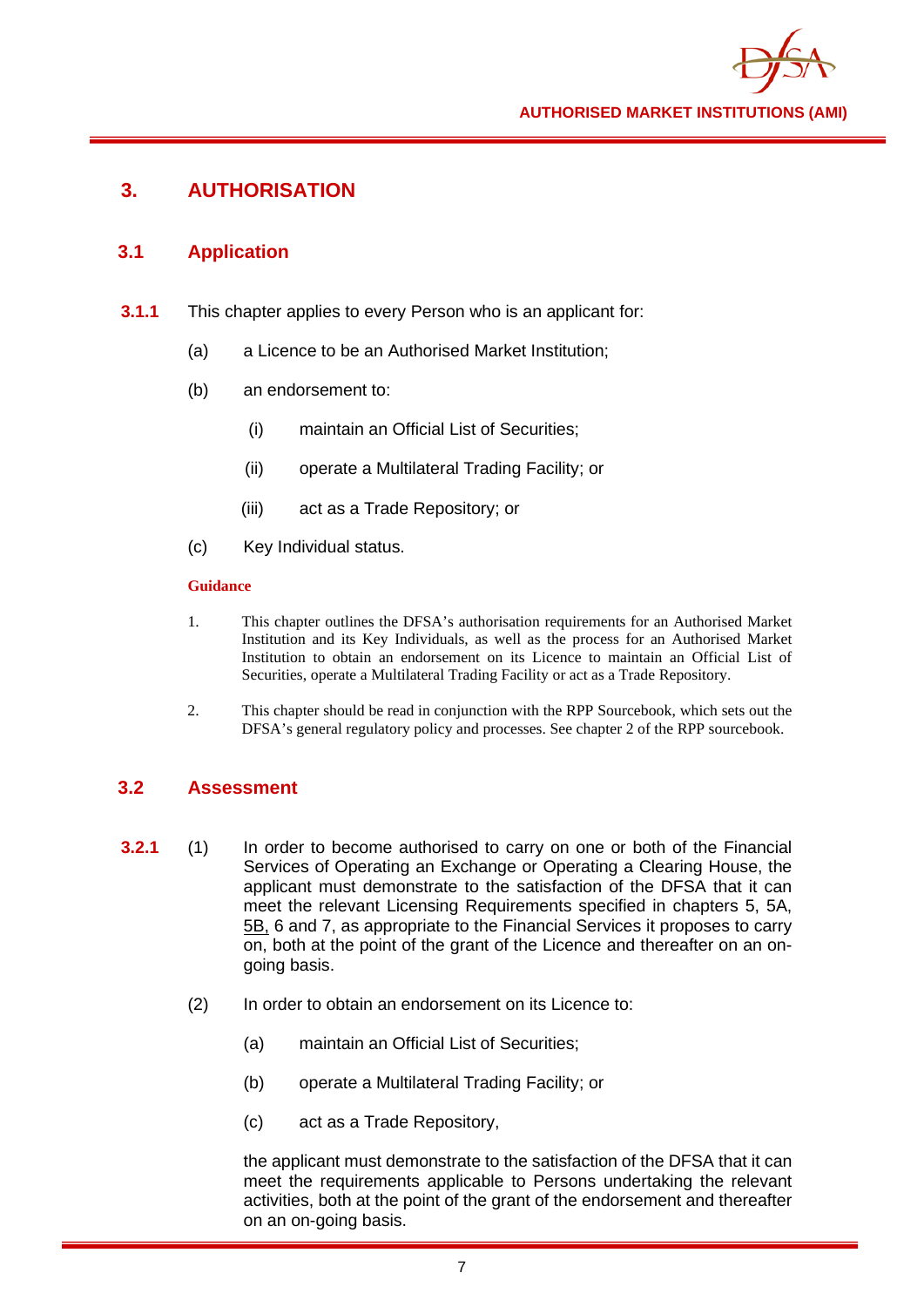

- 1. The Licensing Requirements are specified in chapters 5, 5A, 5B, 6 and 7 of Part 3 of this module. These include the general requirements applicable to all Authorised Market Institutions (chapter 5), and the additional requirements applicable to specific types of activities of Authorised Market Institutions (chapters 5A, 5B, 6 and 7).
- 2. Where an Authorised Market Institution (or an applicant for a Licence) seeks to obtain an endorsement on its Licence, additional requirements relevant to the type of endorsement need to be satisfied (see, for example, App 5 of GEN for the requirements relating to Trade Repositories).
- 3. Currently, the function of maintaining an Official List of Securities is performed by the DFSA. However, the DFSA has the power, pursuant to Article 29 of the Markets Law, to grant an Authorised Market Institution an endorsement on its Licence permitting it to maintain an Official List of Securities.
- 4. Section 3.6 of the RPP Sourcebook sets out the matters which the DFSA takes into consideration when making an assessment under Rule 3.2.1.

…..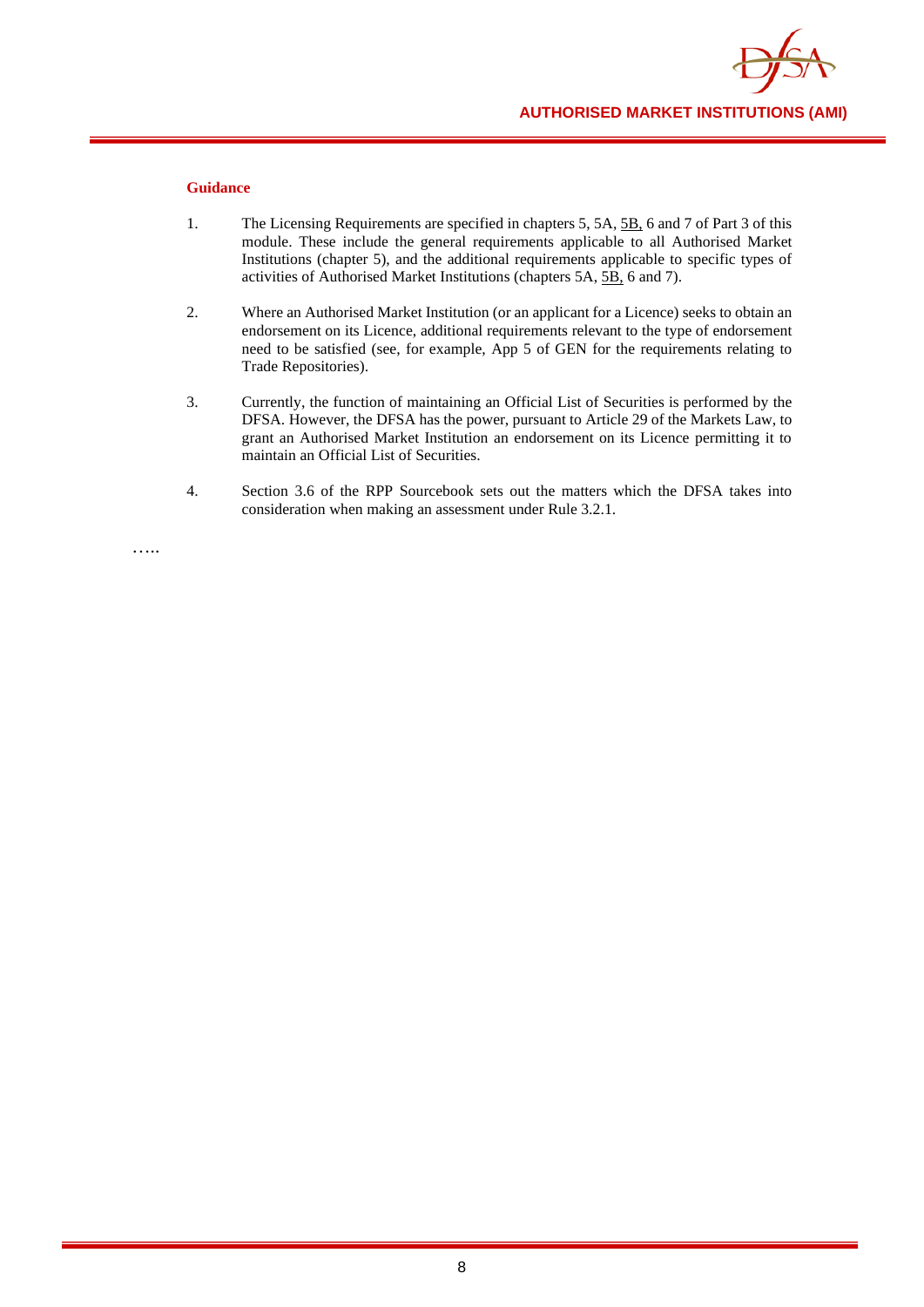

# **5. GENERAL LICENSING REQUIREMENTS APPLICABLE TO ALL AUTHORISED MARKET INSTITUTIONS**

## **5.1 Application**

**5.1.1** This chapter applies to an Authorised Market Institution and its Key Individuals.

…..

## **5.4 Conflicts of interests**

- **5.4.1** Without limiting the generality of the obligations under section 5.2 of GEN, an Authorised Market Institution must take all reasonable steps to ensure that any conflicts of interest, including those:
	- (a) between itself and its shareholders, Members or other users of its facilities; and
	- (b) between its Members and other users of its facilities, and, among themselves,

are promptly identified and then prevented or managed, or disclosed, in a manner that does not adversely affect the sound functioning and operation of the Authorised Market Institution.

- **5.4.2** Without limiting the generality of the requirement in Rule 5.4.1, an Authorised Market Institution must establish and maintain adequate policies and procedures to ensure that its Employees do not undertake personal account transactions in Investments or Crypto Tokens in a manner that creates or has the potential to create conflicts of interest.
- **5.4.3** An Authorised Market Institution must establish a code of conduct that sets out the expected standards of behaviour for its Employees, including clear procedures for addressing conflicts of interest. Such a code must be:
	- (a) binding on Employees; and
	- (b) to the extent appropriate and practicable, made publicly available.

**…..**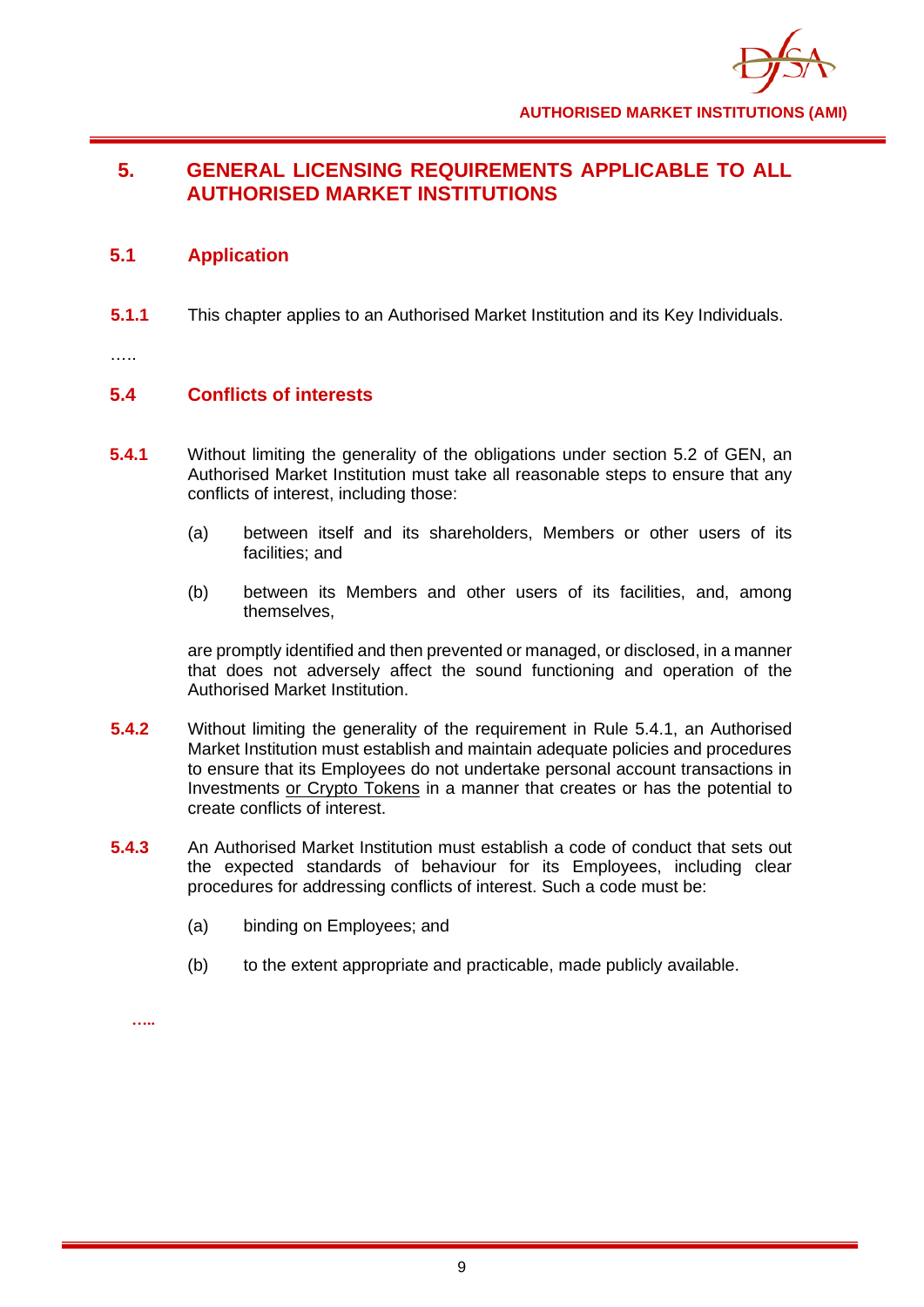

## **Technology resources**

- **5.5.5** (1) An Authorised Market Institution must have sufficient technology resources to operate, maintain and supervise its facilities.
	- (2) The Authorised Market Institution must be able to satisfy the DFSA that its technology resources are established and maintained in such a way as to ensure that they are secure and maintain the confidentiality of the data they contain.
	- (2) An Authorised Market Institution must ensure that its Members and other participants on its facilities have sufficient technology resources which are compatible with its own.
	- (4) For the purposes of meeting the requirement in (1), an Authorised Market Institution must have adequate procedures and arrangements for the evaluation, selection and on-going monitoring of information technology systems. Such procedures and arrangements must, at a minimum, provide for:
		- (a) problem management and system change;
		- (b) testing information technology systems before live operations in accordance with the requirements in Rule 5.5.6;
		- (c) monitoring and reporting on system performance, availability and integrity; and
		- (d) adequate measures to ensure:
			- (i) the information technology systems are resilient and not prone to failure;
			- (ii). business continuity in the event that an information technology system fails;
			- (iii) protection of the information technology systems from damage, tampering, misuse or unauthorised access; and
			- (iv) the integrity of data forming part of, or being processed through, information technology systems.
	- (5) An Authorised Market Institution must meet the applicable requirements in App 1 for the purposes of:
		- (a) testing the adequacy and effectiveness of its own information technology systems; and
		- (b) assessing the adequacy and effectiveness of information technology systems of its Members.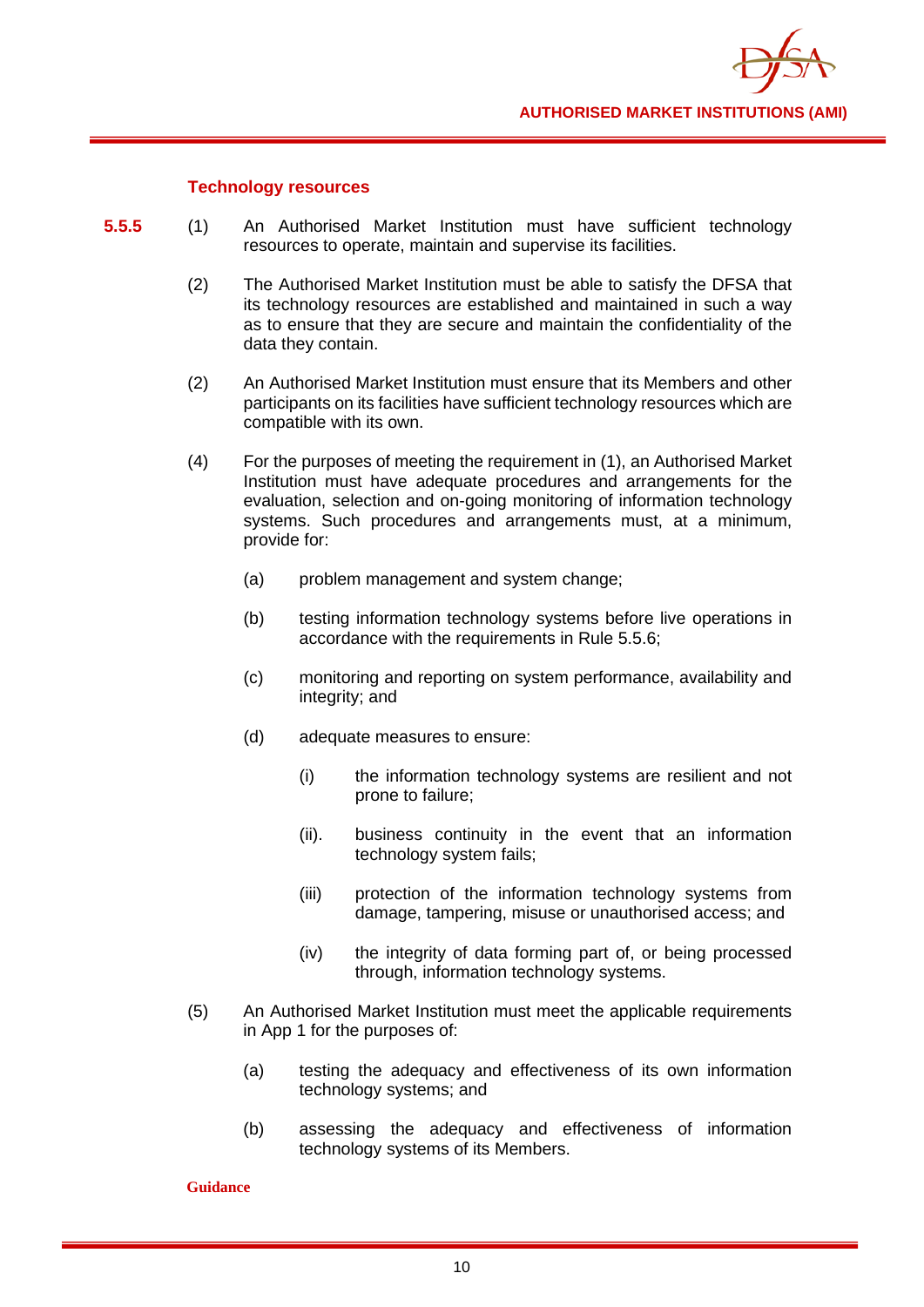

- 1. In assessing an Authorised Market Institution's systems and controls used to operate and carry on its functions, the DFSA recognises that an Authorised Market Institution is likely to have significant reliance on its information technology systems. In assessing the adequacy of these systems, the DFSA will consider:
	- a. the organisation, management and resources of the information technology department of the Authorised Market Institution;
	- b. the arrangements for controlling and documenting the design, development, implementation and use of technology systems; and
	- c. the performance, capacity and reliability of information technology systems.
- 2. In particular, when assessing whether an Authorised Market Institution has adequate information technology resourcing, the DFSA will consider:
	- a. whether its systems have sufficient electronic capacity to accommodate reasonably foreseeable volumes of messaging and orders, and
	- b. whether such systems are adequately scalable in emergency conditions that might threaten the orderly and proper operations of its facility.

#### **Regular review of systems and controls**

- **5.5.6** (1) An Authorised Market Institution must undertake regular review and updates of its information technology systems and controls as appropriate to the nature, scale and complexity of its operations.
	- (2) For the purposes of (1), an Authorised Market Institution must adopt well defined and clearly documented development and testing methodologies which are in line with internationally accepted testing standards.

#### **Guidance**

Through the use of such testing methodologies, the Authorised Market Institution should be able to ensure, amongst other things, that:

- a. its systems and controls are compatible with its operations and functions;
- b. compliance and risk management controls embedded in its system operate as intended (for example, by generating error reports automatically); and
- c. it can continue to work effectively in stressed market conditions.

## **5.6 Business Rules**

## **Content of Business Rules**

- **5.6.1** (1) An Authorised Market Institution must establish and maintain Business Rules in accordance with the requirements in this section. Such rules must include:
	- (a) criteria governing the admission of Members and any other Persons to whom access to its facilities is provided;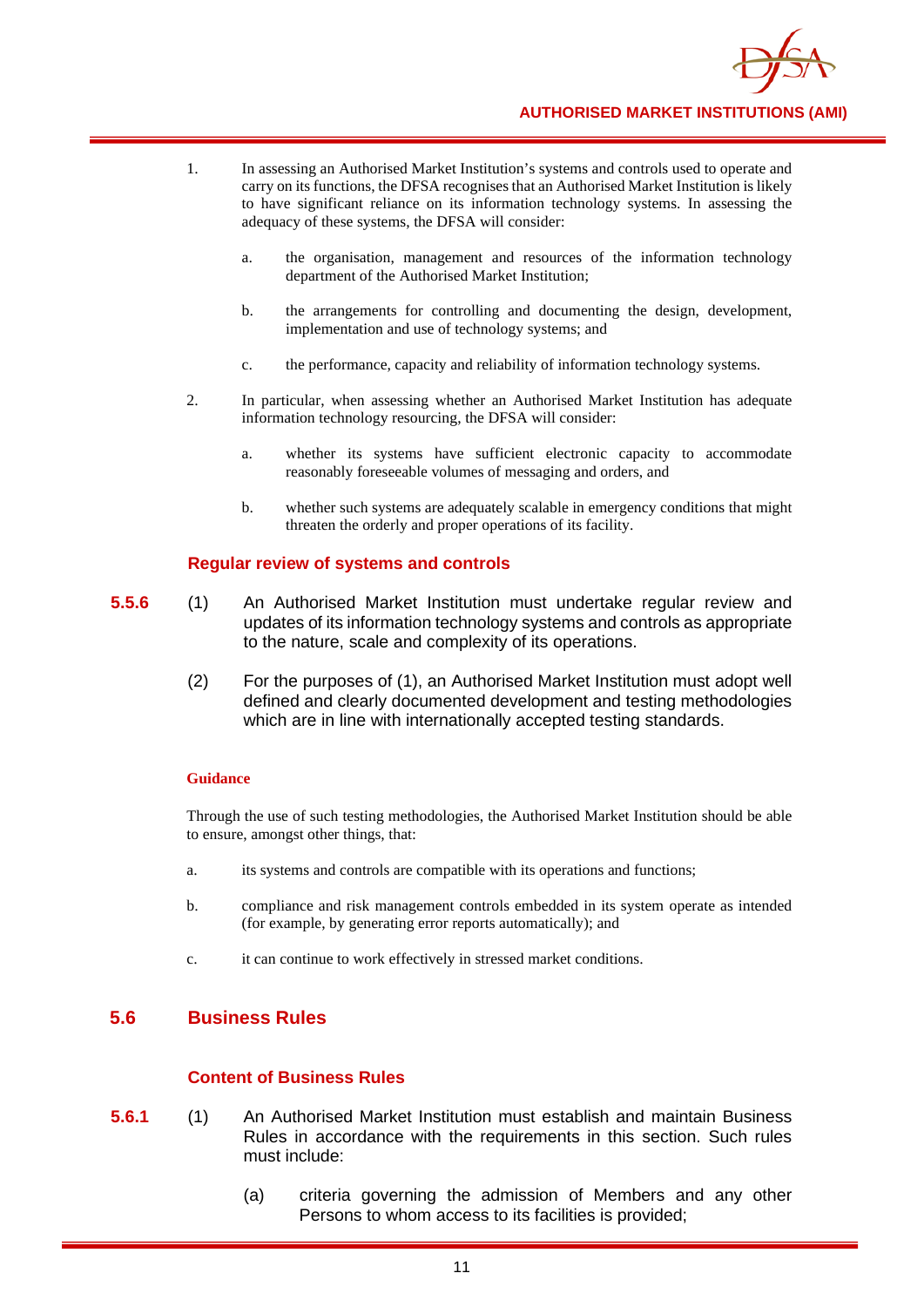- (b) criteria governing the admission of Investments or Crypto Tokens to trading, or clearing and settlement, as appropriate to its facilities;
- (c) Default Rules; and
- (d) any other matters necessary for the proper functioning of the Authorised Market Institution and the facilities operated by it.
- (2) An Authorised Market Institution's Business Rules must:
	- (a) be based on objective criteria and non-discriminatory;
	- (b) be clear and fair;
	- (c) set out the Members' and other participants' obligations:
		- (i) arising from the Authorised Market Institution's constitution and other administrative arrangements;
		- (ii) when undertaking transactions on its facilities; and
		- (iii) relating to professional standards that must be imposed on staff and agents of the Members and other participants when undertaking transactions on its facilities;
	- (d) be legally binding and enforceable against the Members and other participants;
	- (e) be made publicly available free of charge:
	- (f) contain provisions for the resolution of Members' and other participants' disputes and an appeal process from the decisions of the Authorised Market Institution; and
	- (g) contain disciplinary proceedings, including any sanctions that may be imposed by the Authorised Market Institution against its Members and other participants.

- 1. The DFSA assesses, at the point of grant of a Licence to an Authorised Market Institution, the adequacy of its Business Rules and its systems and controls to ensure effective monitoring of compliance with such rules. Thereafter, any amendment to the Business Rules can only be made in accordance with the requirements set out in Rules 5.6.4 to 5.6.7 in this section.
- 2. Persons other than Members may have access to an Authorised Market Institution's facilities. See Rule 6.9.1(1)(a)(ii).

# **5.7 Access to facilities**

**…..**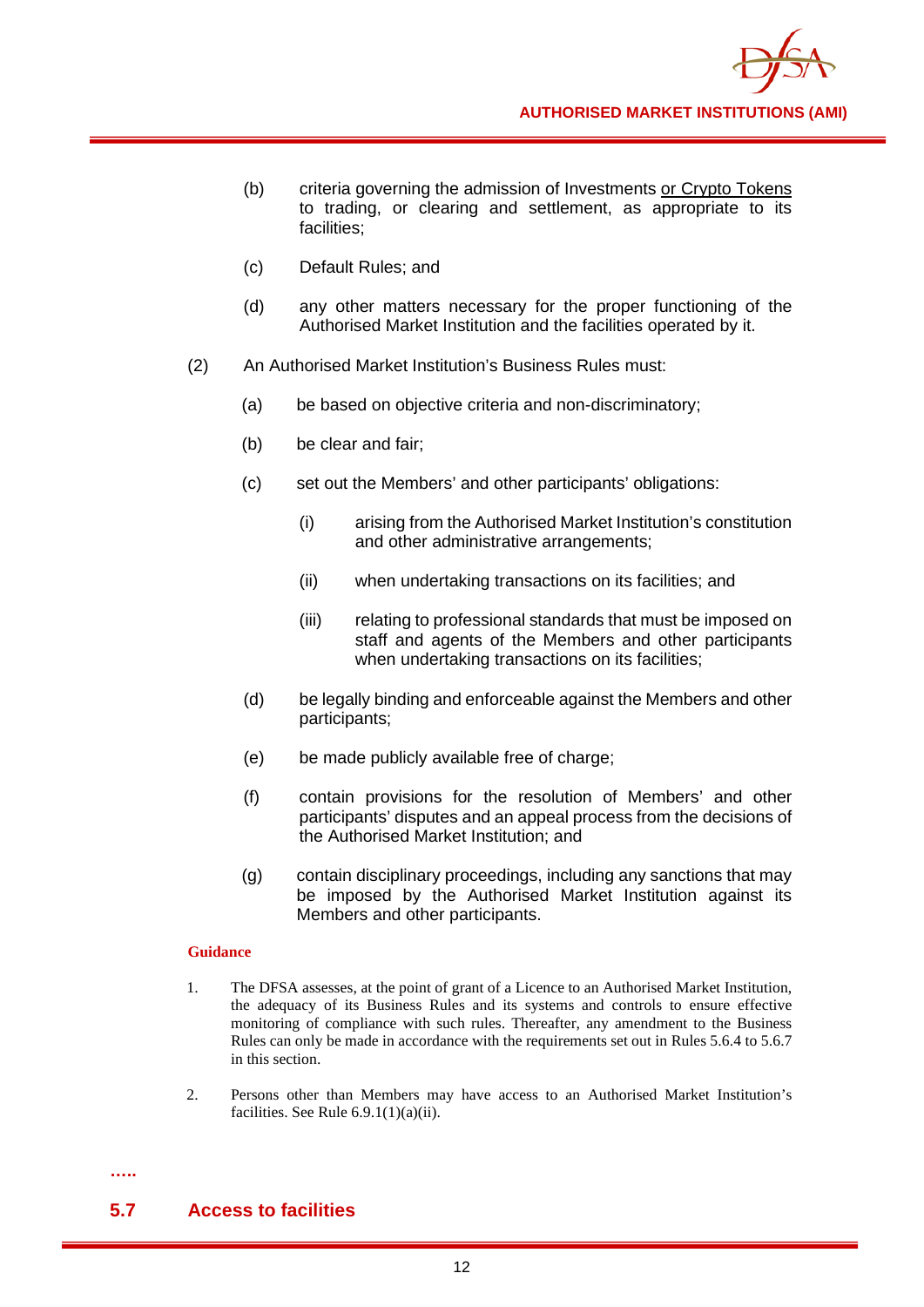

## **Member criteria**

- **5.7.1** (1) An Authorised Market Institution must not grant access to its facilities to a Person except in accordance with the requirements in this module and its Business Rules.
	- (2) A Person who has been granted access to the facilities of an Authorised Market Institution pursuant to its Business Rules is a Member of the Authorised Market Institution, except where otherwise provided.

- 1. Generally only Persons admitted as Members in accordance with the Business Rules will have access to the facilities of an Authorised Market Institution.
- 2. However, in certain circumstances, an Authorised Market Institution may permit access to its facilities to Persons other than Members (see Rules 5.7.3). Such access would generally be provided through a Member and subject to adequate controls put into place by the Member.
- 3. Under Rule 5.7.2(1)(d), an Authorised Market Institution Operating a Facility for Investment Tokens or Crypto Tokens is permitted to admit certain additional Persons as Members, where their access is only for trading or clearing of Investment Tokens or Crypto Tokens, as the case may be. Such Persons are defined in GLO and referred to in this module as Direct Access Members.
- **5.7.2** (1) An Authorised Market Institution may only, subject to (2), (3) and (4) admit as a Member:
	- (a) an Authorised Person;
	- (b) a Person who is admitted to the list of Recognised Persons pursuant to Article 37 of the Markets Law 2012;
	- (c) a Person who meets the criteria in GEN Rule 2.3.2(2); or
	- (d) a Person not referred to in (a) to (c), only if:
		- (i) the facility is one on which Investment Tokens or Crypto Tokens are traded or cleared or both traded and cleared; and
		- (ii) the Person's access is only for trading or clearing of Investment Tokens or Crypto Tokens, as the case may be.
	- (2) An Authorised Market Institution must not admit as a Member a Person referred to in (1)(c) unless such Person:
		- (a) agrees in writing to submit unconditionally to the jurisdiction of the DFSA in relation to any matters which arise out of or which relate to its use of the facilities of the Authorised Market Institution;
		- (b) agrees in writing to submit unconditionally to the jurisdiction of the DIFC Courts in relation to any proceedings in the DIFC, which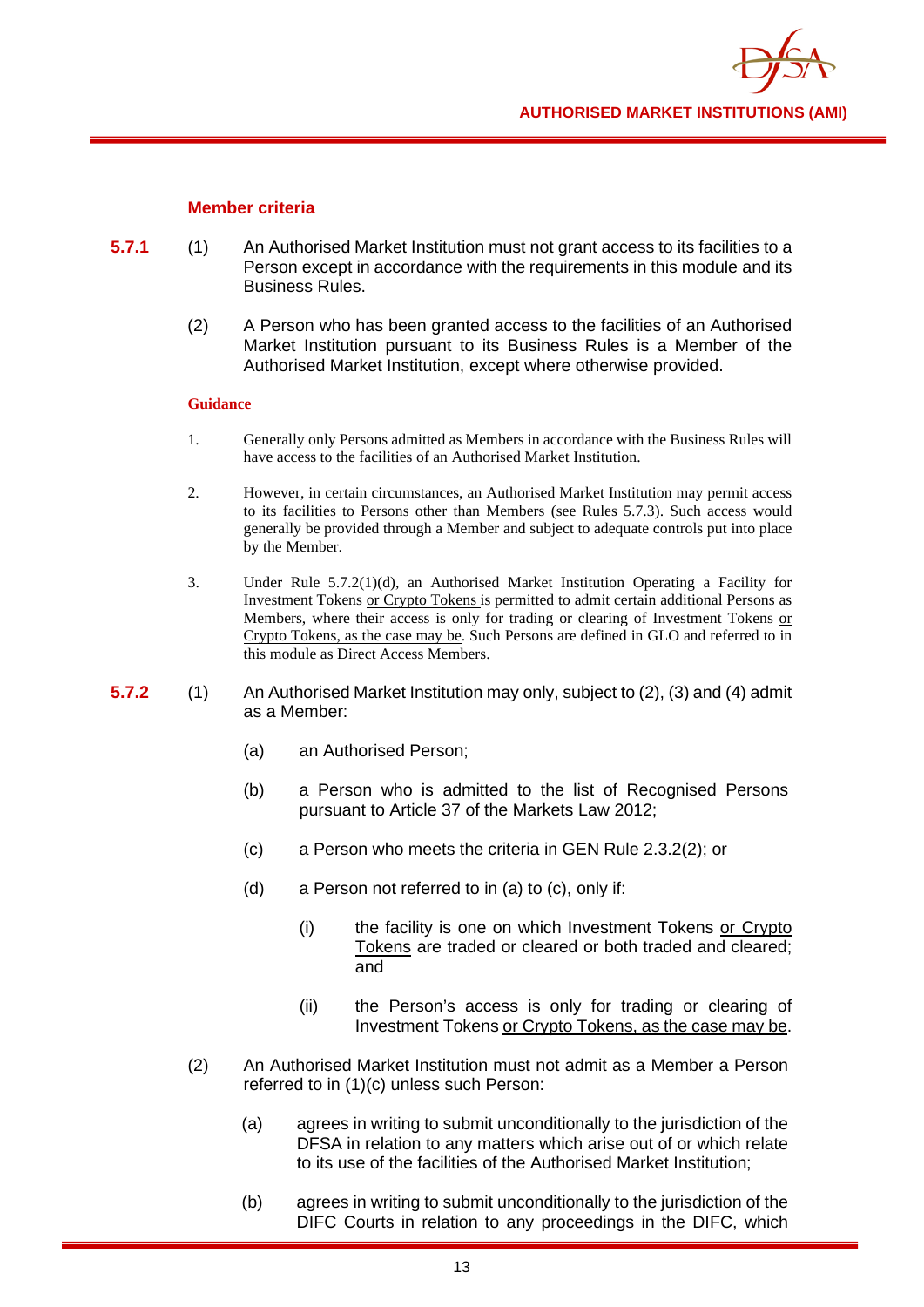arise out of or relate to its use of the facilities of the Authorised Market Institution;

- (c) agrees in writing to subject itself to the DIFC laws and the jurisdiction of the DIFC Courts in relation to its use of the facilities of the Authorised Market Institution; and
- (d) appoints and maintains at all times, an agent for service of process in the DIFC and requires such agent to accept its appointment for service of process.
- (3) Prior to admitting a Person referred to in  $(1)(a)$ ,  $(b)$  or  $(c)$  as a Member, an Authorised Market Institution must undertake due diligence to ensure that such a Person:
	- (a) is of sufficient good repute;
	- (b) has a sufficient level of competence and experience, including appropriate standards of conduct for its staff who will be permitted to use its order entry system; and
	- (c) has organisational arrangements, including financial and technological resources, which are no less than those of an Authorised Firm carrying out similar Financial Services.
- (4) Prior to admitting a Person referred to in (1)(d), an Authorised Market Institution must undertake due diligence to ensure that the Person:
	- (a) meets the criteria in  $(3)(a)$  and  $(b)$ ;
	- (b) has adequate financial and technological resources to meet the Business Rules of the facility; and
	- (c) does not pose any operational risks to the orderly and efficient functioning of the facility's trading or clearing systems.

- 1. A Person who can be admitted under the criterion in Rule 5.7.2(1)(c) (i.e. a Person referred to in GEN Rule 2.3.2(2)) is a Person undertaking Commodity Derivative transactions on the relevant Authorised Market Institution only on its own behalf or on behalf of a wholly owned holding company or subsidiary of such company.
- 2. In assessing the membership criteria used by an Authorised Market Institution to permit access to its facilities, the DFSA will consider:
	- a. whether the Business Rules can be enforced contractually against Members;
	- b. whether the criteria are objective and applied in a non-discriminatory manner; and
	- c. the financial resource requirements for those not authorised by the DFSA.
- 3. Pursuant to Rule 5.7.2(3)(c), an Authorised Market Institution is required to assess the adequacy of the organisational arrangements of a candidate to become a Member, if it is not an Authorised Firm or Direct Access Member, against the organisational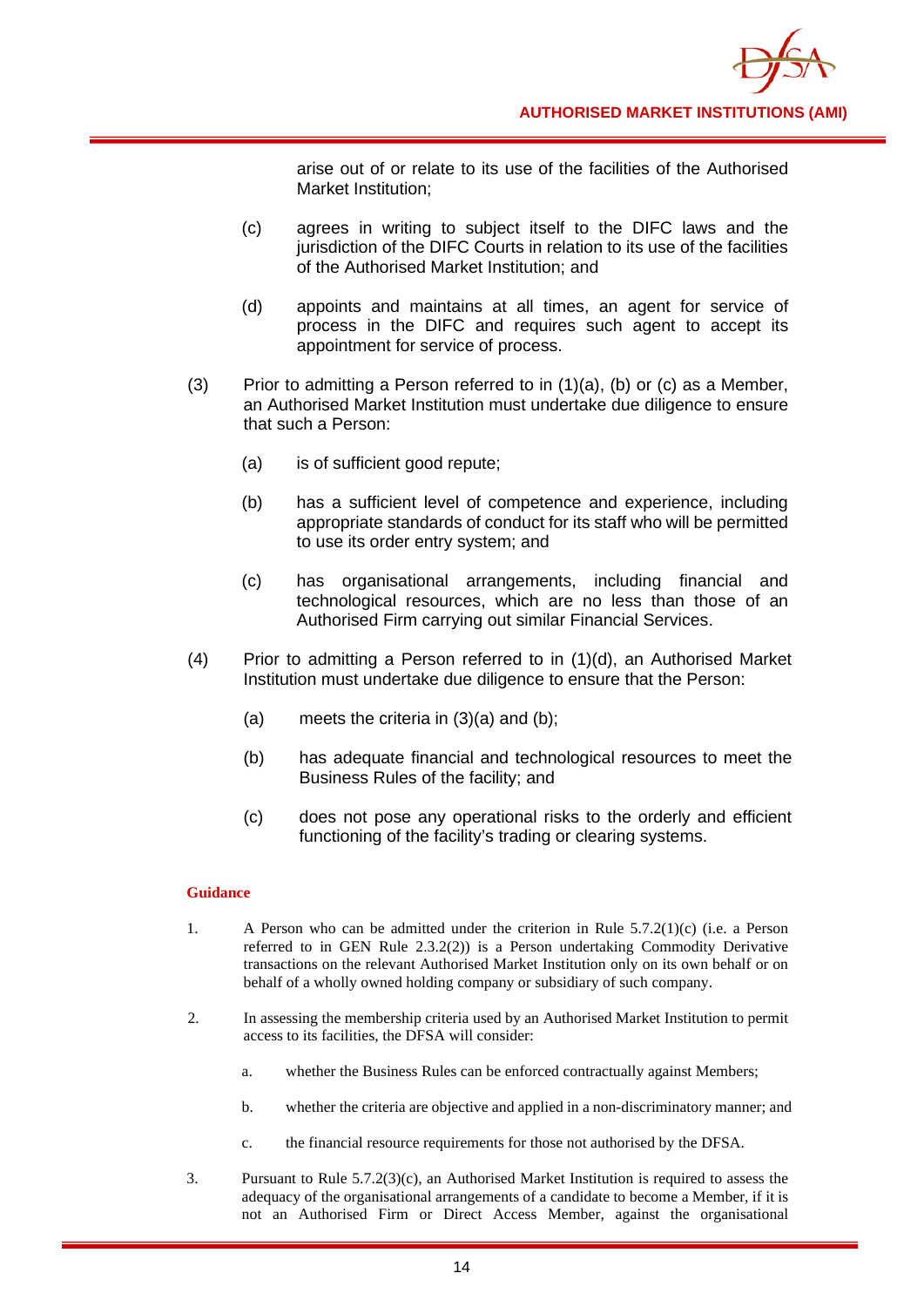requirements that would apply to such a Person had it been an Authorised Firm undertaking similar activities. For example, a Person which is not an Authorised Firm or Direct Access Member should have organisational resources that are equivalent to a firm Licensed to carry on the Financial Service of Dealing as Agent and/or Dealing as Principal.

- 4. Section 5A.3 and 5B.3 sets out additional requirements relating to Direct Access Members.
- 5. Members who are not Direct Access Members may also use a facility for trading or clearing of Investment Tokens or Crypto Tokens.

## **Direct electronic access**

- **5.7.3** (1) An Authorised Market Institution may only permit a Member to provide its clients Direct Electronic Access to the Authorised Market Institution's trading facilities where:
	- (a) the clients meet the suitability criteria established by the Member in order to meet the requirements in (2):
	- (b) the Member retains responsibility for the orders and trades executed by the clients who are using Direct Electronic Access;
	- (c) the Member has adequate mechanisms to prevent the clients placing or executing orders using Direct Electronic Access in a manner that would result in the Member exceeding its position or margin limits; and
	- (d) the Member is not a Direct Access Member.
	- (2) An Authorised Market Institution which permits its Members to allow their clients to have Direct Electronic Access to its trading facilities must:
		- (a) set appropriate standards regarding risk controls and thresholds on trading through Direct Electronic Access;
		- (b) be able to identify orders and trades made through Direct Electronic Access; and
		- (c) if necessary, be able to stop orders or trades made by a client using Direct Electronic Access provided by the Member without affecting the other orders or trades made or executed by that Member.
	- (3) For the purposes of this Rule and elsewhere in the Rulebook, Direct Electronic Access means any arrangement, such as the use of the Member's trading code, through which a Member or the clients of that Member are able to transmit orders relating to Investments or Crypto Tokens directly to the facility provided by the Authorised Market Institution.
	- (4) For avoidance of doubt, a Person who is permitted to have Direct Electronic Access to an Authorised Market Institution's facilities through a Member is not, by virtue of such permission, a Member of the Authorised Market Institution.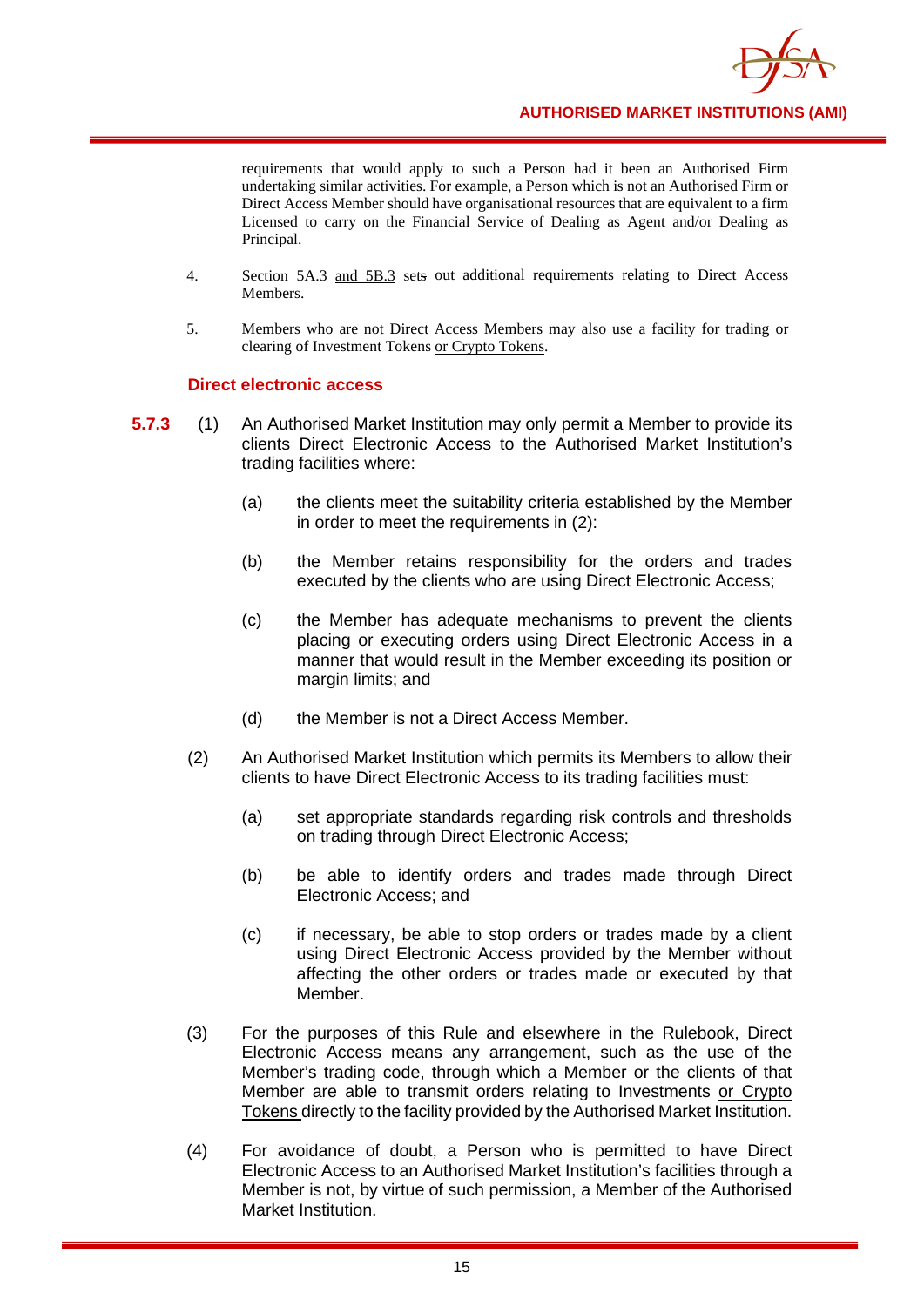

In assessing the adequacy of the criteria used by an Authorised Market Institution to permit its Members to allow their clients to have Direct Electronic Access to Authorised Market Institution's facilities, the DFSA will consider:

- a. whether such criteria include contractually binding arrangements between the Member and the clients;
- b. whether such clients are subject to adequate training, competence and experience requirements and checks;
- c. how electronic access is approved and secured and the measures taken to prevent or resolve problems which would arise from the failure of such access;
- d. the rules and guidance governing the Person's, procedures, controls and security arrangements for inputting instructions into the system;
- e. the rules and guidance governing facilities offered to Person's permitted for inputting instructions into the system and restrictions placed on the use of those systems;
- f. the rules and practices to detect, identify and halt or remove instructions breaching any relevant instructions;
- g. the quality and completeness of the audit trail of any transaction processed through an electronic connection system; and
- h the procedures to determine whether to suspend trading by those systems or access to them by or through individual Members.

## **5.8 Admission of Investments to trading or clearing**

## **Investment criteria**

- **5.8.1** (1) An Authorised Market Institution must have clear and objective criteria ("investment criteria") included in its Business Rules according to which Investments or Crypto Tokens can be admitted to trading, or traded, on its facilities, or cleared and settled on its facilities, or both, as relevant to its operations. The investment criteria must include the requirements in  $(2)$ , and  $(3)$  and  $(4)$  as relevant.
	- (2) An Authorised Market Institution must ensure that Investments are admitted to trading or traded on an Exchange it operates only if:
		- (a) in the case of Securities, the Securities are admitted to the Official List of Securities; and
		- (b) in the case of Derivative contracts (other than Crypto Token Derivatives), the contracts meet the contract design specifications in Rule 6.3.2.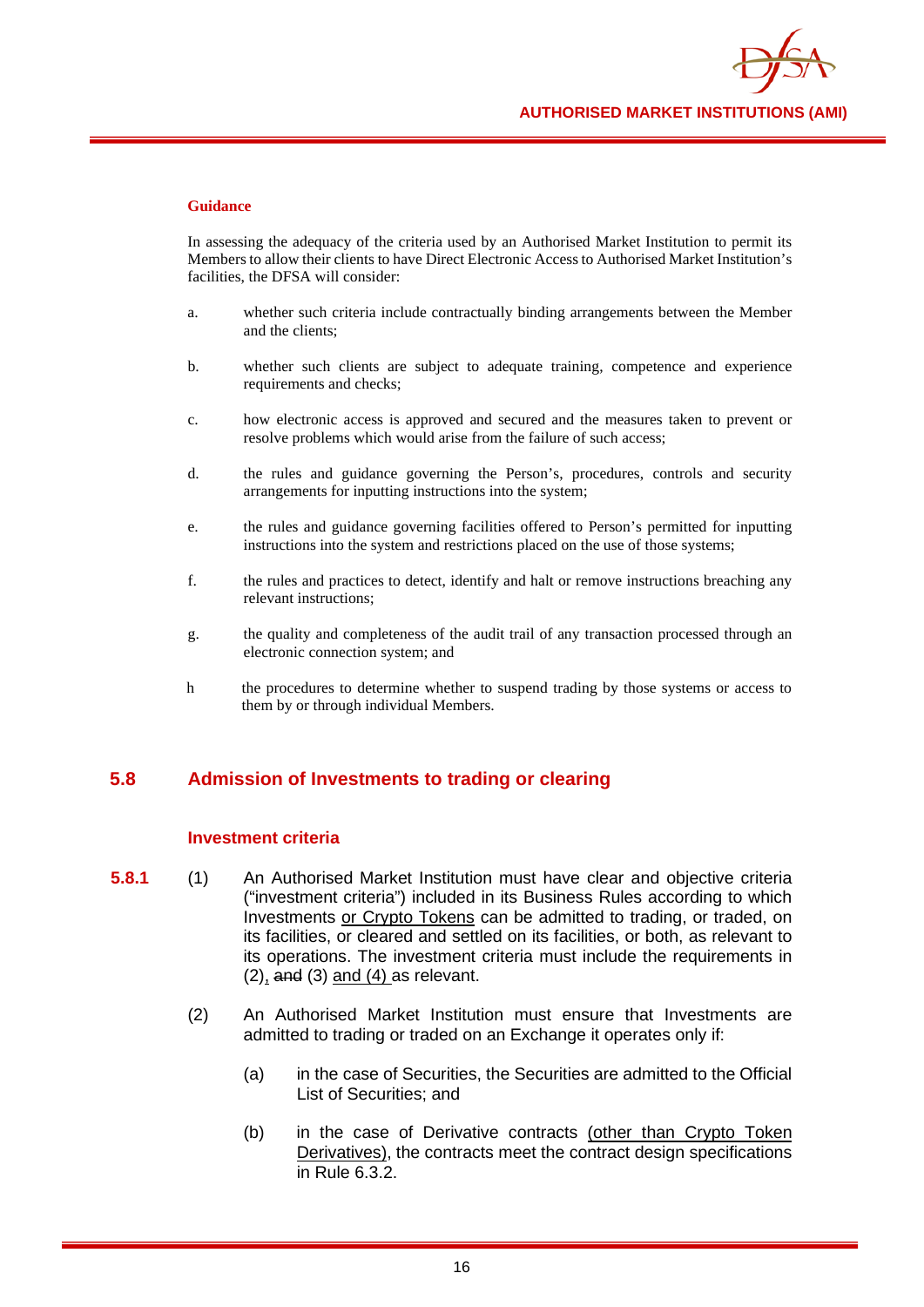- (3) An Authorised Market Institution must ensure that only Investments which meet the requirements in (a), (b) or (c) are traded on an MTF it operates:
	- (a) in the case of Securities, the Securities are admitted to trading on a Regulated Exchange in a jurisdiction acceptable to the DFSA; and
	- (b) in the case of Security Tokens that do not meet the criteria in (a):
		- (i) there is a current Approved Prospectus relating to the Security Tokens;
		- (ii) the Authorised Market Institution has taken adequate steps, before admitting the Security Tokens to trading, to satisfy itself that both the Security Tokens and the relevant Reporting Entity meet the general eligibility requirements in MKT section 9.3; and
		- (iii) the Authorised Market Institution has adequate systems and controls in place to effectively monitor and enforce a Reporting Entity's compliance with the requirements of MKT Chapter 9B; or
	- (c) in the case of Derivatives (other than Crypto Token Derivatives), the instruments meet the contract design specifications in Rule 6.3.2.
- (4) An Authorised Market Institution must ensure that Crypto Tokens or Crypto Token Derivatives are admitted to trading or traded on an Exchange or MTF it operates, or cleared and settled on a facility it operates, only if:
	- (a) in the case of Crypto Tokens, the Crypto Tokens are Accepted Crypto Tokens; and
	- (b) in the case of Crypto Token Derivatives:
		- (i) the Crypto Tokens to which the Derivatives relate are Accepted Crypto Tokens; and
		- (ii) the Derivative contracts meet the contract design specifications in Rule 6.3.2.
- (45) Where an Authorised Market Institution admits to trading or clearing or trades on its facilities Investments the value of which is determined by reference to an underlying benchmark or index provided by a Price Information Provider, it must only do so in accordance with the requirements in App 2.

1. Investment criteria are only one aspect of requirements applicable to an Authorised Market Institution when trading or clearing and settling Investments or Crypto Tokens on its facilities. There are other requirements applicable to such activities, which are contained in this module.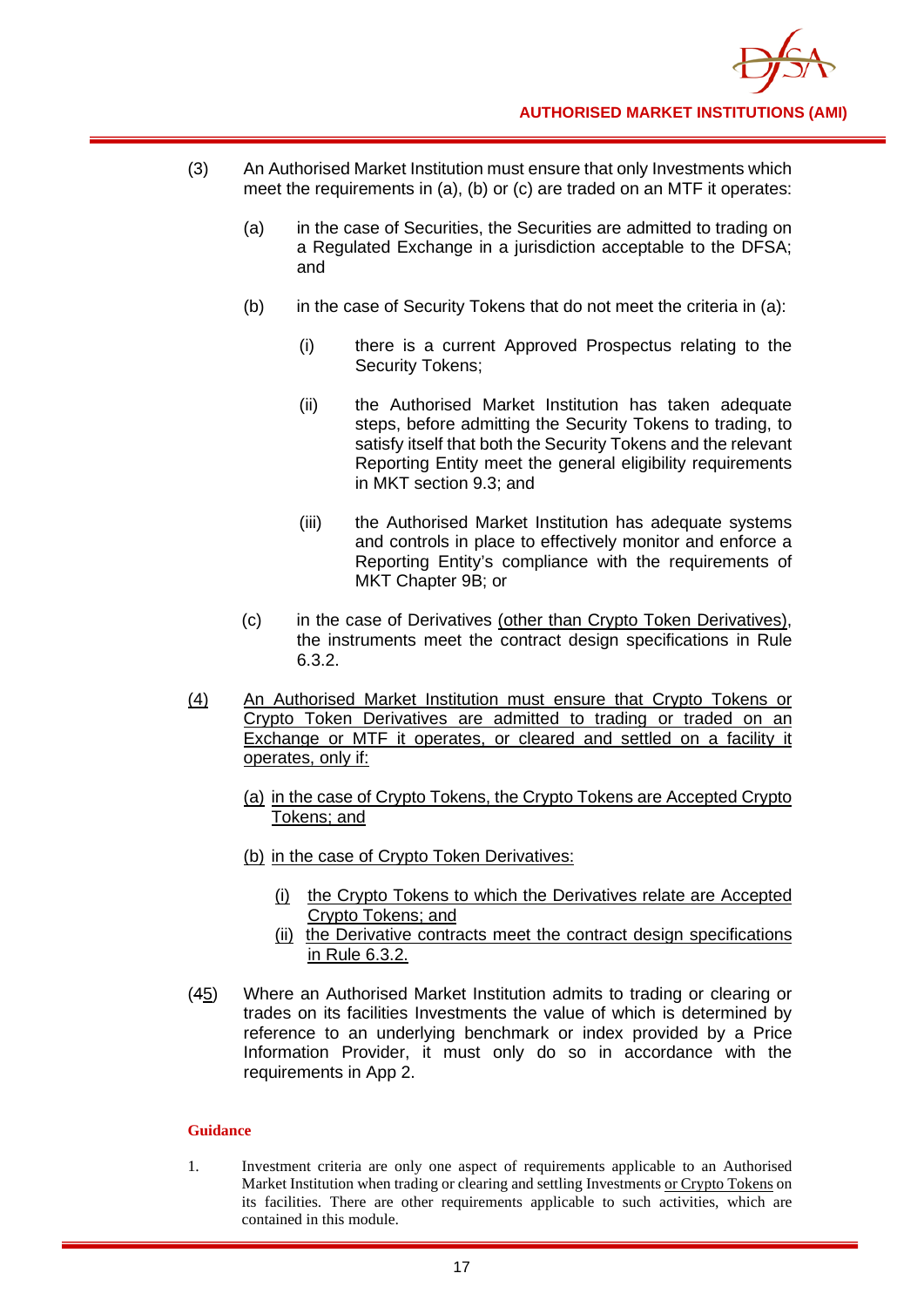

- 2. Any Securities that are admitted to the Official List of Securities maintained by the DFSA meet the requirement in Rule 5.8.1(2)(a).
- 3. A Reporting Entity of Security Tokens that are admitted to trading by an Authorised Market Institution under Rule  $5.8.1(3)(b)(iii)$  will be subject to the requirements imposed on Reporting Entities in MKT. An Authorised Market Institution should therefore assess whether a prospective Reporting Entity is capable of meeting those requirements before admitting its Security Tokens to trading.
- 4. Crypto Tokens are not either Securities or Investments. As they are not Securities, they cannot be admitted to the Official List. In addition, a Crypto Token does not have a Reporting Entity or require an Approved Prospectus. However, a Crypto Token must be an Accepted Crypto Token (i.e, the DFSA must have approved the Crypto Token as suitable for use in the DIFC) before any Financial Service can be carried on in the DIFC in relation to the Crypto Token (see GEN section 3A). Therefore, only an Accepted Crypto Token can be admitted to trading or cleared or settled by an Authorised Market Institution.
- 5. Crypto Token Derivatives (i.e. Derivatives relating to Crypto Tokens) are Investments. An Authorised Market Institution trading or clearing Crypto Token Derivatives is therefore required to comply with requirements such as ensuring the Derivative contracts meet the contract design specifications in Rule 6.3.2 and, if the value of the Derivative is determined by reference to a benchmark or index, ensuring the Price Information Provider meets the requirements in APP 2. In addition, under GEN section 3A, any underlying Crypto Token to which the Derivative relates is required to be an Accepted Crypto Token.

## **5.9 Integrity and transparency**

## **Integrity and fair dealing**

- **5.9.1** An Authorised Market Institution must be able and willing to:
	- (a) promote and maintain high standards of integrity and fair dealing in the carrying on of business on or through its facilities; and
	- (b) co-operate with the DFSA or other appropriate regulatory authorities with regard to regulatory matters when required.

- 1. In determining whether an Authorised Market Institution is able and willing to promote high standards of integrity and fair dealing, the DFSA will consider:
	- a. the extent to which an Authorised Market Institution seeks to promote and encourage such standards through its rules, policies, procedures and practices;
	- b. the extent to which Members are required to, and do, adhere to such standards; and
	- c. any other Rules and principles which apply to the carrying on of business on or through its facilities.
- 2. In assessing the ability and willingness of an Authorised Market Institution to co-operate with the DFSA and other regulatory authorities, the DFSA will consider: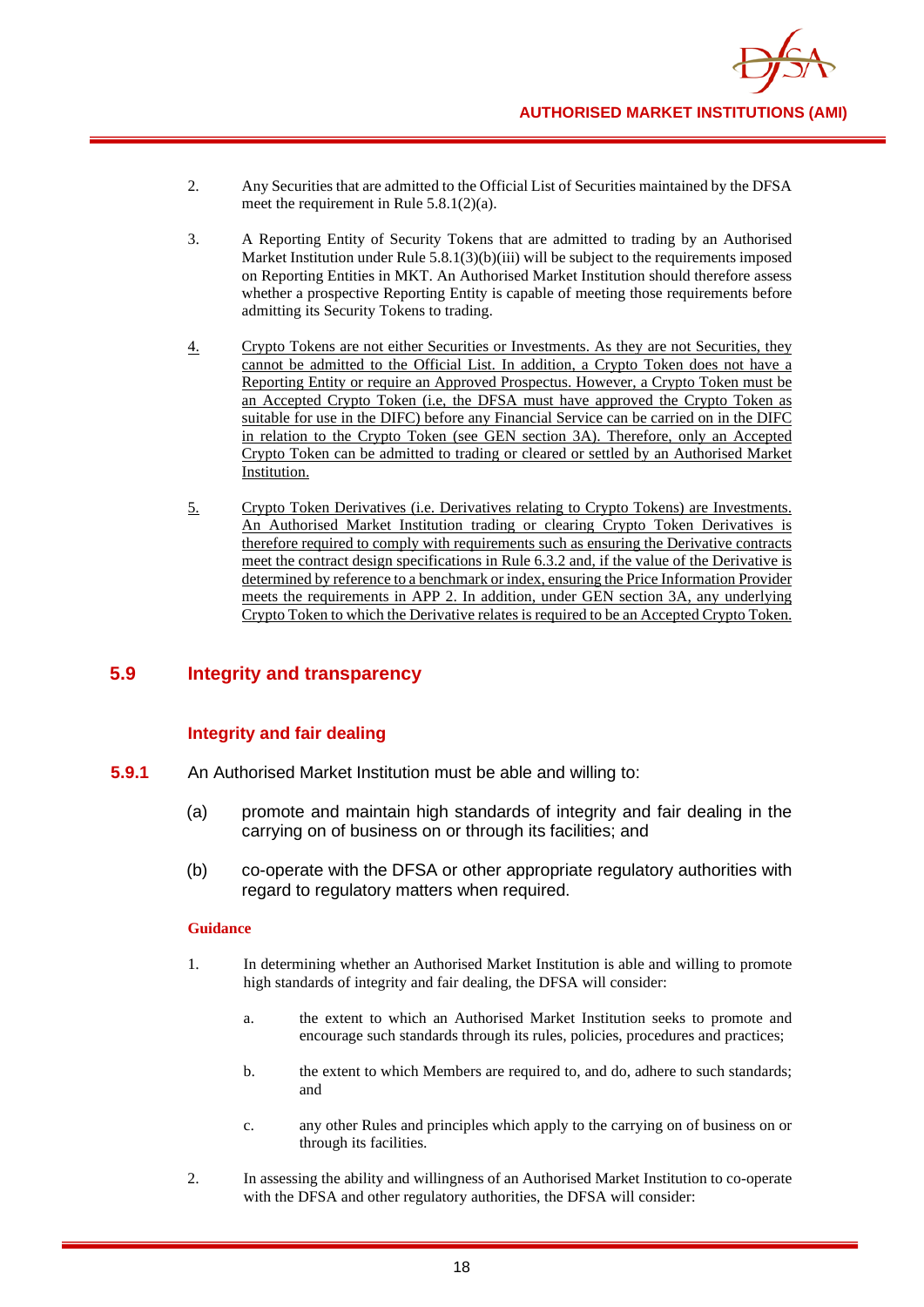

- a. the agreements in place, including those between Members and other participants granted access to the facilities and the relevant Authorised Market Institution, for sharing information, such as information regarding large open positions; and
- b. how diligently the Authorised Market Institution responds to enquiries from the DFSA or other regulatory authorities.

## **Transparency**

- **5.9.2** (1) An Authorised Market Institution must have clear and comprehensive policies and procedures for providing sufficient information to enable Members and other participants on its facilities to have an accurate understanding of the risks, fees, and other material costs of using its facilities.
	- (2) An Authorised Market Institution must make the policies and procedures referred to in (1) publicly available.

#### **Guidance**

In assessing whether an Authorised Market Institution has adequate policies and procedures for disclosing sufficient information to enable its Members and other participants to fully understand the risks, fees and other material costs in using its facilities, the DFSA will consider whether such information:

- a. includes explanatory material relating to the system's design and operations, to the rights and obligations of Members and other participants, and to any risks in participating in such facilities:
- b. includes its fees at the level of individual services it offers as well as its policies on any available discounts;
- c. is provided in a clear and easy to understand manner and is accurate, up-to-date, and readily available to all current and prospective Members and other participants on its facilities; and
- d. is made public, through placing such information on its website and other appropriate means.

## **Transaction recording**

- **5.9.3** Without limiting the requirements in GEN Rules 5.3.24 to 5.3.27, an Authorised Market Institution must ensure that satisfactory arrangements are made for:
	- (a) recording the activities and transactions, including orders and order audit trails, effected on or through its facilities;
	- (b) maintaining the activity and transaction records for at least 6 years from the date of the transaction or order entry;
	- (c) providing the DFSA with these records in a timely manner if required by the DFSA; and
	- (d) due observance of the applicable data protection and associated requirements.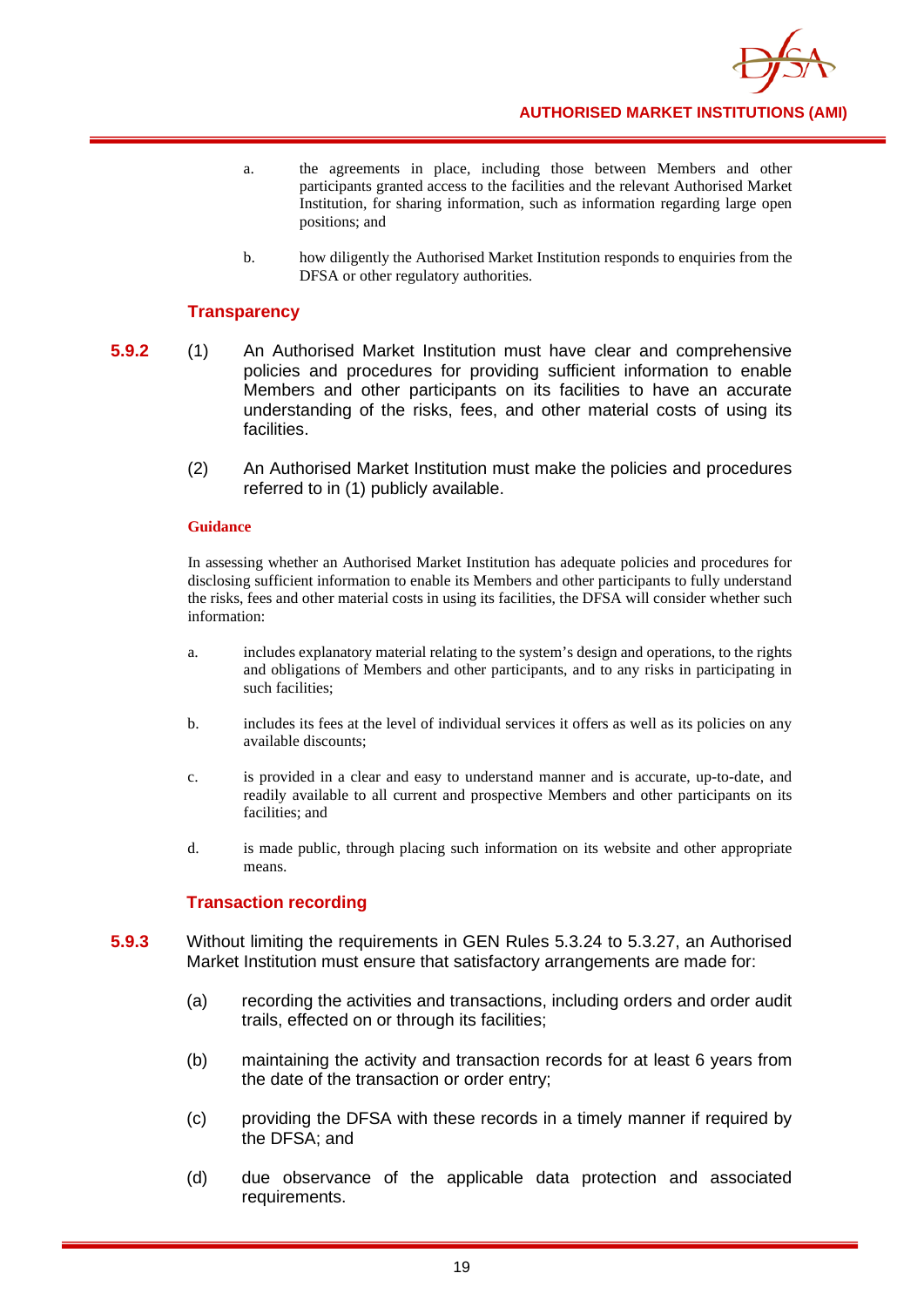

- 1. The type of information that requires recording will vary according to the activity and type of transactions conducted on or through the facilities of the Authorised Market Institution.
- 2. In general, for an Authorised Market Institution Licensed to Operate an Exchange, the type of information which should be recorded will include:
	- a. the name of the relevant Investment or Crypto Token and the price, quantity and date of the transaction, including the order audit trail (i.e. orders entered into the system and subsequently amended or cancelled);
	- b. the order type, time of instruction and expiry date;
	- c. the identities and, where appropriate, the roles of the counterparties to the transaction;
	- d. the facilities on which the transaction was effected and is to be cleared and settled; and
	- e. the date and manner of settlement of the transaction.
- 3. In general, for an Authorised Market Institution Licensed to Operate a Clearing House, the type of information which should be recorded will include:
	- a. the name of the relevant Investment or Crypto Token and the price, quantity and date of the transaction;
	- b. the identities and, where appropriate, the roles of the counterparties to the transaction;
	- c. the facilities on which the transaction was effected and is to be cleared;
	- d. where applicable, the time novation takes place; and
	- e. the date and manner of settlement of the transaction.
- 4. In addition to the DFSA requirements in this module and in GEN, the requirements in the Data Protection Law 2007, DIFC Law No 1 of 2007, apply to an Authorised Market Institution. Therefore, in complying with the DFSA requirements relating to record keeping, an Authorised Market Institution should consider its obligations under the Data Protection Law 2007.

## **5.10 Safeguarding and administration of assets**

- **5.10.1** An Authorised Market Institution must ensure that, where its obligations include making provision for the safeguarding and administration of assets belonging to Members and other participants on its facilities:
	- (a) satisfactory arrangements ("safe custody arrangements") are made for that purpose in accordance with Rules 5.10.2 and 5.10.3; and
	- (b) are provided on clear terms of agreement between the Members and other participants on the facility and the Authorised Market Institution.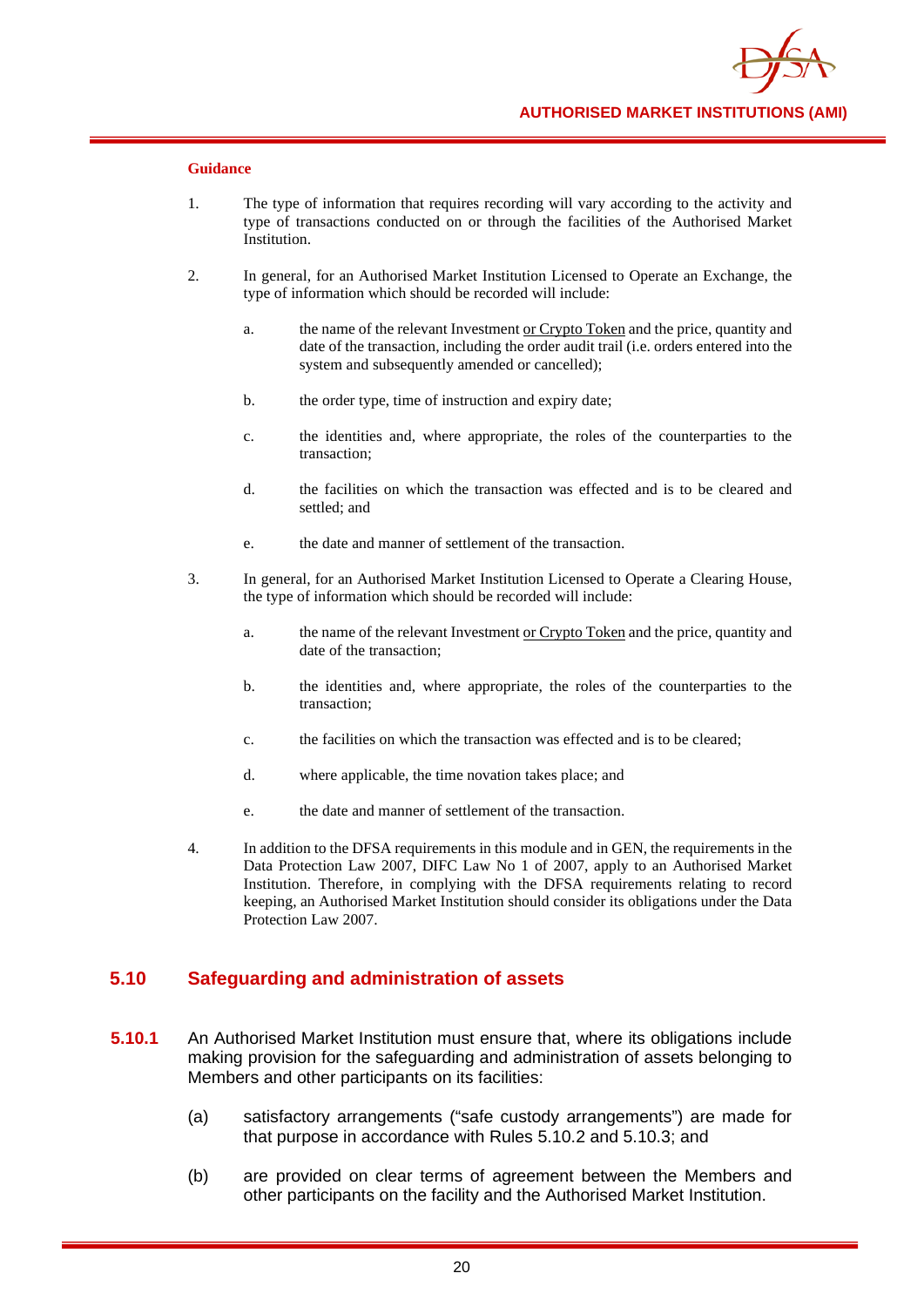

- 1. In determining whether an Authorised Market Institution has satisfactory arrangements for safeguarding and administering assets, the DFSA will consider:
	- a. the terms of the agreement under which safe custody arrangements are made and whether they adequately provide for the matters specified in Rule 5.10.2;
	- b. the level of protection provided to Members and other participants on its facilities against the risk of theft, fraud, defalcation or other types of loss through such arrangements; and
	- c. the degree of monitoring the Authorised Market Institution would be undertaking relating to custodians, and if relevant, sub-custodians.
- 2. At the point of granting a Licence to an Authorised Market Institution, the DFSA assesses the adequacy of an applicant's safe custody arrangements. Any subsequent changes to the safe custody arrangements that have been in place at the time of granting the Licence, where they are material changes, would require the DFSA's prior approval in accordance with the requirements in Rule 4.3.2.
- 3. In addition to meeting the requirements in Rule 5.10.1, safe custody arrangements for Investment Tokens or Crypto Tokens must also meet the requirements in section 5A.4 or 5B.5.
- **5.10.2** An Authorised Market Institution must ensure that the safe custody arrangements, at a minimum, provide for:
	- (a) the segregation of assets belonging to every Member and other participant on its facilities from the assets belonging to the Authorised Market Institution and the other Members and participants on its facilities;
	- (b) the prompt access by the Authorised Market Institution to the assets held under the safe custody arrangements;
	- (c) the use or transfer of asset belonging to the Members and other participants on its facilities to be made only in accordance with the instructions of the relevant owners of those assets or in accordance with the terms of the agreement referred to in Rule 5.10.1(b) and any applicable legislation;
	- (d) the reconciliation at appropriate intervals and frequency between the assets and accounts held under the safe custody arrangements; and
	- (e) accurate records relating to the assets held under the safe custody arrangements to be kept, including:
		- (i) the identity of the legal and beneficial owners of the relevant assets, and where appropriate, any Persons who have charges over, or other interests in, those assets;
		- (ii) records of any additions, reductions and transfers in each individual account of assets; and
		- (iii) the identity of the assets owned by (or where appropriate on behalf of) different Persons, including, where appropriate, the assets owned by Members and other participants on its facilities.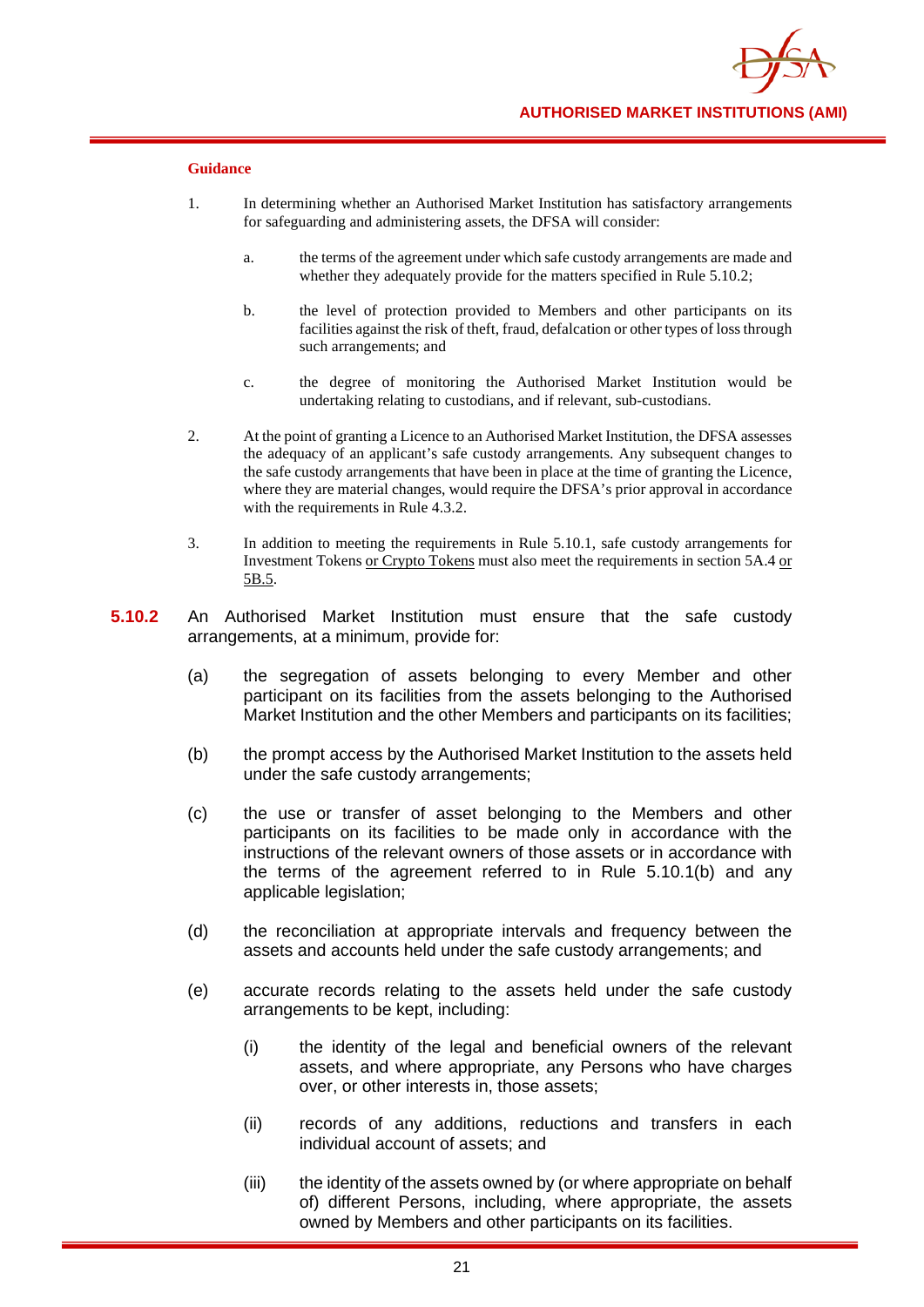

In assessing whether an Authorised Market Institution's safe custody arrangements meet the requirements in Rule 5.10.2, the DFSA would particularly look at:

- a. the frequency with which statements of the holdings are provided to the Members and other participants on its facilities whose assets are held under the safe custody arrangements;
- b. the records of the assets held and the identity of the beneficial and legal owners and any other persons with rights over such assets, and whether the Authorised Market Institution maintains a register of charges over Investments or Crypto Tokens traded or cleared on its facility;
- c. the records of any instructions given in relation to those assets;
- d. the records of the carrying out of those instructions;
- e. the records of any movements in those assets (or any corporate actions or other events in relation to those assets); and
- f. how the Authorised Market Institution reconciles its records of assets held with the records of any custodian or sub-custodian used to hold those assets, and with the record of beneficial or legal ownership of those assets.
- **5.10.3** An Authorised Market Institution must not appoint any Person as a third party custodian unless that Person:
	- (a) is appropriately authorised under its Licence or subject to regulation and supervision by a Financial Services Regulator acceptable to the DFSA for the activity of deposit taking or providing custody and depository services; and
	- (b) is prohibited from appointing sub-custodians except where the subcustodians meet the requirements in (a).

- 1. An Authorised Market Institution should undertake due diligence to ensure, in the case of any custodians or sub-custodians which are not regulated by the DFSA, that they are appropriately licensed and supervised for the activity of deposit taking or custody and depository services by a Financial Services Regulator in their home jurisdiction.
- 2. In order to meet the requirements relating to sub-custody arrangements, an Authorised Market Institution should include clear provisions in the contract with its appointed custodians whether or not sub-custodians may be appointed and if so, the procedures for appointing the sub-custodians, in accordance with the requirements in Rule 5.10.3(b). There should also be contractual requirements for advance notification to the Authorised Market Institution of any changes to the sub-custodians.
- 3. If an Authorised Market Institution proposes to make new custody arrangements or make any material changes to its existing custody arrangements, such changes trigger the prior DFSA approval requirements in Rule 4.3.2. This requirement would be triggered, for example, if the appointed custodians at the time of the grant of the Licence had not used sub-custodians but subsequently propose to do so.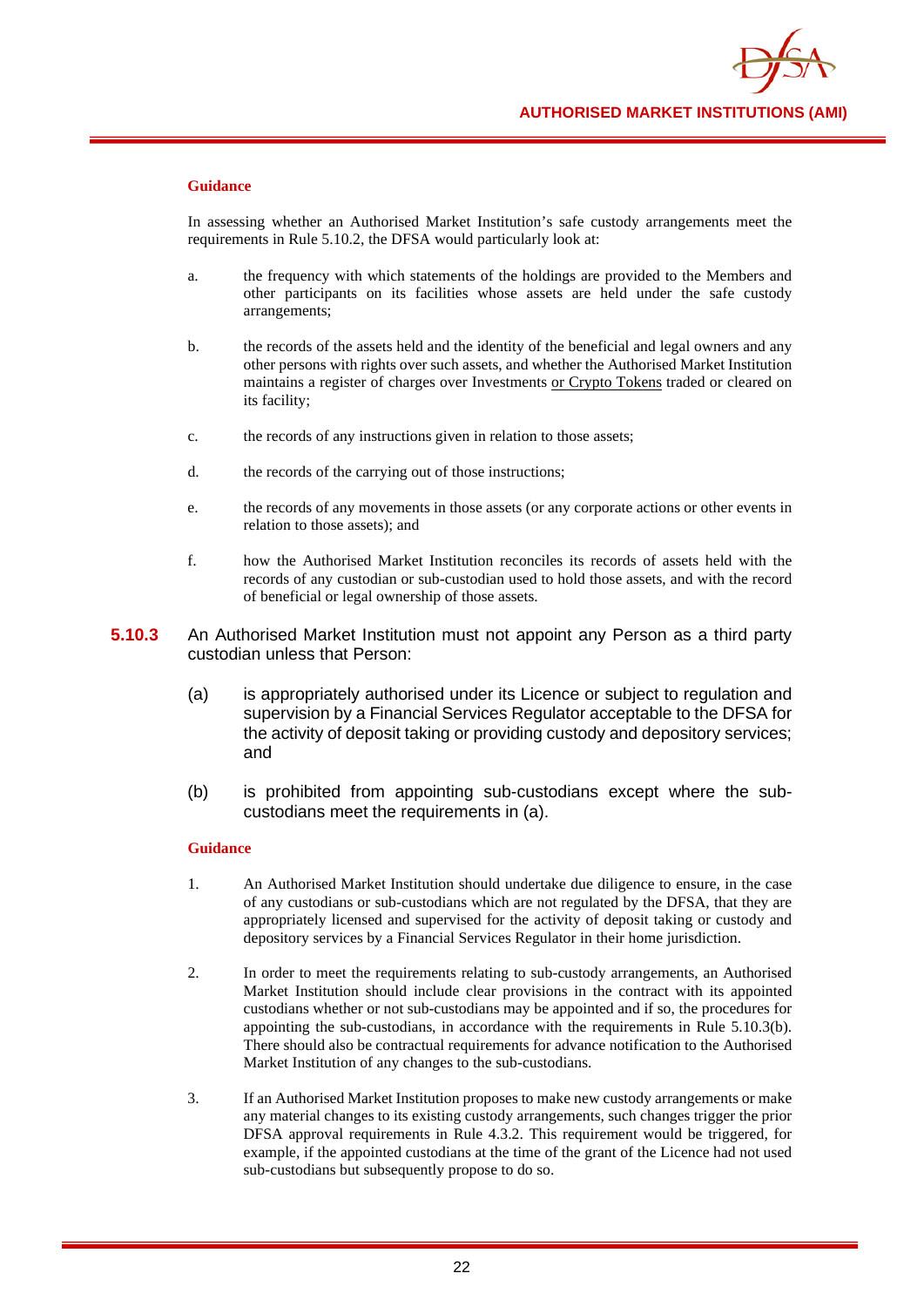

## **5.11 Promotion and maintenance of standards**

## **Orderly conduct on facilities**

- **5.11.1** An Authorised Market Institution must have an effective market surveillance program to:
	- (a) ensure that business conducted on or through its facilities is conducted in an orderly manner and in accordance with the applicable Business Rules and other applicable requirements so as to afford proper protection to investors; and
	- (b) monitor for conduct which may amount to Market Abuse, financial crime or money laundering.

#### **Guidance**

- 1. To satisfy the DFSA that Rule 5.11.1(a) is met, an Authorised Market Institution should have rules and procedures in place for:
	- a. preventing and detecting the use of its facilities for abusive, improper or fraudulent purposes; and
	- b. preventing the improper, reckless or negligent use of its facilities.
- 2. In determining whether an Authorised Market Institution is ensuring that business conducted on its facilities is conducted in an orderly manner, the DFSA will consider:
	- a. arrangements for pre and post trade transparency, taking into account the nature and liquidity of the Investments or Crypto Tokens traded; and
	- b. the need to provide anonymity for trading participants.
- 3. An Authorised Market Institution Operating an Exchange will also have appropriate procedures allowing it to influence trading conditions, impose a trading halt promptly when required, and to support or encourage liquidity when necessary to maintain an orderly market. The DFSA will consider the transparency of such procedures and the fairness of their application and potential application.
- 4. In addition, Members who are Authorised Firms should be able to satisfy any other legal obligations they may have, including those to Clients that may exist under COB.
- 5. AML module contains AML obligations of an Authorised Market Institution.

## **Prevention of Market Abuse, money laundering and financial crime**

- **5.11.2** (1) Without limiting the generality of Rule 5.11.1, an Authorised Market Institution must:
	- (a) operate appropriate measures to identify, deter and prevent Market Abuse, money laundering and financial crime on and through the Authorised Market Institution's facilities; and
	- (b) report promptly to the DFSA any Market Abuse, money laundering and financial crime, as required.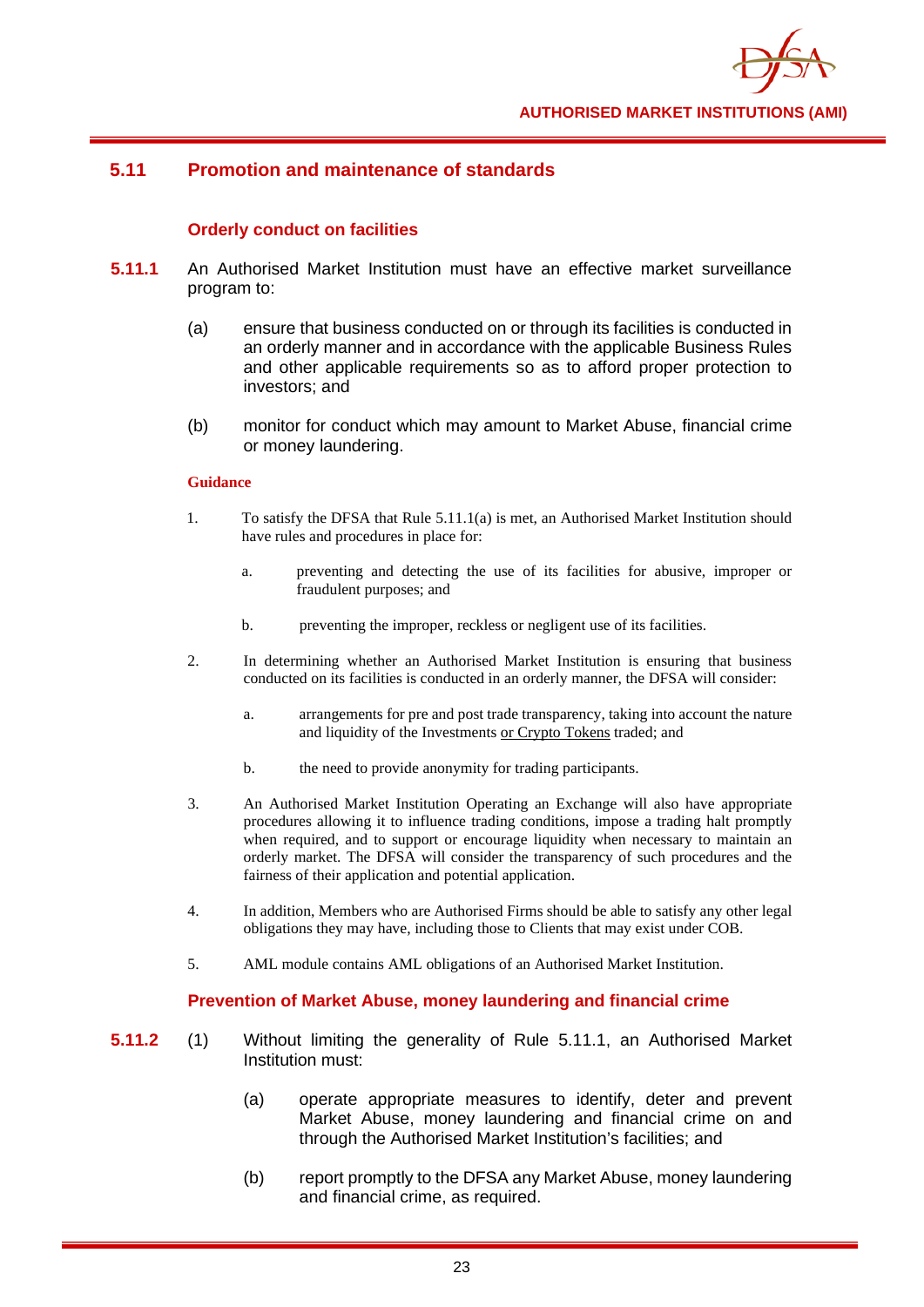

- (2) For the purposes of (1)(a), an Authorised Market Institution must:
	- (a) include in its Business Rules a regime to prevent Market Abuse, money laundering and financial crime that meets the requirements in (3), which is applicable to its Members; and
	- (b) implement adequate measures to ensure that its Members comply with that regime.
- (3) The regime referred to in (2)(a) must, at a minimum, include rules and procedures in relation to:
	- (a) compliance arrangements to prevent Market Abuse, money laundering and financial crime;
	- (b) transaction monitoring;
	- (c) risk assessment; and
	- (d) training.

- 1. Abusive, improper and fraudulent purposes include:
	- a. trades intended to create a false appearance of trading activity;
	- b trades which one party does not intend to close out or settle;
	- c. conduct which is likely to result in disorderly trading in the market; and
	- d. any contravention of the provisions in Part 6: Prevention of Market Abuse in the Markets Law.
- 2. An Authorised Market Institution must have an effective surveillance system in place for:
	- a. the coordinated surveillance of all activity on or through its facilities and activity in related Investments conducted elsewhere; and
	- b. communicating information about Market Abuse and financial crime to the DFSA or appropriate regulatory authorities.
- 3. An Authorised Market Institution Operating a Facility for Investment Tokens or Crypto Tokens should, where relevant, ensure measures under Rule 5.11.2(1)(a) include effective measures to identify, deter and prevent Market Abuse by Persons permitted to access and update records held on any DLT or similar technology based application used in connection with the operation of the facility.
- **5.11.3** (1) An Authorised Market Institution must:
	- (a) before accepting a prospective Member, ensure that the applicant has in place adequate arrangements including systems and controls to comply with the Authorised Market Institution's regime for preventing Market Abuse, money laundering and financial crime referred to in Rule 5.11.2(2)(a);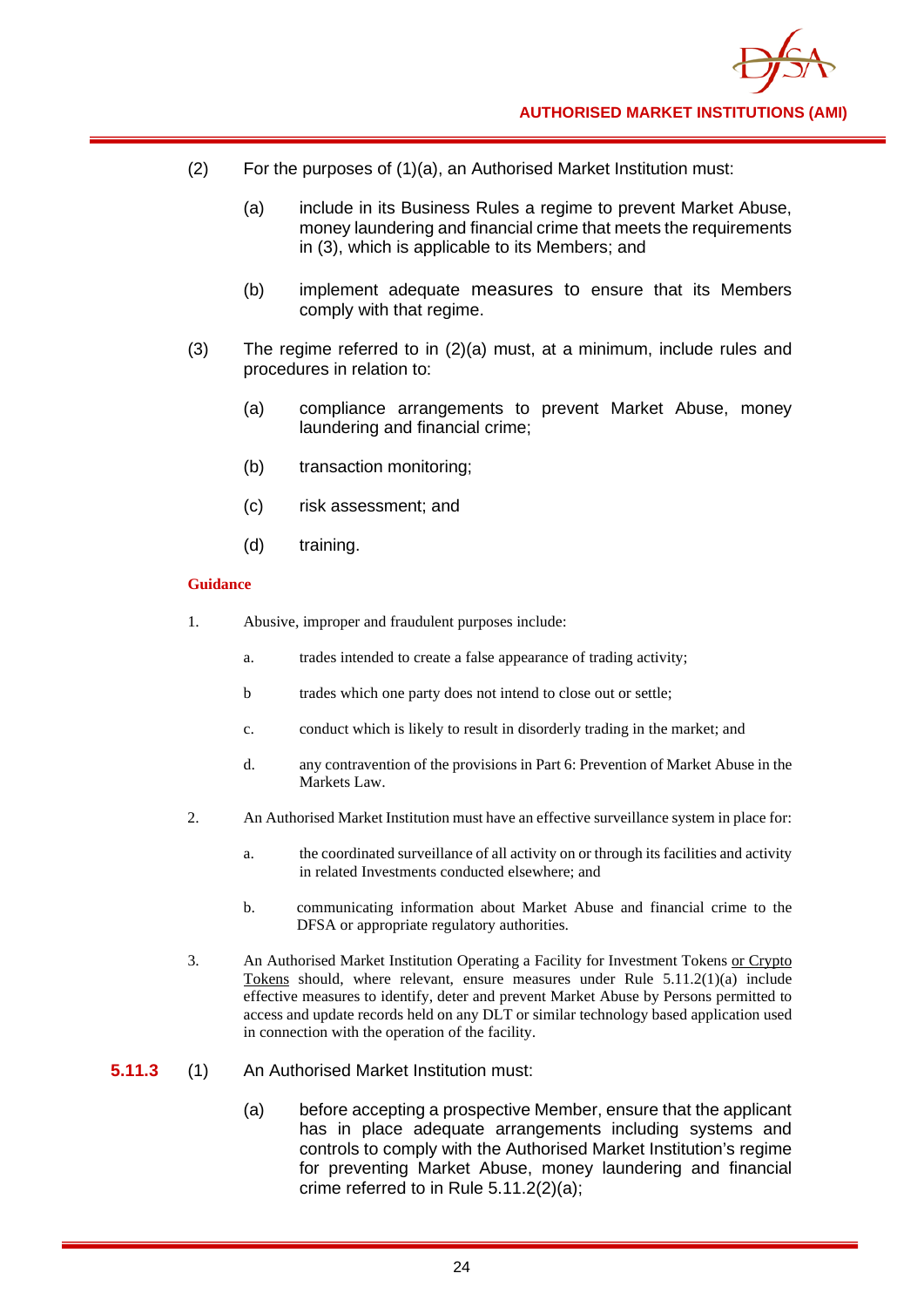- (b) monitor and regularly review compliance by its Members with that regime; and
- (c) take appropriate measures to ensure that its Members rectify any contraventions without delay.
- (2) An Authorised Market Institution must promptly notify the DFSA of any:
	- (a) material breach of its regime by a Member; and
	- (b) circumstances in which a Member will not or cannot rectify a breach of its regime.

- 1. An Authorised Market Institution is subject to the requirements in the DFSA's AML module. Members of an Authorised Market Institution which are Authorised Firms are also subject, by virtue of being Authorised Firms, to the requirements in the DFSA's AML module.
- 2. In determining whether an Authorised Market Institution's measures are adequate and appropriate to reduce the extent to which its facilities can be used for Market Abuse, money laundering and financial crime, the DFSA will consider:
	- a. whether the Authorised Market Institution has appropriate staff, surveillance systems, resources and procedures for this purpose;
	- b. the monitoring conducted for possible patterns of normal, abnormal or improper use of those facilities;
	- c. how promptly and accurately information is communicated about Market Abuse, financial crime and money laundering to the DFSA and other appropriate organisations; and
	- d. how the Authorised Market Institution co-operates with relevant bodies in the prevention, investigation and pursuit of Market Abuse, money laundering and financial crime.
- 3. An Authorised Market Institution shall have regard to Part 8 of the Markets Law in relation to Market Abuse and the relevant provisions of the Regulatory Law. Examples of practices that amount to market manipulation (which is one form of Market Abuse) in an automated trading environment that should be identified and prevented by an Authorised Market Institution to promote Proper Markets include the following:
	- a. entering small orders in order to ascertain the level of hidden orders, particularly used to assess what is resting on a dark platform, known as Ping Orders;
	- b. entering large numbers of orders and/or cancellations/updates to orders to create uncertainty for other market participants, slowing down their process and to camouflage its own strategy, known as Quote Stuffing;
	- c. entry of orders or a series of orders intended to start or exacerbate a trend, and to encourage other participants to accelerate or extend the trend in order to create an opportunity to unwind/open a position at a favourable price, known as Moment Ignition; and
	- d. submitting multiple orders often away from one side of the order book with the intention of executing a trade on the other side of the order book, where once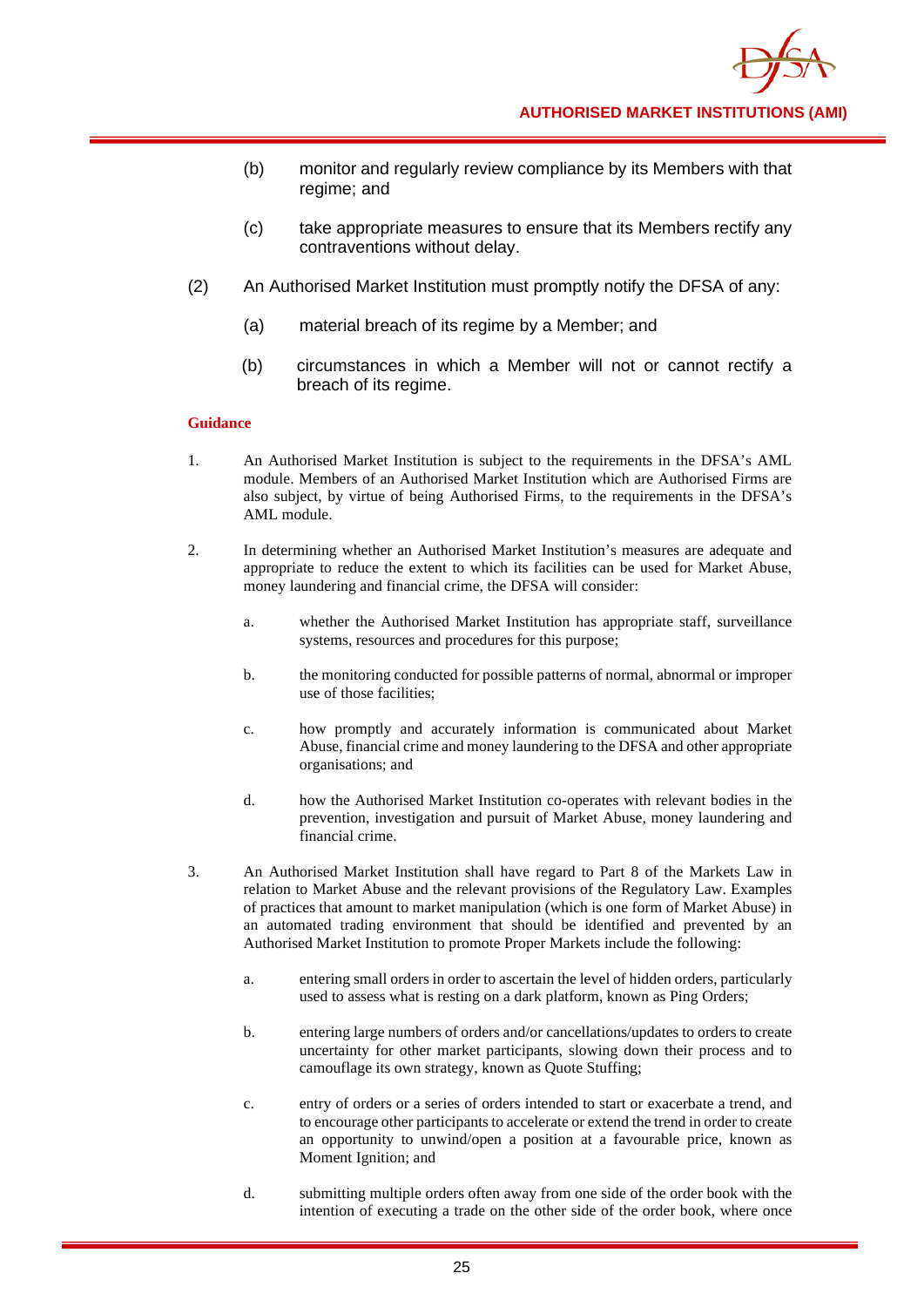

that trade has taken place, the manipulative orders will be removed, known as Layering and Spoofing.

## **5.12 Miscellaneous requirements**

## **Whistleblowing**

**5.12.1** An Authorised Market Institution must have appropriate procedures and protections for enabling Employees to disclose any information to the DFSA or to other appropriate bodies involved in the prevention of Market Abuse, money laundering or other financial crime or any other breaches of relevant legislation.

#### **Guidance**

An Authorised Market Institution's policies and procedures should enable Employees to make protected disclosures, in good faith, of information which, in the reasonable belief of the Employee making the disclosure, tends to show that one or more of the following has been, is being, or is likely to be, committed:

- a. a criminal offence;
- b. a failure to comply with any legal obligation;
- c. a miscarriage of justice;
- d. the putting of the health and safety of any individual in danger; or
- e. a deliberate concealment relating to any of (a) to (d),

irrespective of whether the relevant conduct or failure occurred, occurs or would occur.

## **Handling of complaints**

- **5.12.2** (1) An Authorised Market Institution must have effective arrangements in place for the investigation and resolution of complaints made against it.
	- (2) An Authorised Market Institution must establish and maintain a register of complaints made against it and their resolution. Records of the complaints must be maintained for a minimum of six years.

## **Guidance**

- 1. Procedures should be in place to acknowledge a complaint promptly, for making an objective consideration of the complaint and for a timely response to be sent to the complainant. The response should inform the complainant that, if he is not satisfied with the response, he should contact the DFSA.
- 2. Complaints should be fairly and impartially investigated by a person not involved in the conduct about which the complaint has been made. At the conclusion of the investigation, a report should be prepared and provided to the relevant Key Individuals.

## **Use of 'investment token market' and similar terms to refer to a facility**

**5.12.3** An Authorised Market Institution must not refer to a facility it operates as an 'investment token market', 'investment token clearing house', 'security token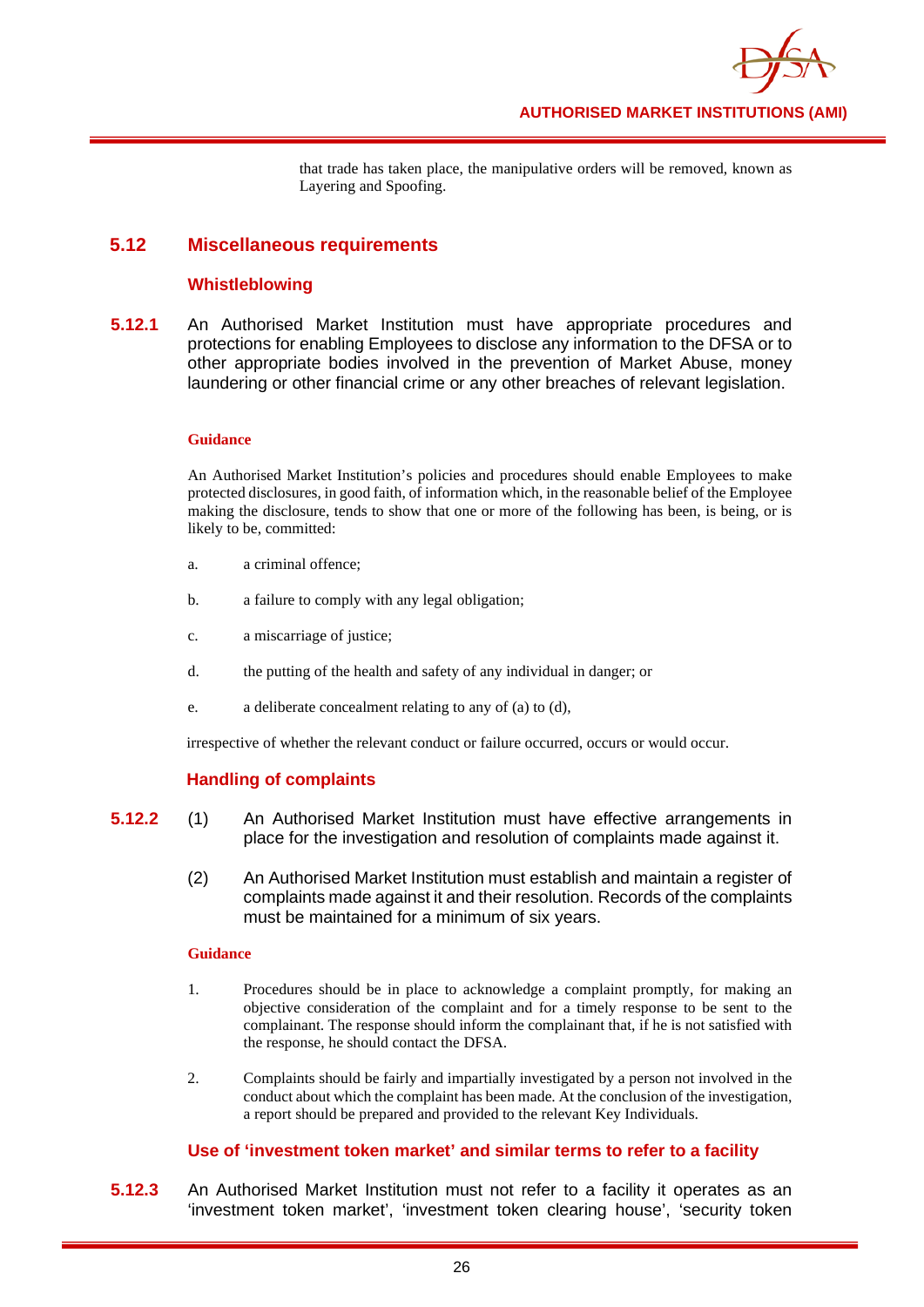

market', 'security token clearing house', 'derivative token market', 'derivative token clearing house', or using any other similar term, unless it is a facility on which only Investment Tokens are traded or cleared.

- 1. An Authorised Market Institution should not refer to a facility where both Security Tokens and conventional Investments are traded and cleared using terms referred to in Rule 5.12.3.
- 2. An Authorised Market Institution that trades and/or clears both conventional Investments and Investment Tokens may refer to the facility that trades or clears Investment Tokens as an Investment Token, Security Token or Derivative Token market or clearing house, provided it is able to effectively maintain and demonstrate that there is a clear separation of Investment Token trading or clearing from conventional Investment trading or clearing.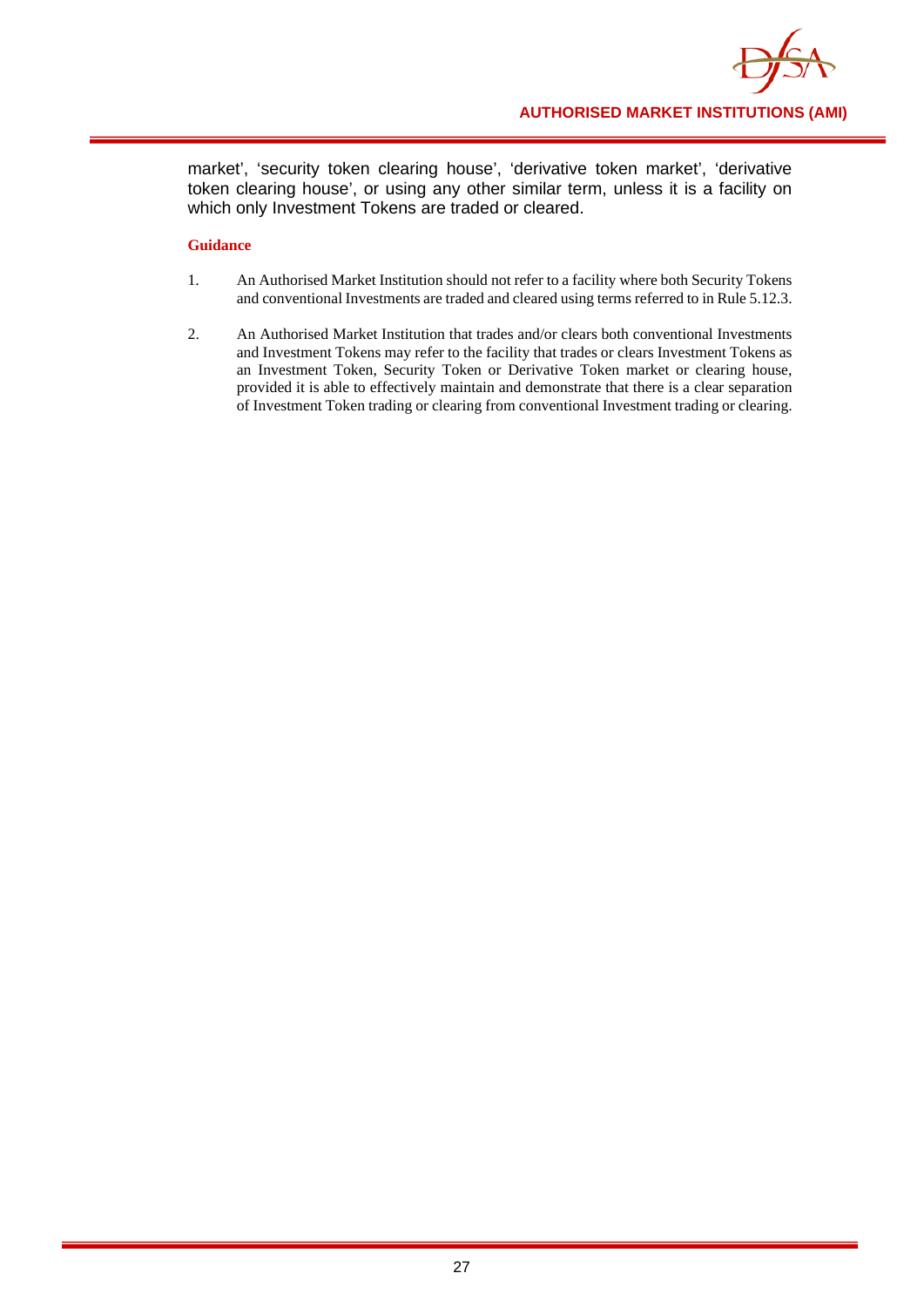

# **5A. ADDITIONAL REQUIREMENTS FOR OPERATING A FACILITY FOR INVESTMENT TOKENS**

## **5A.1 Application**

**5A.1.1** This chapter applies to an Authorised Market Institution Operating a Facility for Investment Tokens.

#### **Guidance**

Operating a Facility for Investment Tokens is defined in GLO as Operating an Exchange, Operating a Clearing House or Operating an Alternative Trading System on which Investment Tokens are traded, cleared, or both traded and cleared.

## **5A.2 Technology and governance requirements**

**5A.2.1** Without limiting the generality of the technology resources requirements in Rule 5.5.5, an Authorised Market Institution must ensure that it meets the requirements that would apply to an Authorised Firm Operating a Facility for Investment Tokens under COB section 14.1.

## **5A.3 Operating a Facility for Investment Tokens that permits direct access**

- **5A.3.1** An Authorised Market Institution must ensure that:
	- (1) it treats each Direct Access Member as its Client;
	- (2) its Business Rules clearly set out:
		- (a) the duties owed by the Authorised Market Institution to the Direct Access Member and how the Authorised Market Institution is held accountable for any failure to fulfil those duties; and
		- (b) the duties owed by the Direct Access Member to the Authorised Market Institution and how the Direct Access Member is held accountable for any failure to fulfil those duties;
	- (3) appropriate investor redress mechanisms are available, and disclosed, to each Member permitted to trade or clear Investment Tokens on its facility, as required under Rule 5.12.2; and
	- (4) its facility contains a prominent disclosure of the risks associated with the use of DLT for trading and clearing Investments, particularly those relating to Digital Wallets and the susceptibility of private cryptographic keys to misappropriation.
- **5A.3.2** (1) Without limiting the generality of the systems and controls obligations of the Authorised Market Institution, an Authorised Market Institution must have in place adequate systems and controls to address market integrity, AML, CTF and investor protection risks in permitting a Direct Access Member to access its facility, including procedures to: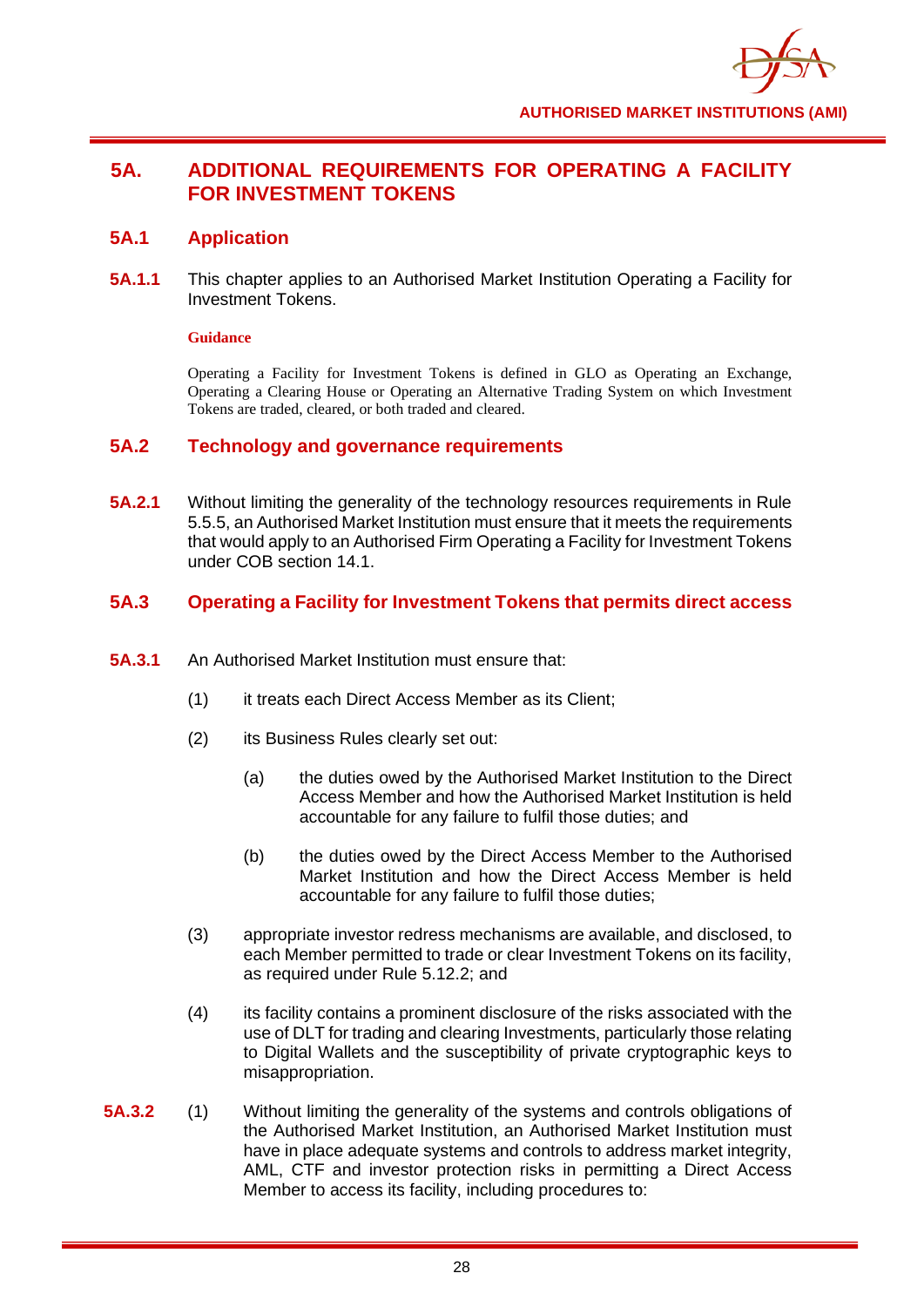- (a) identify the ultimate beneficial owner of a Direct Access Member, where the Member is a Body Corporate;
- (b) ensure that appropriate customer due diligence sufficient to address AML and CTF risks has been conducted on each Direct Access Member, before permitting that Member to access its facility;
- (c) detect and address market manipulation and abuse; and
- (d) ensure that there is adequate disclosure relating to the Investment Tokens that are traded on the facility, through prospectus and ongoing disclosure under MKT chapters 2, 4 and 6.
- (2) An Authorised Market Institution must have adequate controls and procedures to ensure that trading in Investment Tokens by Direct Access Members does not pose any risks to the orderly and efficient functioning of the facility's trading system, including controls and procedures to:
	- (a) mitigate counterparty risks that may arise from defaults by Direct Access Members, through adequate collateral management measures, such as margin requirements, based on the settlement cycle adopted by the Authorised Market Institution;
	- (b) identify and distinguish orders that are placed by Direct Access Members, and, if necessary, enable the Authorised Market Institution to stop orders of, or trading by, such Members;
	- (c) prevent Direct Access Members from allowing any other Persons to access the facility through that Member's access; and
	- (d) ensure that Direct Access Members fully comply with the Business Rules of the facility and promptly address any gaps and deficiencies that are identified.
- (3) An Authorised Market Institution must have adequate resources and mechanisms to carry out front-line monitoring of the trading activities of Direct Access Members.
- (4) An Authorised Market Institution must ensure that, to the extent that any of the systems and controls referred to in (1) are embedded within, or otherwise facilitated through DLT, they must be included within the scope of the annual audit and written report required under Rule 5A.5.

To satisfy the DFSA of the matters referred to in Rule 5A.3.2, an Authorised Market Institution should, as a minimum, be able to demonstrate that it has effective procedures built into its DLT or similar technology application being used that enable:

- a. the clear identification of each Direct Access Member accessing its facility to trade; and
- b. the monitoring of bid and offer prices and volatility for any indications of market manipulation or abuse.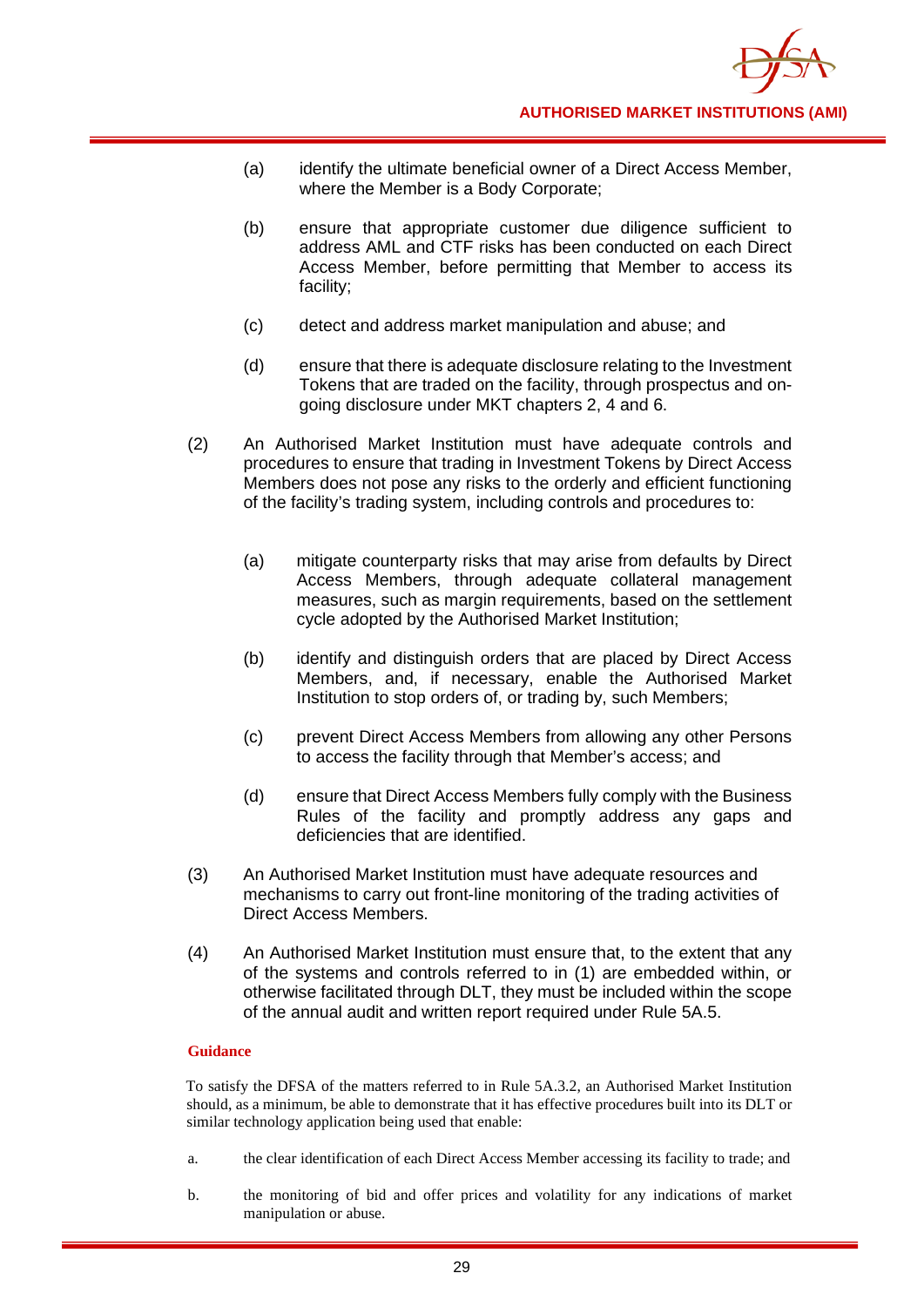

**5A.3.3** When an Authorised Market Institution Executes a Transaction in Investment Tokens for a Direct Access Member, the Authorised Market Institution must comply with the requirements relating to confirmation notes that would apply to an Authorised Firm under COB section 6.9 and COB App 3 section A3.1.

## **5A.4 Safe custody of Investment Tokens**

- **5A.4.1** Without limiting the generality of section 5.10, where an Authorised Market Institution's obligations include making provision for the safeguarding and administration of Security Tokens belonging to Members and other participants on its facility, it must ensure that:
	- (1) where its safe custody arrangements involve acting as a Digital Wallet Service Provider, it complies with the same requirements that would apply to an Authorised Firm carrying on such activities under COB section 14.3 and the Client Asset provisions in COB sections 6.11, 6.12 and 6.13;
	- (2) where it appoints a Third Party Digital Wallet Service Provider to Provide Custody for Investment Tokens traded or cleared on its facility, that person is either:
		- (a) an Authorised Firm permitted to be a Digital Wallet Service Provider; or
		- (b) a firm that is regulated by a Financial Services Regulator to an equivalent level as that provided for under the DFSA regime for Providing Digital Wallet Services.

## **5A.5 Technology audit reports**

**5A.5.1** An Authorised Market Institution must ensure that it meets the requirements relating to technology audit reports that would apply to an Authorised Firm Operating a Facility for Investment Tokens under COB section 14.5.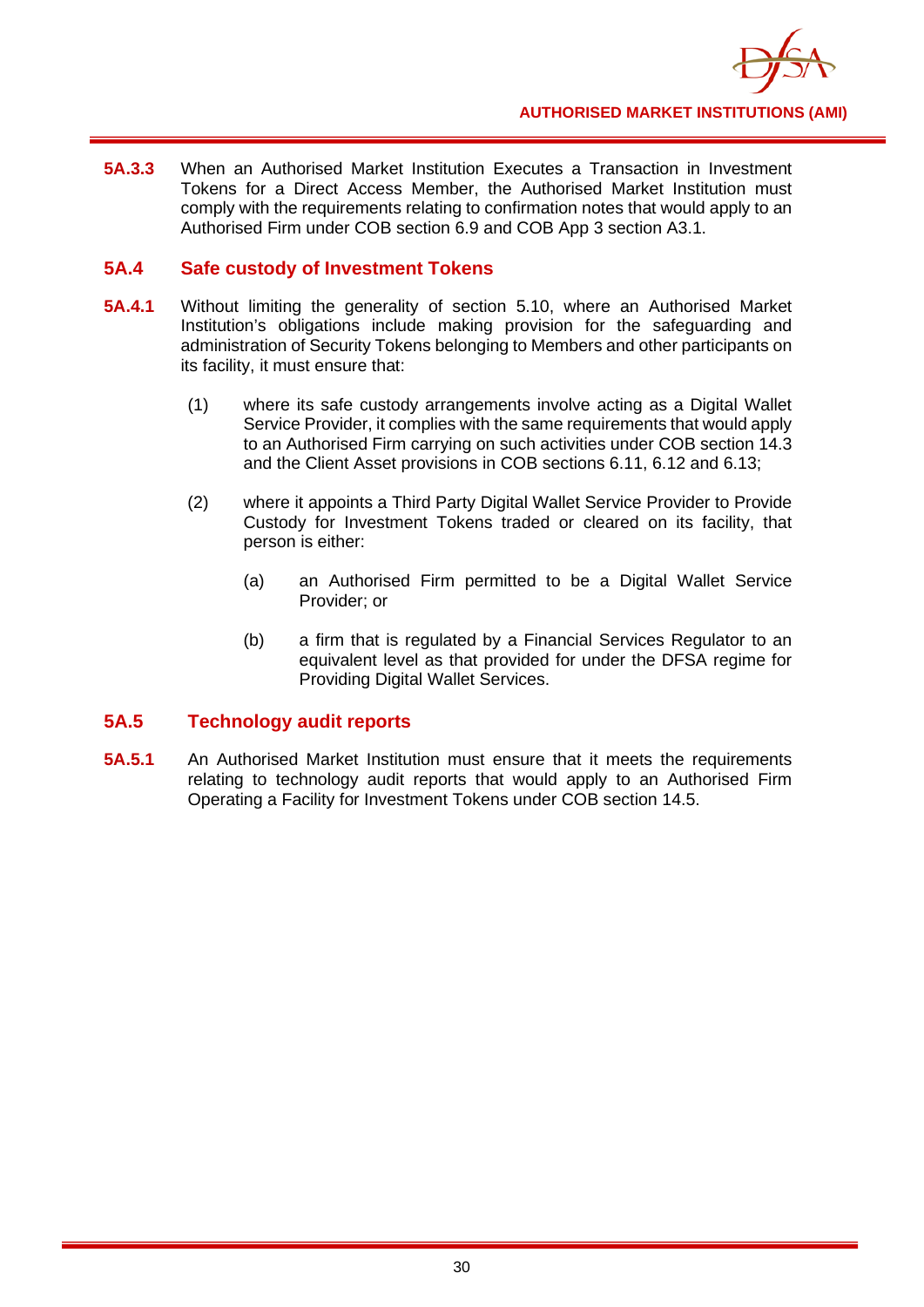

# **5B. ADDITIONAL REQUIREMENTS FOR OPERATING A FACILITY FOR CRYPTO TOKENS**

## **5B.1 Application**

**5B.1.1** This chapter applies to an Authorised Market Institution Operating a Facility for Crypto Tokens.

## **Guidance**

Operating a Facility for Crypto Tokens is defined in GLO as Operating an Exchange, Operating a Clearing House or Operating a Multilateral Trading Facility (MTF) on which Crypto Tokens are traded, cleared, or both traded and cleared.

## **5B.2 Technology and governance requirements**

- **5B.2.1** Without limiting the generality of the technology resources requirements in Rule 5.5.5, an Authorised Market Institution must ensure that it meets the requirements that would apply to an Authorised Firm Operating a MTF for Crypto Tokens under COB section 15.2.
- **5B.3 Operating a Facility for Crypto Tokens that permits direct access**
- **5B.3.1** An Authorised Market Institution must ensure that:
	- (a) it treats each Direct Access Member as its Client;
	- (b) its Business Rules clearly set out:
		- (i) the duties owed by the Authorised Market Institution to the Direct Access Member and how the Authorised Market Institution is held accountable for any failure to fulfil those duties; and
		- (ii) the duties owed by the Direct Access Member to the Authorised Market Institution and how the Direct Access Member is held accountable for any failure to fulfil those duties;
	- (c) appropriate investor redress mechanisms are available, and disclosed, to each Member permitted to trade or clear Crypto Tokens on its facility, as required under Rule 5.12.2; and
	- (d) its facility contains a prominent disclosure of the risks associated with the use of DLT for trading and clearing Crypto Tokens, particularly those relating to Digital Wallets and the susceptibility of private cryptographic keys to misappropriation.
- **5B.3.2** (1) Without limiting the generality of the systems and controls obligations of the Authorised Market Institution, an Authorised Market Institution must have in place adequate systems and controls to address market integrity, AML, CTF and investor protection risks in permitting a Direct Access Member to access its facility, including procedures to:
	- (a) identify the ultimate beneficial owner of a Direct Access Member, where the Member is a Body Corporate;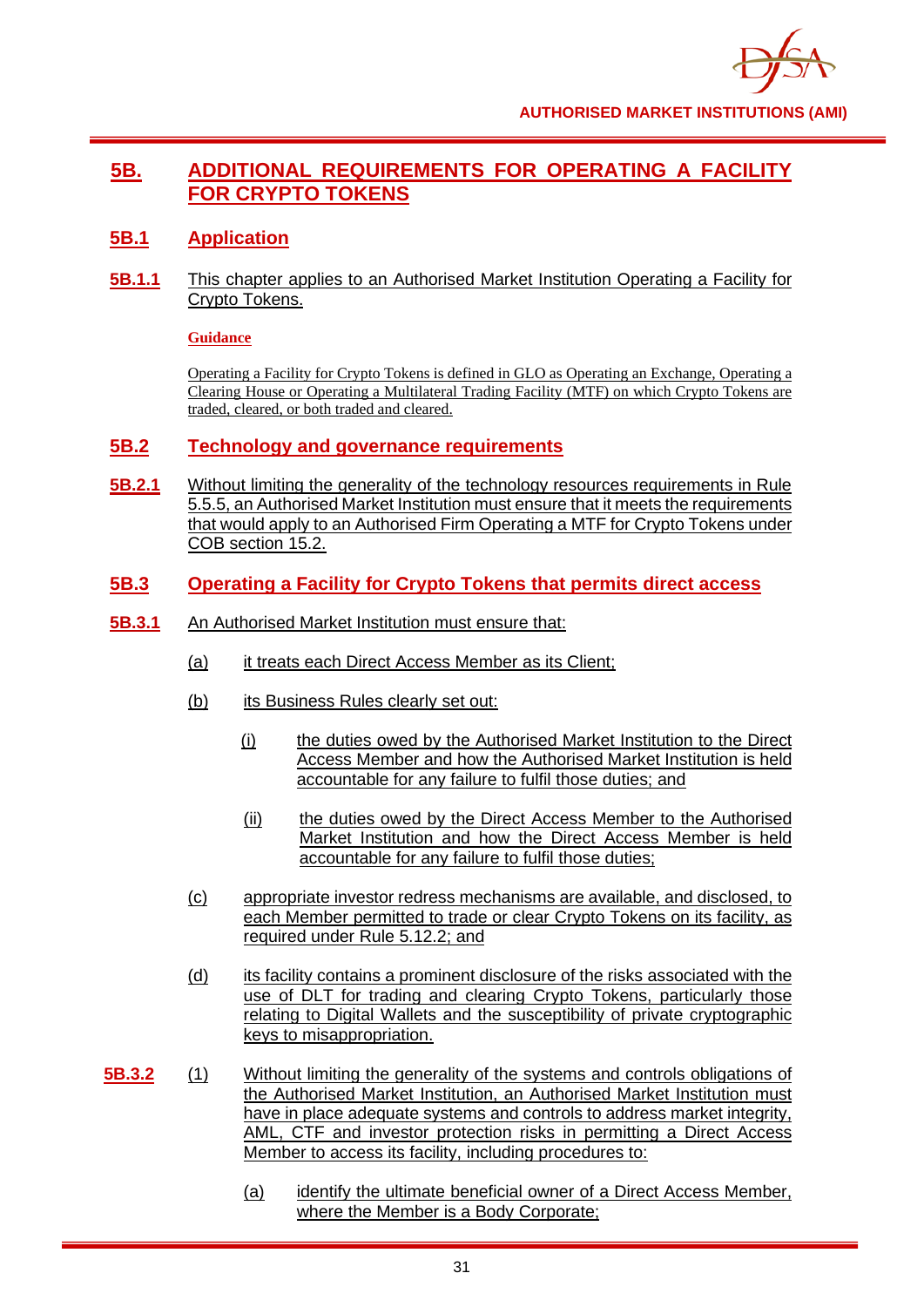- (b) ensure that appropriate customer due diligence sufficient to address AML and CTF risks has been conducted on each Direct Access Member, before permitting that Member to access its facility; and
- (c) detect and address market manipulation and abuse.
- (2) An Authorised Market Institution must have adequate controls and procedures to ensure that trading in Crypto Tokens by Direct Access Members does not pose any risks to the orderly and efficient functioning of the facility's trading system, including controls and procedures to:
	- (a) mitigate counterparty risks that may arise from defaults by Direct Access Members, through adequate collateral management measures, such as margin requirements, based on the settlement cycle adopted by the Authorised Market Institution;
	- (b) identify and distinguish orders that are placed by Direct Access Members, and, if necessary, enable the Authorised Market Institution to stop orders of, or trading by, such Members;
	- (c) prevent Direct Access Members from allowing any other Persons to access the facility through that Member's access; and
	- (d) ensure that Direct Access Members fully comply with the Business Rules of the facility and promptly address any gaps and deficiencies that are identified.
- (3) An Authorised Market Institution must have adequate resources and mechanisms to carry out front-line monitoring of the trading activities of Direct Access Members.
- (4) An Authorised Market Institution must ensure that, to the extent that any of the systems and controls referred to in (1) are embedded within, or otherwise facilitated through DLT, they must be included within the scope of the annual audit and written report required under Rule 5B.6.1.

To satisfy the DFSA of the matters referred to in Rule 5B.3.2, an Authorised Market Institution should, as a minimum, be able to demonstrate that it has effective procedures built into its DLT or similar technology application being used that enable:

- a. the clear identification of each Direct Access Member accessing its facility to trade; and
- b. the monitoring of bid and offer prices and volatility for any indications of market manipulation or abuse.
- **5B.3.3** When an Authorised Market Institution Executes a Transaction in Crypto Tokens for a Direct Access Member, the Authorised Market Institution must comply with the requirements relating to confirmation notes that would apply to an Authorised Firm under COB section 6.9 and COB App 3 section A3.1.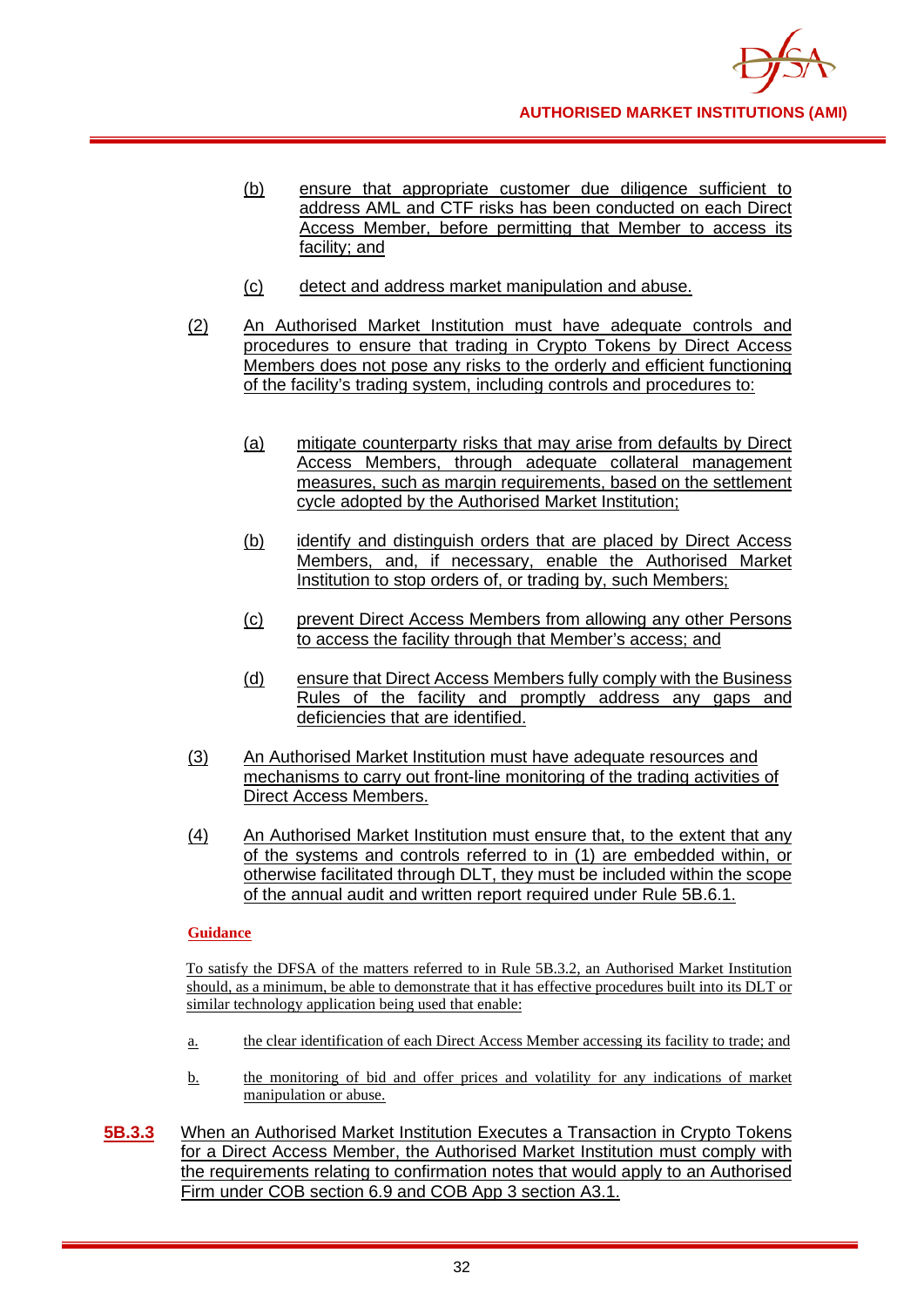

# **5B.4 Disclosure of information relating to Crypto Tokens**

## **Publication of key features document**

- **5B.4.1** (1) An Authorised Market Institution must ensure that a Crypto Token is not traded on an Exchange or MTF it operates unless the Authorised Market Institution has published a key features document on its website for the Crypto Token.
	- (2) The key features document must contain the information set out in COB Rule 15.6.1.

## **Requirements if a white paper is published**

- **5B.4.2** Where an Authorised Market Institution publishes a white paper relating to a Crypto Token, it must:
	- (a) take reasonable steps to ensure the version published is the latest version of the white paper; and
	- (b) disclose prominently that:
		- (i) it has not prepared the white paper or verified the accuracy of information in the white paper; and
		- (ii) investors should take care in relying on information in the white paper as it may be inaccurate or out of date.

## **Guidance**

- 1. A 'white paper' is a concept paper prepared by the developers of a Crypto Token. It sets out the idea and the overall value proposition for users of the Crypto Token. It also commonly outlines a development roadmap for the Crypto Token and the key milestones the developers expect to meet.
- 2. An Authorised Market Institution is not required to publish or make available a white paper for a Crypto Token, however if it decides to do so it must ensure that the requirements in Rule 5B.4.2 are met.

## **Ongoing information**

- **5B.4.3** (1) An Authorised Market Institution must take reasonable steps to ensure that there is accurate and up-to-date information available about a Crypto Token traded on an Exchange or MTF it operates so that users are able to make informed decisions about trading in the Crypto Tokens.
	- (2) Without limiting the generality of (1), the Authorised Market Institution must as a minimum ensure the following information is readily available:
		- (a) the total number and market capitalisation of Crypto Tokens traded globally;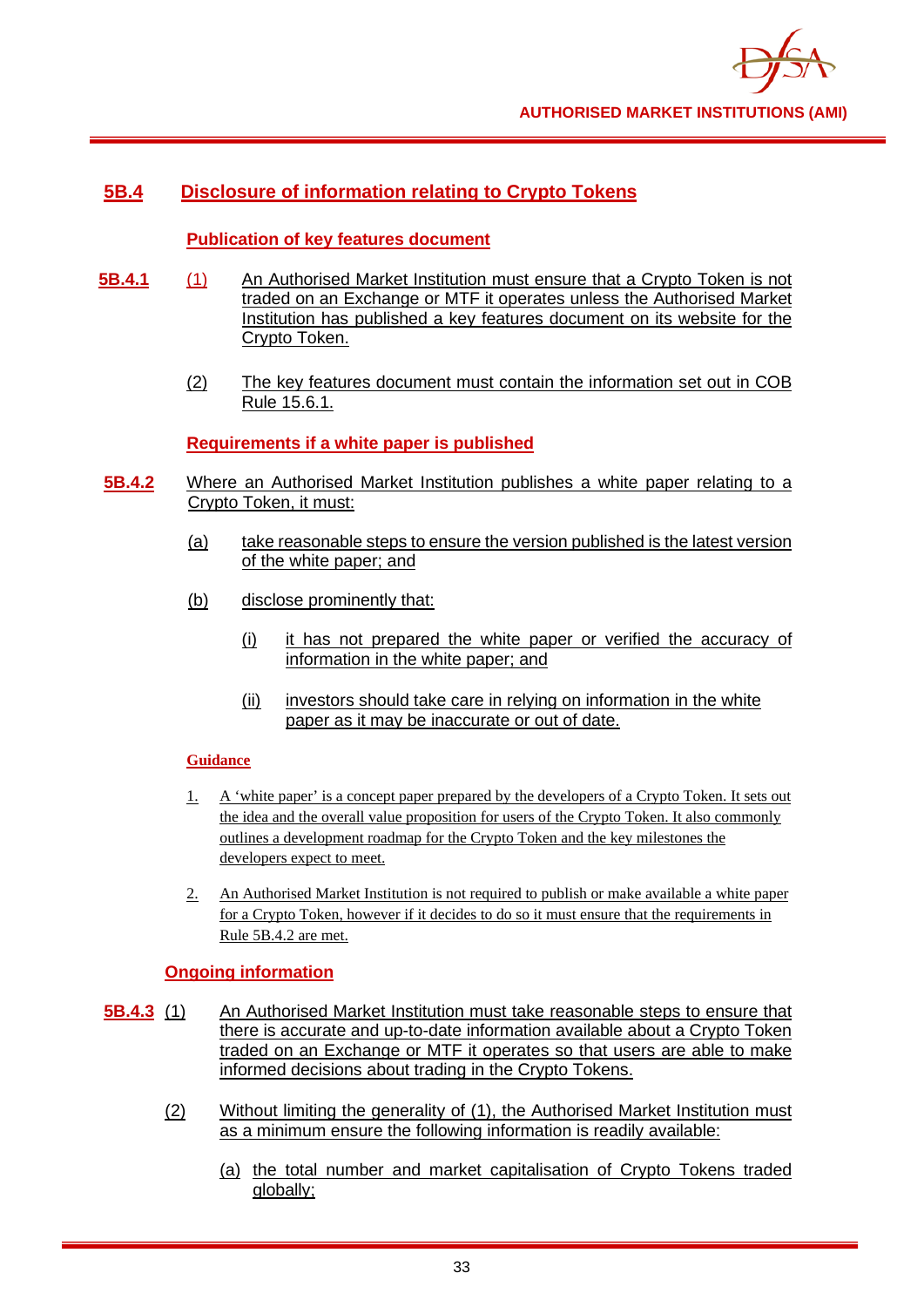- (b) whether the supply of Crypto Tokens is set to increase or decrease according to a pre-defined path;
- (c) details of any inflationary or deflationary mechanisms that are to be used, such as the issuing or burning of Crypto Tokens (other than through the normal mining process);
- (d) the total number of Crypto Tokens held by the developers or issuer of the Crypto Token, held in reserve for rewards or other promotional purposes or otherwise locked away from the total supply of Crypto Tokens; and
- (e) a breakdown of the largest holders of the Crypto Tokens, in particular holders of 10% or more of the total supply of the Crypto Tokens.
- (3) Under (2)(e), an Authorised Market Institution is not required to disclose the identity of the holder if it has taken reasonable steps but has not been able to establish the holder's identity.

- 1. To make an informed decision about whether to buy or sell a Crypto Token traded on an Exchange or MTF, users of the Exchange or MTF need accurate and up-to-date information about matters that may affect the price of the Crypto Token. As there is no Reporting Entity for a Crypto Token, the Authorised Market Institution is responsible for ensuring that adequate ongoing information about the Crypto Token is available.
- 2. Ongoing information may be published by the Authorised Market Institution on its website, or the Authorised Market Institution may provide links on its website to a site where the information can be found. If the Authorised Market Institution provides links to the information, the links should take a user directly to the relevant information and the site should contain reliable information.
- 3. Under Rule 5B.4.3(2)(e) and (3), an Authorised Market Institution is required to disclose that a person has a significant holding even if it is not reasonably able to establish their identity.

## **Forums**

- **5B.4.4** If an Authorised Market Institution provides a means of communication (a "forum") for users to discuss Crypto Tokens, it must:
	- (a) include a clear and prominent warning on the forum informing users that the Authorised Market Institution does not conduct due diligence on information on the forum;
	- (b) restrict the posting of comments on the forum to members;
	- (c) ensure that all persons using the forum have equal access to information posted on the forum;
	- (d) require a person posting a comment on the forum to disclose clearly if he is affiliated in any way with a Crypto Token or is being compensated, directly or indirectly, to promote a Crypto Token;
	- (e) take reasonable steps to monitor and prevent posts on the forum that are potentially misleading or fraudulent or may contravene the Market Abuse provisions;
	- (f) immediately take steps to remove a post, or to require a post to be deleted or amended, if the operator becomes aware that (d) or (e) have not been complied with; and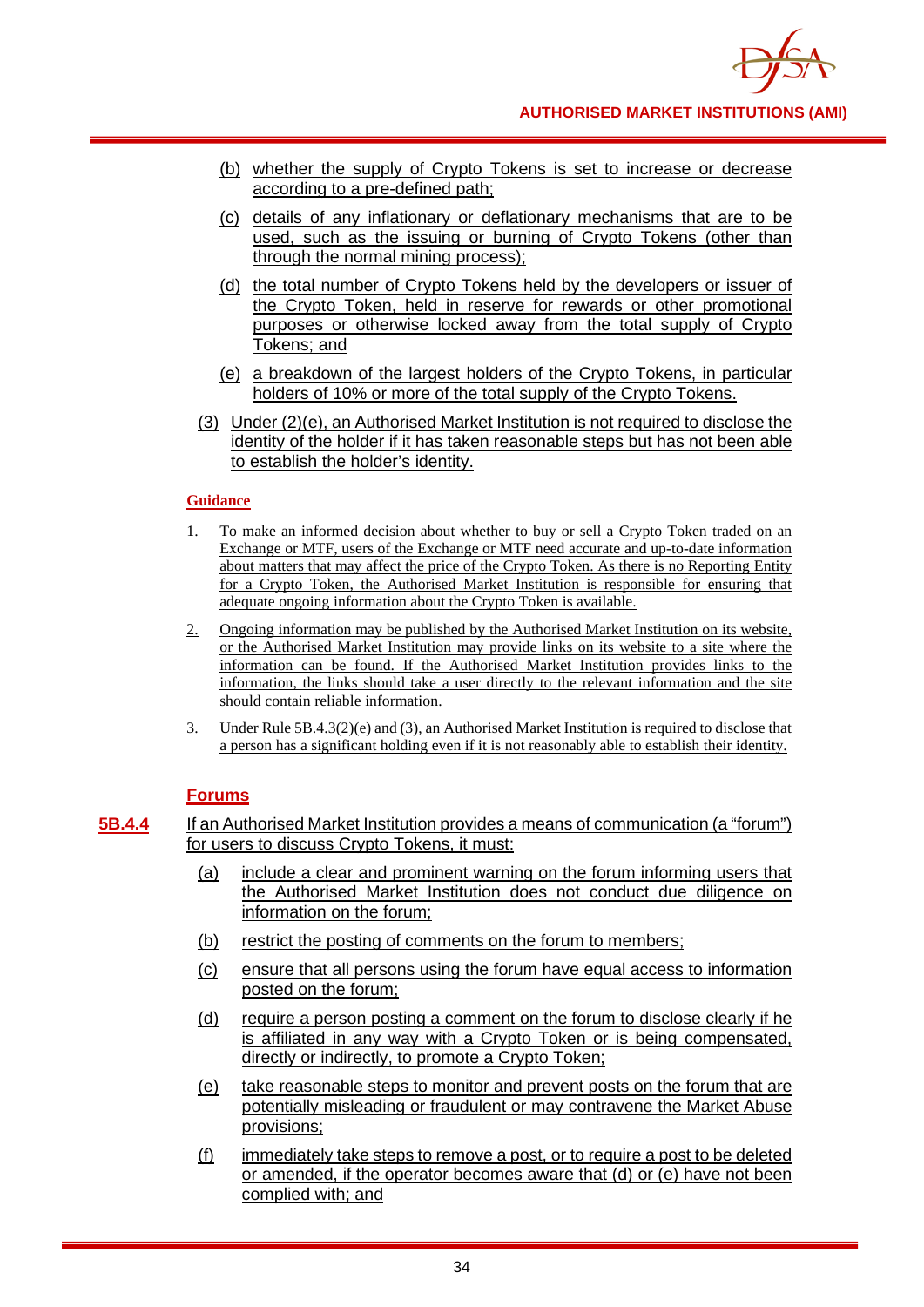

(g) not participate in discussions on the forum except to moderate posts or to take steps referred to in (f).

# **5B.5 Safe custody of Crypto Tokens**

- **5B.5.1** Without limiting the generality of section 5.10, where an Authorised Market Institution's obligations include making provision for the safeguarding and administration of Crypto Tokens belonging to Members and other participants on its facility, it must ensure that:
	- (1) where its safe custody arrangements involve acting as a Digital Wallet Service Provider, it complies with the same requirements that would apply to an Authorised Firm carrying on such activities under COB section 14.3 and the Client Asset provisions in COB sections 6.11, 6.12 and 6.13;
	- (2) where it appoints a Third Party Digital Wallet Service Provider to Provide Custody for Crypto Tokens traded or cleared on its facility, that person is either:
		- (a) an Authorised Firm permitted to be a Digital Wallet Service Provider; or
		- (b) a firm that is regulated by a Financial Services Regulator to an equivalent level as that provided for under the DFSA regime for Providing Digital Wallet Services.

## **5B.6 Technology audit reports**

**5B.6.1** An Authorised Market Institution must ensure that it meets the requirements relating to technology audit reports that would apply to an Authorised Firm under COB section 14.5.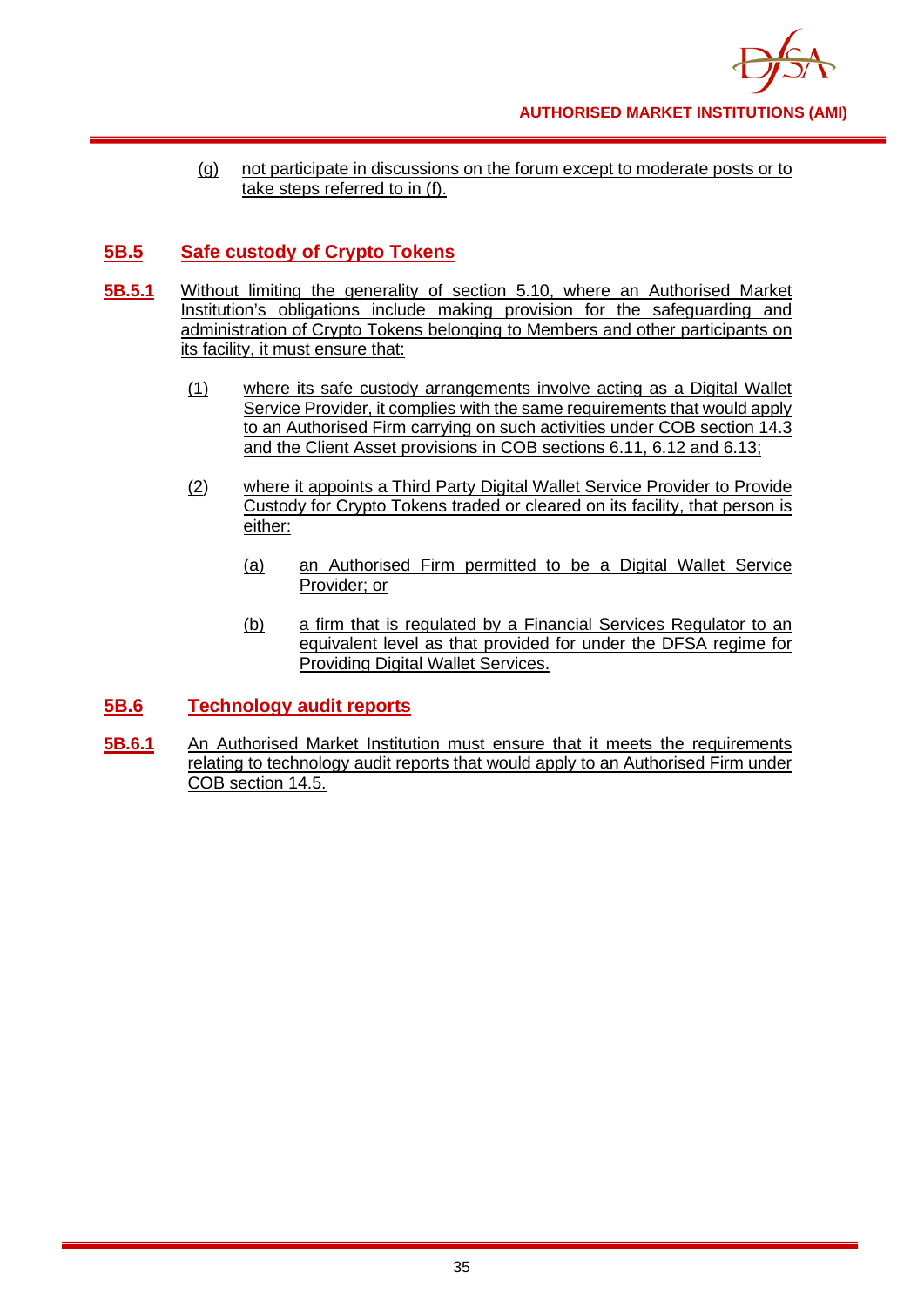

# **6. ADDITIONAL LICENSING REQUIREMENTS FOR OPERATING AN EXCHANGE**

## **6.1 Application**

- **6.1.1** (1) This chapter applies to an Authorised Market Institution Operating an Exchange or an applicant for such a Licence.
	- (2) In this chapter, a reference to an "Exchange" is a reference to a Person referred to in (1).

## **6.2 Proper Markets**

- **6.2.1** (1) An Exchange must have rules and procedures for fair, orderly and efficient operation of trading of Investments or Crypto Tokens on its facilities. For this purpose, an Exchange must ensure that only Investments or Crypto Tokens in which there is a Proper Market are traded on its facilities.
	- (2) For a Proper Market to exist in Investments or Crypto Tokens:
		- (a) Derivatives traded on its facilities must meet the contract design specifications in Rule 6.3.2;
		- (b) relevant market information must be made available to Persons engaged in dealing on an equitable basis, including pre-trade and post-trade disclosure of orders, in accordance with the requirements in section 6.4.
		- (c) there must be adequate mechanisms to discontinue, suspend or remove from trading on its facilities any Investments or Crypto Tokens in circumstances where the requirements relating to Proper Markets are not met;
		- (d) there must be in place controls to prevent volatility in the markets that is not the result of market forces, in accordance with the requirements in section 6.5;
		- (e) error trades must be managed, in accordance with the requirements in section 6.6;
		- (f) short selling and position concentration must be monitored and managed, in accordance with the requirements in section 6.7;
		- (g) there must be a fair and non-discretionary algorithm operating in respect of the matching of orders on its facilities;
		- (h) there must be in place adequate controls, to monitor and manage any foreign ownership restrictions applying to Investments traded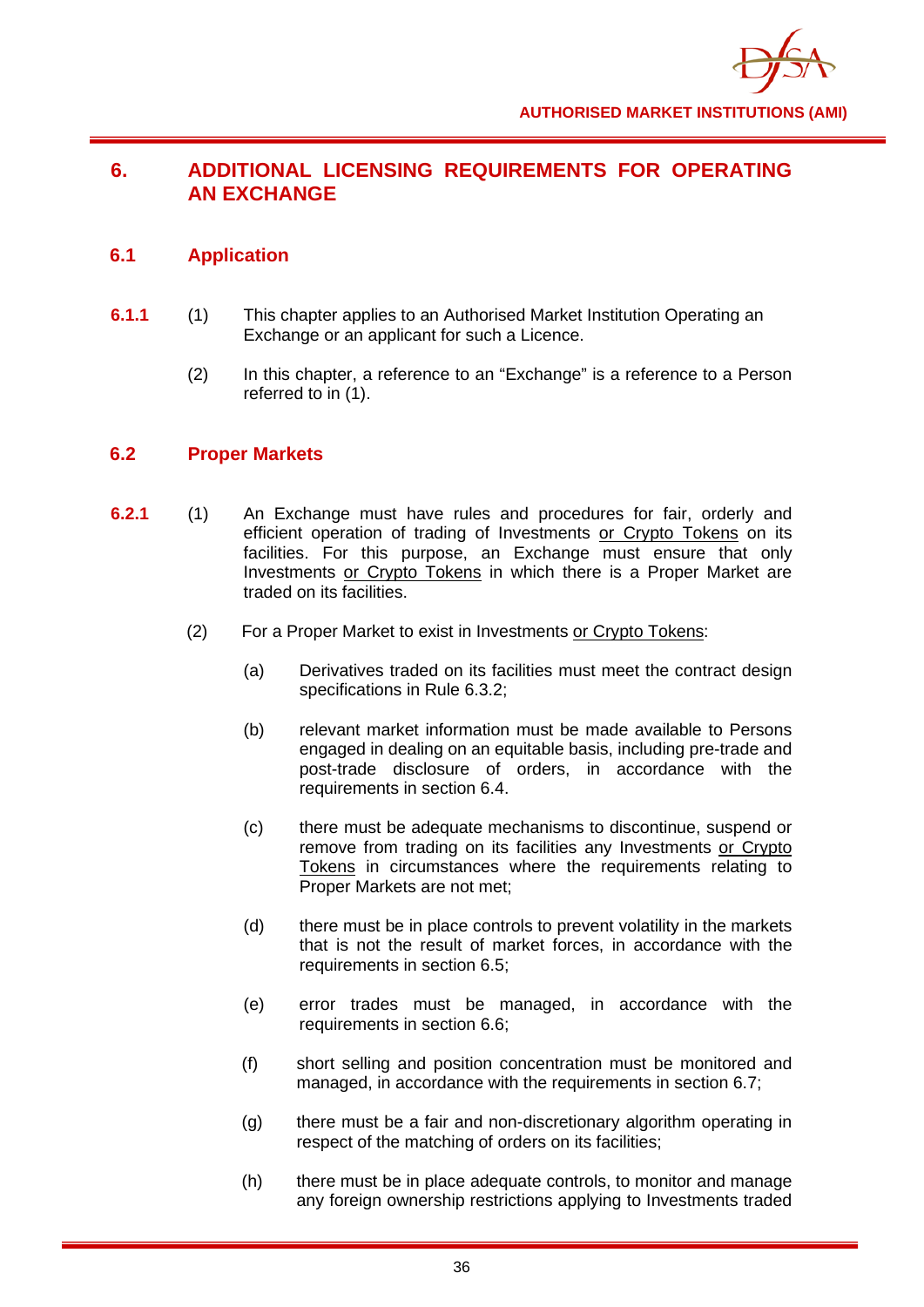on its facilities, in accordance with the requirements in section 6.8; and

(i) any liquidity incentive schemes must be offered only in accordance with the requirements in section 6.9.

#### **Guidance**

Rules and procedures referred to in Rule 6.2.1(2) should generally form part of the Business Rules of an Authorised Market Institution (see the content of Business Rules in Rule 5.6.1).

## **6.3 Specifications relating to design and trading of Derivatives**

- **6.3.1** (1) An Exchange which trades Derivative contracts on its facilities must:
	- (a) have clear and transparent rules and procedures for the trading of Derivative contracts, which are made publicly available; and
	- (b) ensure that the trading in Derivative contracts on its facilities is undertaken in a fair, orderly and efficient manner.
	- (2) The rules and procedures must promote transparency by ensuring that there is sufficient information made available to the markets relating to the terms and conditions of the Derivative contracts traded on its facilities. Such information must include, where relevant, information relating to delivery and pricing of Derivative contracts.

## **Contract design specifications**

- **6.3.2** (1) An Exchange must ensure that the Derivative contracts traded on its facilities:
	- (a) have a design that enables the orderly pricing and effective settlement of the obligations arising under the contract; and
	- (b) where they are Commodity Derivative contracts which require physical delivery, have terms and conditions which:
		- (i) promote price discovery of the underlying commodity;
		- (ii) ensure, to the extent possible, that there is a correlation to the operation of the physical market in the underlying commodity;
		- (iii) include contract delivery specifications which address matters specified in App 3; and
		- (iv) provide for legally enforceable settlement and delivery procedures.
	- (2) For the purposes of meeting the requirement in  $(1)(a)$ , an Exchange must include in its Business Rules contract design specifications relating to Derivative contracts traded on its facilities which, at a minimum, include: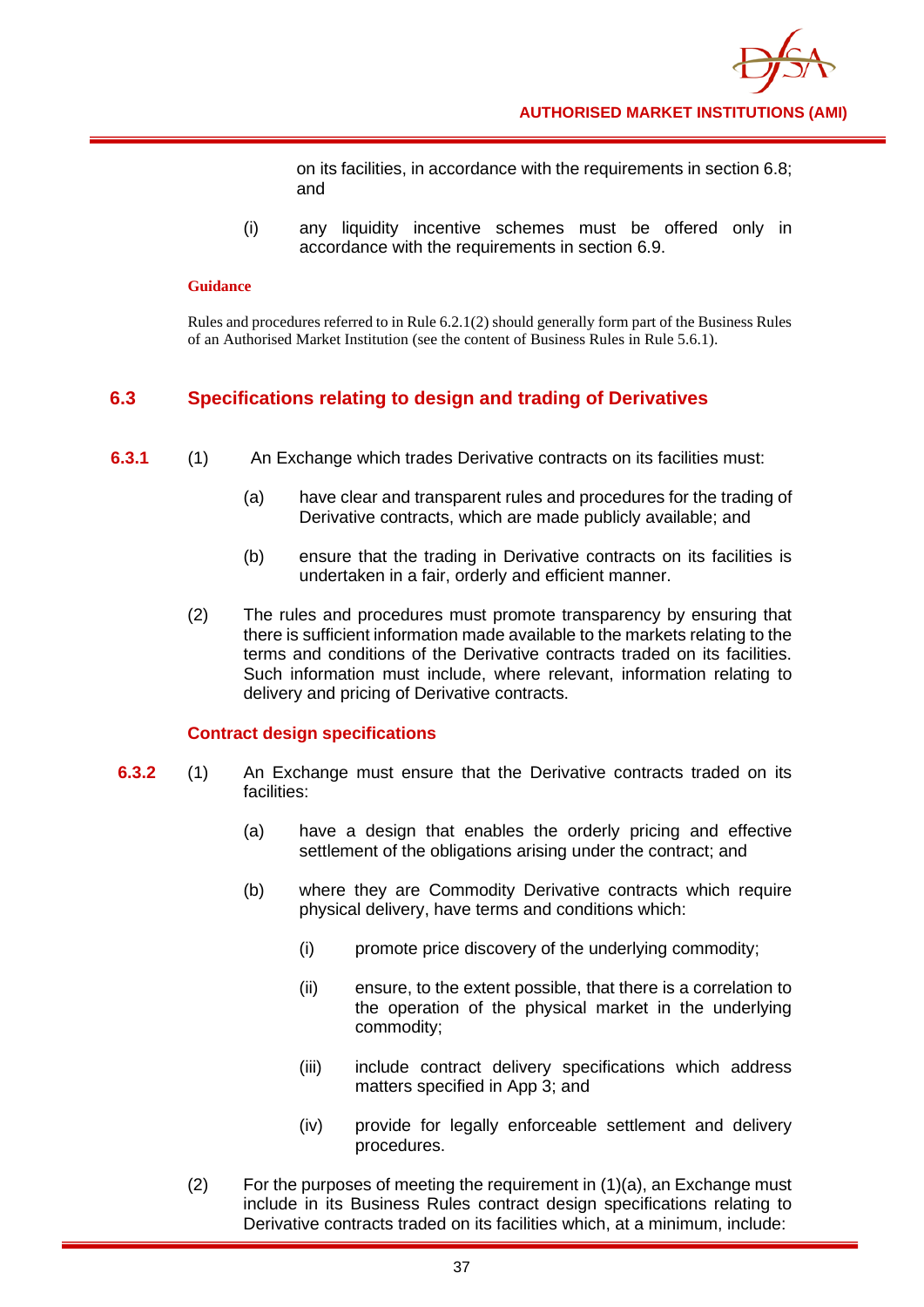- (a) minimum price fluctuations (price ticks);
- (b) maximum price fluctuations (daily price limits), if any;
- (c) last trading day;
- (d) settlement or delivery procedures as applicable;
- (e) trading months;
- (f) position limits, if any;
- (g) reportable levels; and
- (h) trading hours.

## **On-going review**

- **6.3.3** An Exchange must:
	- (a) establish and implement clear procedures relating to the development and review of contract design for Derivative contracts traded on its facilities;
	- (b) have adequate process through which the views of potential users of Derivative contracts can be taken into account when developing and reviewing contract design for Derivative contracts;
	- (c) have adequate powers which enable it to eliminate contractual terms which produce, or are likely to produce, manipulative or disorderly conditions in the markets generally, or in relation to the particular class or type of Derivative contracts; and
	- (d) have adequate mechanisms to monitor and evaluate whether the settlement and delivery procedures reflect the underlying physical market and promote reliable pricing relationship between the two markets.

- 1. When assessing whether an Exchange's rules and procedures are adequate, the DFSA will consider, among other things:
	- a. the criteria adopted by the Exchange for Derivative contracts to be traded on its facilities;
	- b. what powers the Exchange has in order to eliminate manipulative or disorderly conduct, including powers to vary, remove or rescind conditions of any Derivative contracts already traded where these are found to cause manipulative or disorderly conditions; and
	- c. what mechanisms are established by the Exchange to monitor and review market activities relating to Derivative contracts traded on its facilities.
- 2. When designing and reviewing the design of Commodity Derivative contracts, an Exchange should consider the following physical market characteristics, including differences within a commodity market with regard to the commodity in question: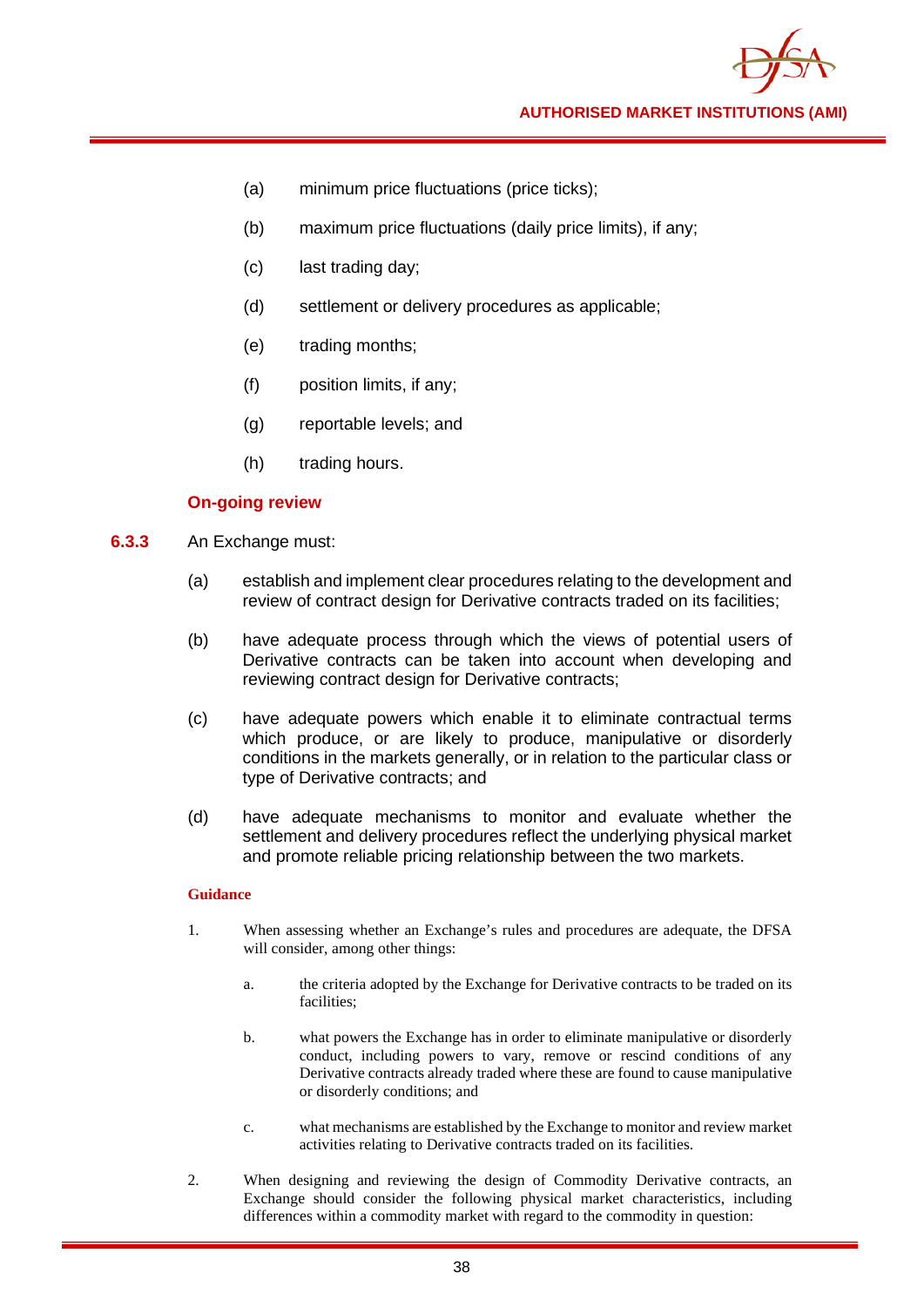- a. size and structure of the physical market;
- b. commodity characteristics (such as grade, quality, weight, class, growth, origin, source etc.);
- c. historical patterns of production, consumption and supply, including seasonality, growth, market concentration in the production chain, domestic or international export focus and logistics;
- d. extent of distribution or dispersal of production and consumption of the underlying physical commodity among producers, merchants and consumers;
- e. accepted market practice at the physical commodity market in question, including loading tolerances and delivery of alternative supply under the contract terms;
- f. adequacy, nature and availability of supply of the underlying physical commodity, including an estimate of the deliverable supplies for the delivery month specified in the relevant commodity contract;
- g. movement or flow of the underlying physical commodity;
- h. the liquidity of the underlying physical market;
- i. the spot market pricing system including transparency, availability, reliability and frequency of cash pricing;
- j. price volatility; and
- k. the existence of price controls, embargoes, export restrictions or other regulation or controls affecting the price or supply of the underlying physical commodity.

## **6.4 Transparency and disclosure**

- **6.4.1** An Exchange must have adequate arrangements for providing to the markets adequate information about Investments or Crypto Tokens traded on its facilities, and its trading activities, for the purposes of promoting:
	- (a) pre-trade transparency; and
	- (b) post-trade transparency.

## **Pre-trade transparency**

- **6.4.2** (1) An Exchange must disclose the information specified in (2) relating to trading of Investments or Crypto Token on its facilities in the manner specified in (3).
	- (2) The information required to be disclosed pursuant to (1) is:
		- (a) the current bid and offer prices and volume;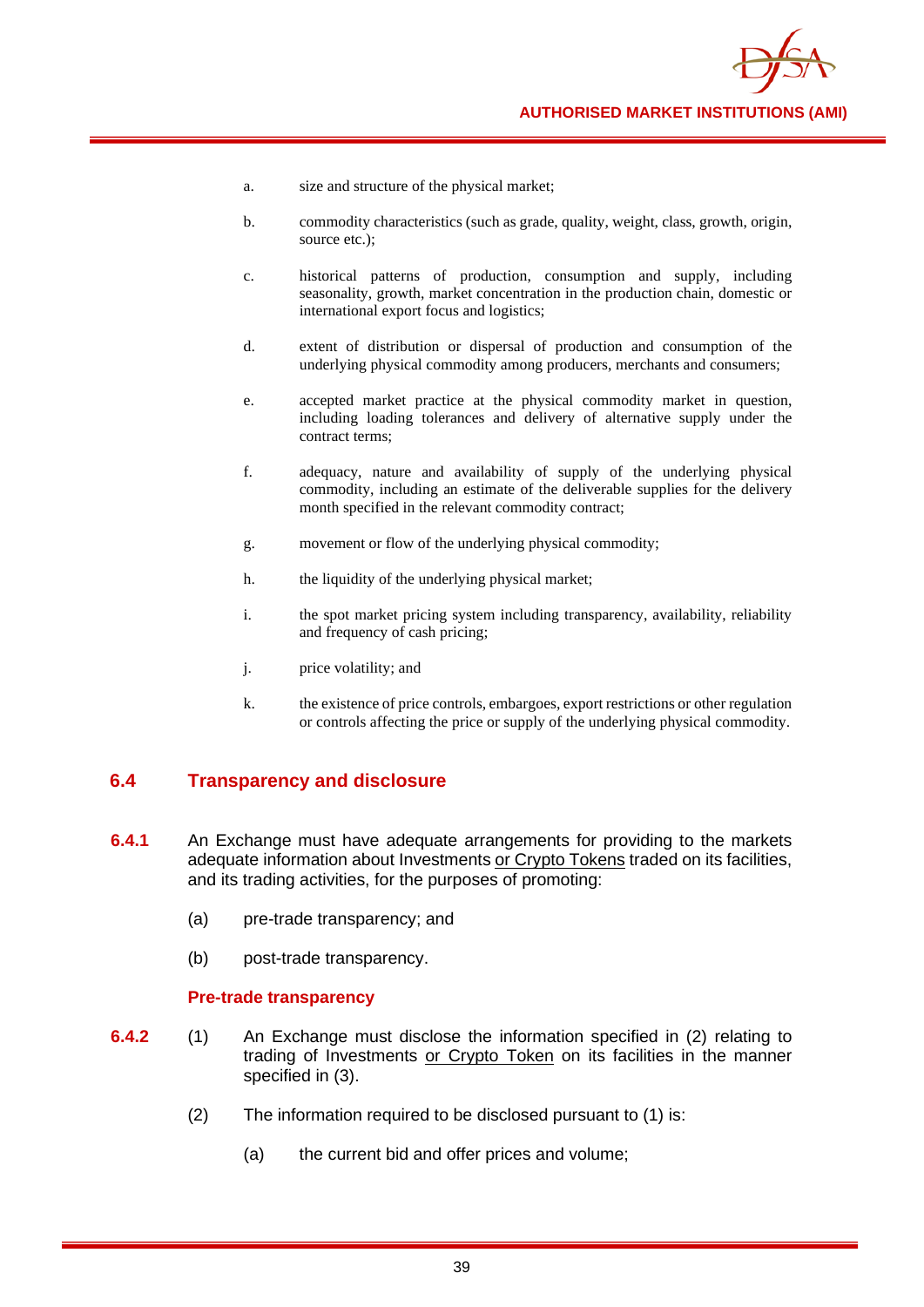- (b) the depth of trading interest shown at the prices and volumes advertised through its systems for the Investments or Crypto Tokens; and
- (c) any other information relating to Investments or Crypto Tokens which would promote transparency relating to trading.
- (3) The information referred to in (2) must be made available to the public on a continuous basis during normal trading.

- 1. When making disclosure, an Exchange should adopt a technical mechanism by which the public can differentiate between transactions that have been transacted in the central order book and transactions that have been reported to the Exchange as off-order book transactions. Any transactions that have been cancelled pursuant to its rules should also be identifiable.
- 2. The reference to trading interest in Rule 6.4.2(2)(b) includes any actionable indications of interests. Actionable interests are messages from one Member to another in a trading system about available trading interest that contains all necessary information to agree on a trade.
- 3. An Exchange should use adequate mechanisms so that pre-trade information is available to the public in an easy to access and uninterrupted manner at least during business hours. An Exchange may charge a reasonable fee for the information which it makes available to the public.
- 4. An Exchange will be able to withhold pre-trade disclosure only if it has obtained a waiver or modification to Rule 6.4.2. An Exchange may seek a waiver or modification from the disclosure requirement in Rule 6.4.2(1) in relation to certain transaction orders where:
	- a. the order size is pre-determined and exceeds a pre-set and published threshold level; and
	- b. the details of the exemption are included in its Business Rules.
- 5. In assessing whether an exemption from pre-trade disclosure should be allowed, the DFSA will take into account factors such as:
	- a. the level of order threshold compared with normal market size for the Investment or Crypto Token;
	- b. the impact such an exemption would have on price discovery, fragmentation, fairness and overall market quality;
	- c. whether there is sufficient transparency relating to trades executed without pretrade disclosure as a result of dark orders whether or not they are entered in transparent markets;
	- d. whether the Exchange supports transparent orders by giving priority to transparent orders over dark orders, for example, by executing such orders at the same price as transparent orders; and
	- e. whether there is adequate disclosure of details relating to dark orders available to Members and other participants on the facilities of the Exchange to enable them to understand the manner in which their orders will be handled and executed on those facilities.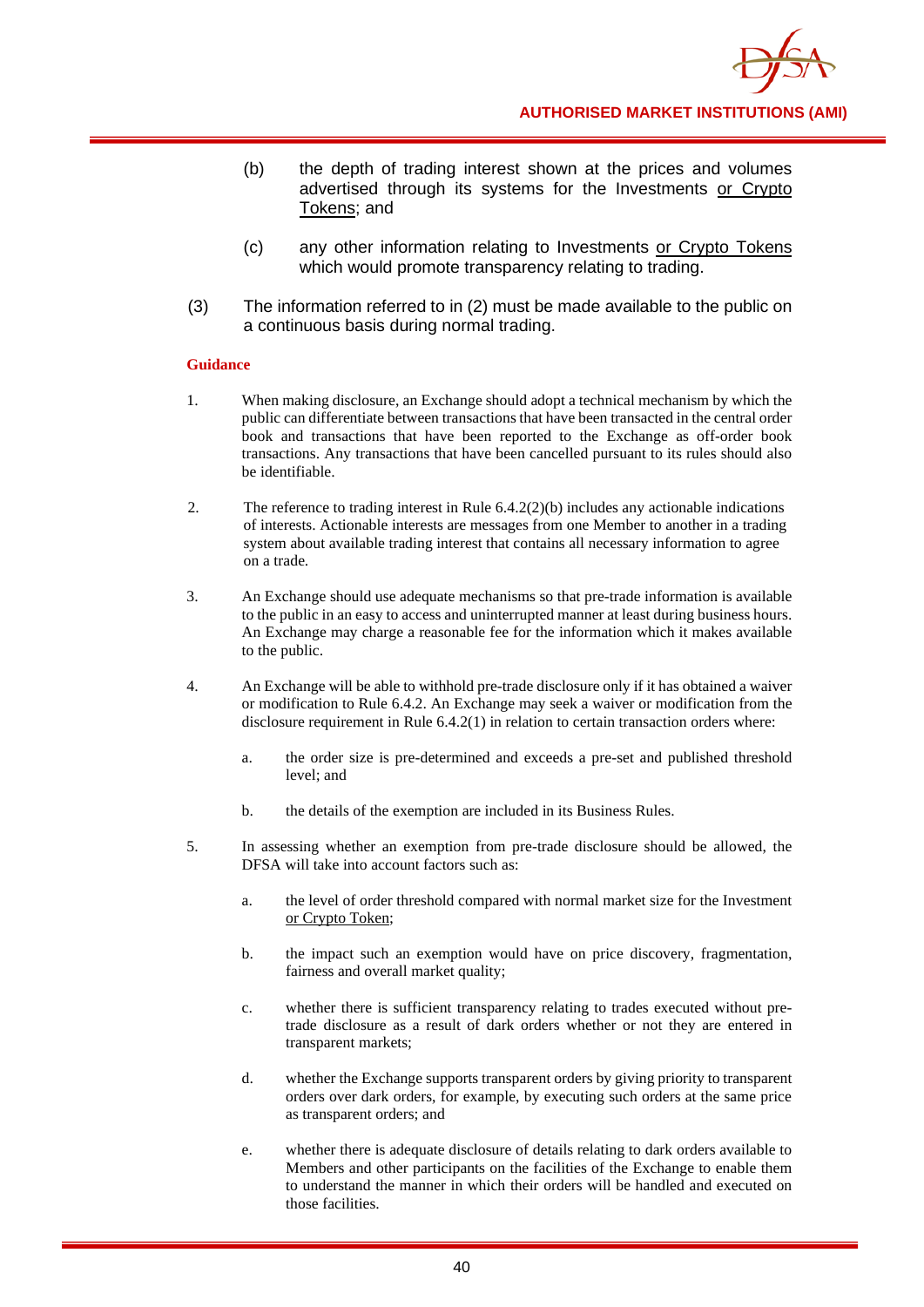

6. Dark orders are orders executed on execution platforms without pre-trade transparency.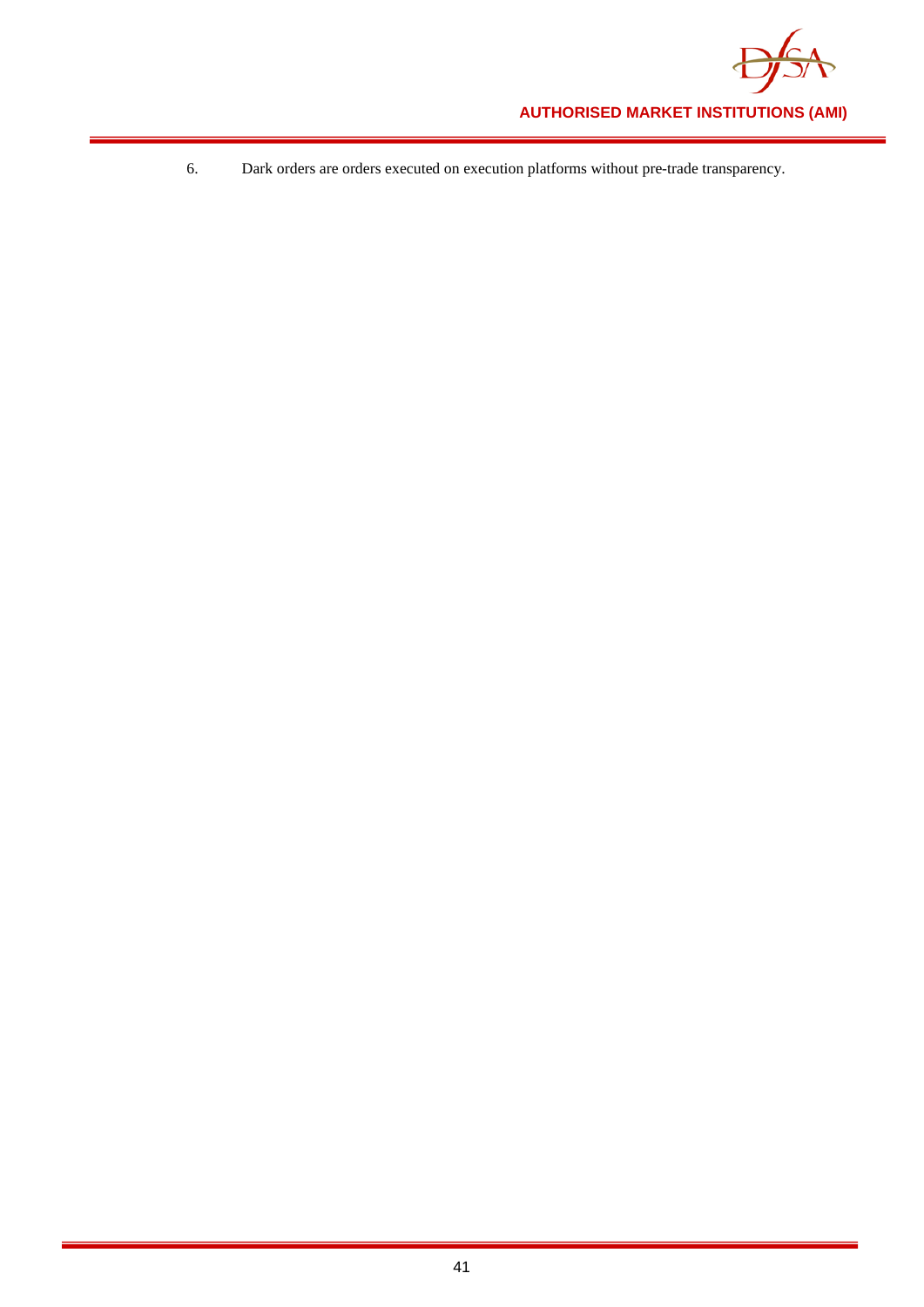

#### **Post-trade transparency**

- **6.4.3** (1) An Exchange must disclose the post-trade information specified in (2) relating to trading of Investments or Crypto Tokens on its facilities in the manner specified in (3).
	- (2) The post-trade information required to be disclosed pursuant to (1) is the price, volume and time of the transactions executed in respect of the Investments or Crypto Tokens traded on its facilities.
	- (3) The information referred to in (2) must be:
		- (a) made available in real-time on reasonable commercial terms and on a non-discriminatory basis; and
		- (b) made available, as soon as practicable thereafter, to the public.

## **Guidance**

An Exchange should use appropriate mechanisms to enable post-trade information to be made available to the public in an easy to access and uninterrupted manner at least during business hours. An Exchange may charge a reasonable fee for the information which it makes available to the public.

## **6.5 Volatility controls**

- **6.5.1** (1) An Exchange must have in place effective systems, controls and procedures to ensure that its trading systems:
	- (a) are resilient;
	- (b) have adequate capacity to deal with peak orders and message volumes; and
	- (c) are able to operate in an orderly manner under conditions of market stress.
	- (2) Without limiting the generality of its obligations arising under (1) or any other Rule, an Exchange's rules, systems, controls and procedures must enable it to:
		- (a) reject orders that exceed its pre-determined volume and price thresholds, or that are clearly erroneous;
		- (b) temporarily halt trading of Investments or Crypto Tokens traded on its facility if there is a significant price movement in relation to those Investments or Crypto Tokens on its facility or a related market during a short period; and
		- (c) where appropriate, cancel, vary or correct any transaction.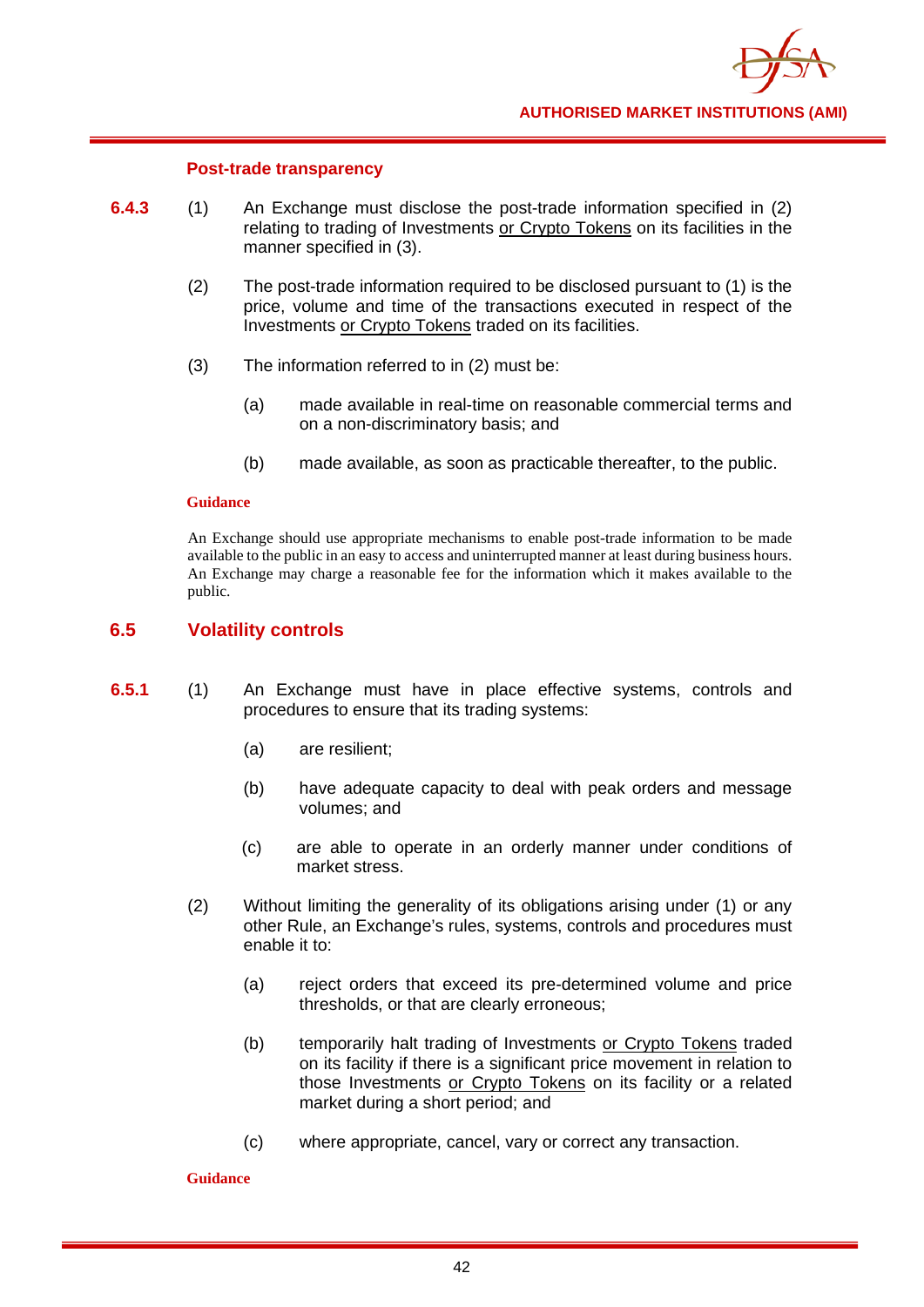An Exchange should test its trading systems to ensure that they are resilient and capable of operating orderly trading under conditions of market stress and other contingencies.

- **6.5.2** (1) An Exchange must have adequate arrangements, including technology, which:
	- (a) are capable of preventing capacity limits relating to messaging being breached;
	- (b) require its Members to apply pre-trade controls to their clients; and
	- (c) permit only its Members to modify the parameters of any pre-trade controls.
	- (2) An Exchange must make publicly available the details of arrangements it has in place in order to meet the requirement in (1).

- 1. In order to meet the requirements in Rule 6.5.2(1), an Exchange may, within its arrangements:
	- a. include a mechanism for "throttling" orders to prevent breaches of its capacity;
	- b. prohibit "naked" or "unfiltered" access to its facilities by Members' clients where the client orders do not pass through pre-trade controls; and
	- c. include requirements for Members to have appropriate pre-trade controls on the orders of their clients, which include in-built and automatic rejection of orders outside of certain pre-set parameters.
- 2. Pre-trade controls which an Authorised Market Institution requires from its Members should contain:
	- a. price or size parameters: Members should be able to automatically block or cancel orders that do not meet the set price or size parameters either or both on an orderby-order basis or over a specified period of time;
	- b. controls around permission to trade: Members should be able to block or cancel orders immediately as soon as they are made aware that trade permissions of a trader have been breached;
	- c. effective risk management: Members should be able to block or cancel orders automatically where the trades pose risks that compromise the Member's own risk management thresholds. Such controls should be applied as necessary and appropriate to exposures to individual clients or financial instruments or groups of clients or financial instruments, exposures of individual traders, trading desks or the Member as a whole;
	- d. reporting obligations: Members should be obliged to notify the Exchange about significant risks that may affect fair and orderly trading and major incidents as soon as they become aware of such risks or incidents;
	- e. overriding of pre-trade controls: Members should have procedures and arrangements for dealing with orders which have been automatically blocked by the Member's pre-trade controls but which the Member may re-submit. Such procedures and arrangements should serve to alert compliance and risk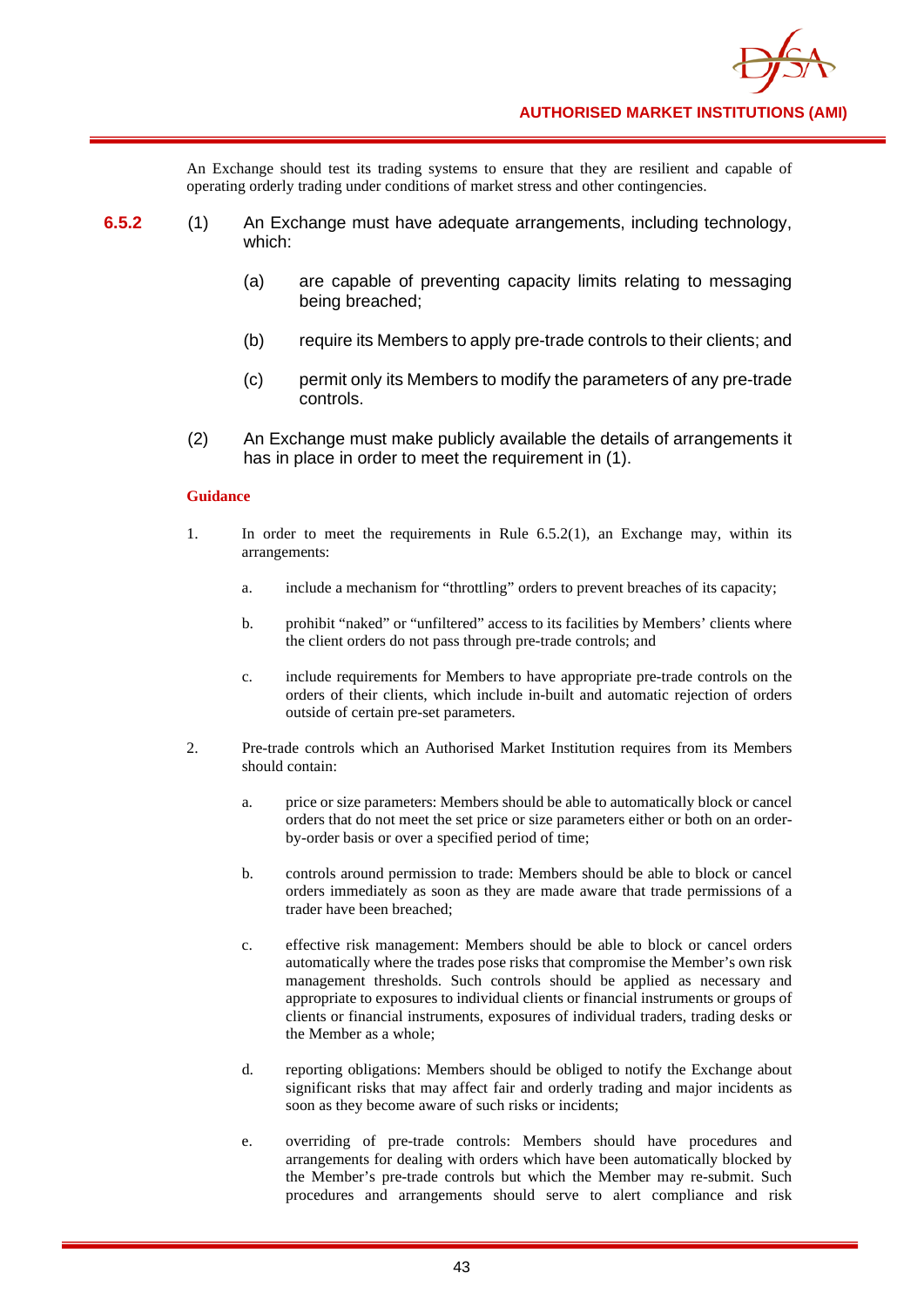management staff of the Member that controls have been overridden and require their approval for the overriding of these controls;

- f. training on order entry procedures: Members should ensure that employees using the order entry system have adequate training on order entry procedures before they are allowed to use Members' order entry systems;
- g. monitoring and accessibility of knowledgeable and mandated staff: Members should monitor their orders to the Exchange in as close to real time as possible, including from a cross-market perspective, for potential signs of disorderly trading. Such monitoring should be conducted by Member's staff who understand its trading flow. They should be accessible to the Exchange and have necessary authority to take necessary and appropriate remedial action. Members should ensure that compliance staff are able to follow closely the Member's electronic trading activity so that they can quickly respond to and correct any failures or regulatory infractions that may take place; and
- h. control of messaging traffic: Members should have control of messaging traffic to the Exchange particularly to ensure any messaging limits imposed by the Exchange on the Members are not exceeded. Messaging limits are limits imposed by an Exchange on its Members for the transmission of orders such as buy or sell to ensure that the Exchange's capacity to deal with such orders is not exceeded.

## **6.6 Error Trade policy**

- **6.6.1** (1) An Exchange must be able to cancel, amend or correct any Error Trades.
	- (2) An Error Trade is the execution of an order resulting from:
		- (a) an erroneous order entry;
		- (b) malfunctioning of the system of a Member or of the Authorised Market Institution; or
		- (c) a combination of (a) and (b).
	- (3) For the purposes of (1), an Exchange's Business Rules must include a comprehensive Error Trade policy which sets out clearly the extent to which transactions can be cancelled by the Exchange at its sole discretion, at the request of a Member or by mutual consent of the Members involved.
	- (4) An Exchange must have adequate systems and controls to:
		- (a) prevent or minimise Error Trades;
		- (b) promptly identify and rectify Error Trades where they occur; and
		- (c) identify whether Error Trades are related to disorderly market activity.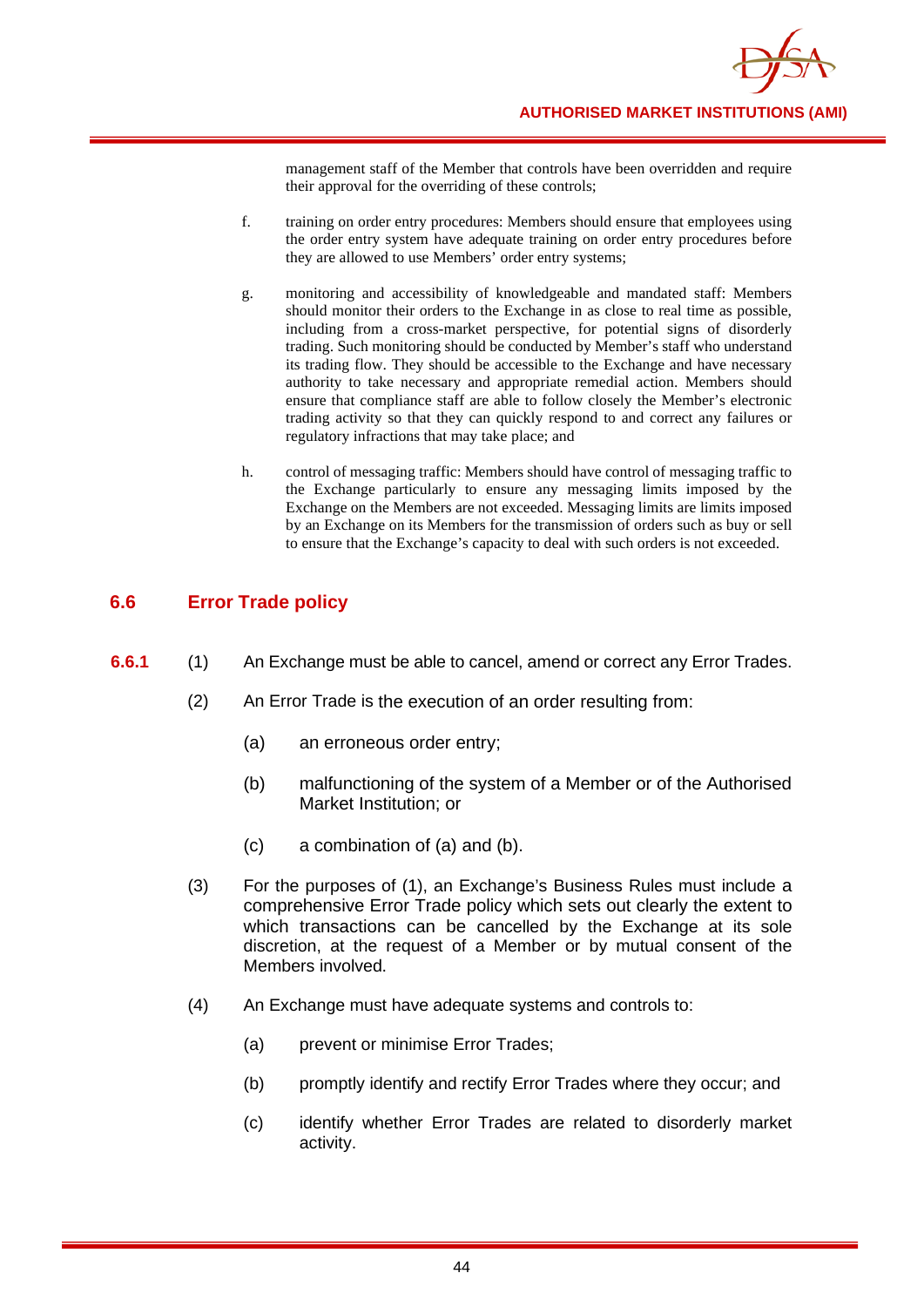

When assessing whether an Exchange has an appropriate and adequate Error Trade policy, the DFSA will consider whether the rules and procedures included in the Business Rules:

- a. are adequate and, where prevention is not possible, minimise the impact of Error Trades;
- b. are sufficiently flexible in the design to address varying scenarios;
- c. establish a predictable and timely process for dealing with Error Trades, including measures specifically designed to detect and identify Error Trade messages to market users;
- d. promote transparency to market users with regard to any cancellation decisions involving material transactions resulting from the invocation of the Error Trade policy;
- e. include adequate surveillance conducted in the markets to detect Error Trades;
- f. promote predictability, fairness and consistency of actions taken under the Error Trade policy; and
- g. enable sharing of information with other markets, when possible, concerning the cancellation of trades.

## **6.7 Short selling and position management**

- **6.7.1** (1) An Exchange must have in place effective systems, controls and procedures to monitor and manage:
	- (a) Short Selling in Securities or Crypto Tokens; and
	- (b) risks arising from position concentrations.
	- (2) For the purposes of (1), an Exchange must have adequate powers over its Members to address risks to an orderly functioning of its facilities arising from unsettled positions in Investments.
	- (3) Short Selling for the purposes of this Rule constitutes the sale of a Security or Crypto Token by a Person who does not own the Security or Crypto Token at the point of entering into the contract to sell.

- 1. An Exchange should, when developing its controls and procedures with regard to Short Selling and position management, have regard to:
	- a. its own settlement cycle, in order to ensure that any Short Selling activities on its facilities do not result in any delay or prevent effective settlement within such cycle; and
	- b. orderly functioning of its facilities, to ensure that any long or short position concentration on Investments or Crypto Tokens that remain unsettled does not interrupt such functioning.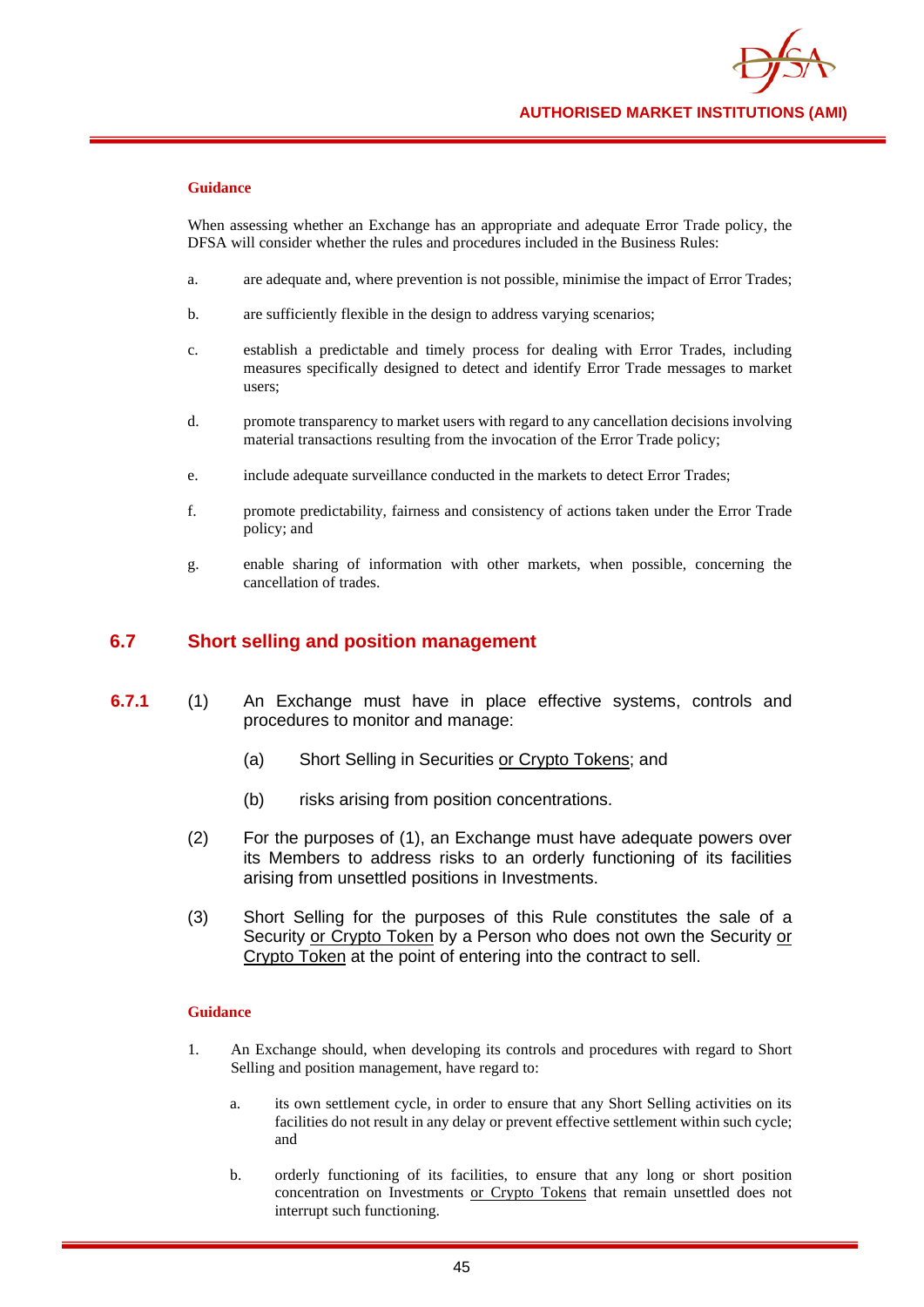- 2. Examples of circumstances that would not be treated as short selling in Rule 6.7.1(3) include where the seller:
	- a. has entered into an unconditional contract to purchase the relevant Securities or Crypto Tokens but has not received their delivery at the time of the sale;
	- b. has title to other Ssecurities or Crypto Tokens which are convertible or exchangeable for the Securities to which the sale contract relates;
	- c. has exercised an option to acquire the Securities or Crypto Tokens to which the sale contract relates;
	- d. has rights or warrants to subscribe and receive Securities or Crypto Tokens to which the sale contract relates; and
	- e. is making a sale of Securities that trades on a "when issued" basis and has entered into a binding contract to purchase such Securities, subject only to the condition of issuance of the relevant Securities.

## **6.8 Foreign ownership restrictions**

- **6.8.1** (1) An Exchange may admit to trading on its facilities Investments which are subject to foreign ownership restrictions where it has in place adequate and effective arrangements to:
	- (a) monitor applicable foreign ownership restrictions; and
	- (b) promptly identify and take appropriate action where any breaches, or likely breaches, of such restrictions occur or are about to occur, so as to ensure that there is no undue interruption or negative impact on its trading activities.
	- (2) For the purposes of (1), the arrangements of an Exchange must include:
		- (a) requirements applicable to issuers and other Persons responsible for the relevant Investments to:
			- (i) make available to the Exchange information relating to any ownership restrictions applicable to the Investments; and
			- (ii) take such action as appropriate to remedy any breaches as soon as practicable;
		- (b) mechanisms to access current information relating to ownership of the relevant Investments, including any beneficial owners;
		- (c) appropriate public disclosure of information where ownership restrictions are, or are about to be, breached;
		- (d) mechanisms to suspend trading in the relevant Investments where the ownership restrictions are, or are about to be, breached; and
		- (e) mechanisms to reinstate trading where ownership restrictions are no longer in breach.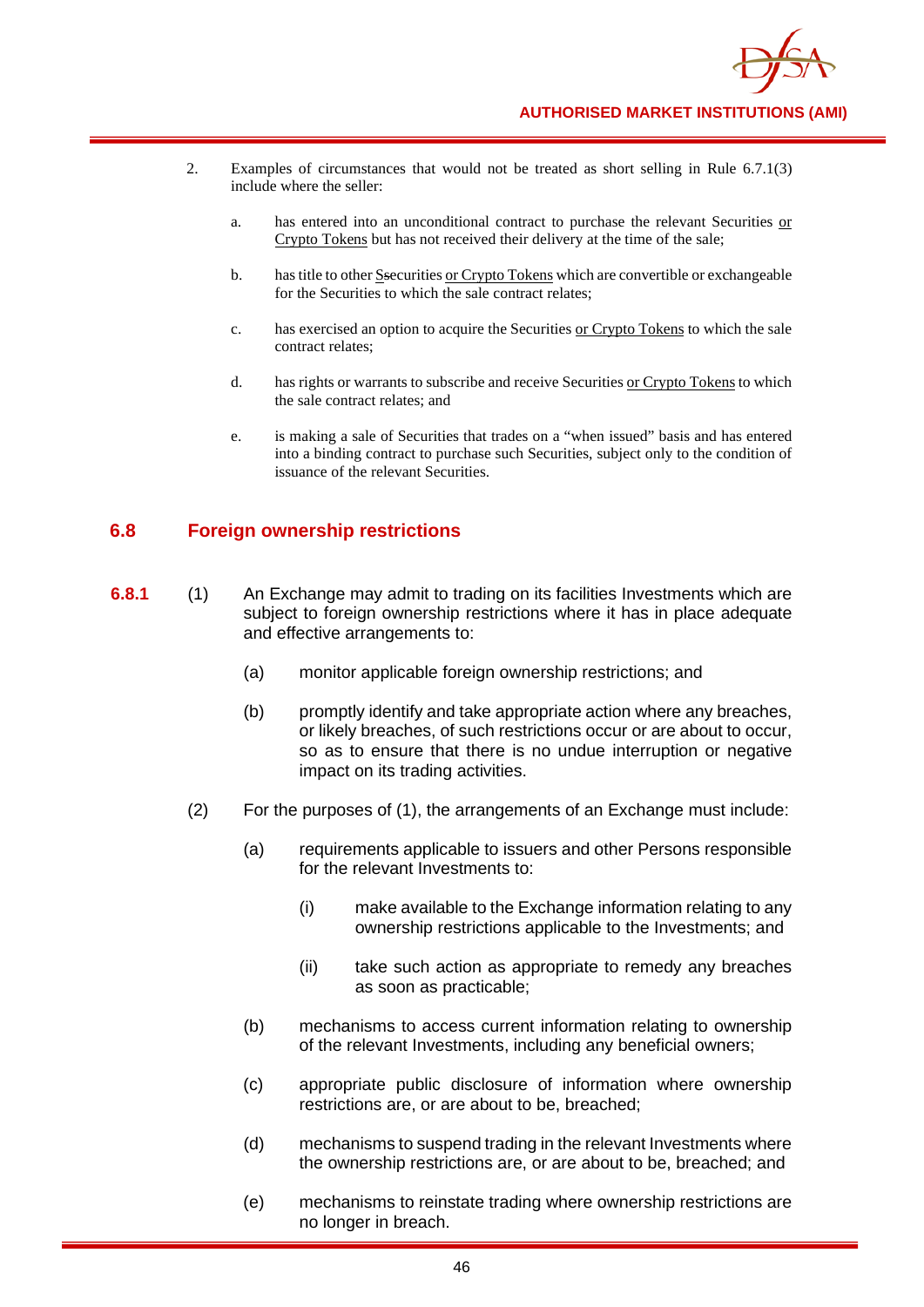

- 1. An Exchange is required, as part of information to be provided to the DFSA, to promptly inform the DFSA where breaches of the ownership restrictions occur. See section 9.8.
- 2. An Exchange should establish appropriate thresholds at which an early warning system and subsequent public disclosure is triggered relating to foreign ownership restrictions. Such thresholds should be set at intervals/levels, taking into account the patterns of trading in the relevant Investments and other factors which enable the Exchange to take preventative measures before the breaches occur.

## **6.9 Liquidity incentive schemes**

- **6.9.1** (1) An Exchange must not introduce a liquidity incentive scheme unless:
	- (a) participation in such a scheme is limited to:
		- (i) a Member of the Exchange; or
		- (ii) any other Person where:
			- (A) the Exchange has undertaken due diligence to ensure that the Person is of sufficient good repute and has adequate competencies and organisational arrangements; and
			- (B) the Person has agreed in writing to comply with the Business Rules of the Exchange so far as those rules are applicable to that Person's activities; and
	- (b) it has obtained the DFSA's prior written approval for the scheme.
	- (2) For the purposes of this section, a liquidity incentive scheme means an arrangement designed to provide liquidity in the market or in relation to a particular Investment or Crypto Token or class of Investments or Crypto Tokens.
	- (3) An Exchange must, at least 10 business days prior to the introduction of a liquidity incentive scheme referred to in (1), lodge with the DFSA a notification containing:
		- (a) the details of the relevant scheme;
		- (b) the benefits to the Exchange and its Members and other users resulting from the scheme;
		- (c) a certification by it that the requirements in (1)(a) have been fully met; and
		- (d) the date on which the scheme is intended to become operative.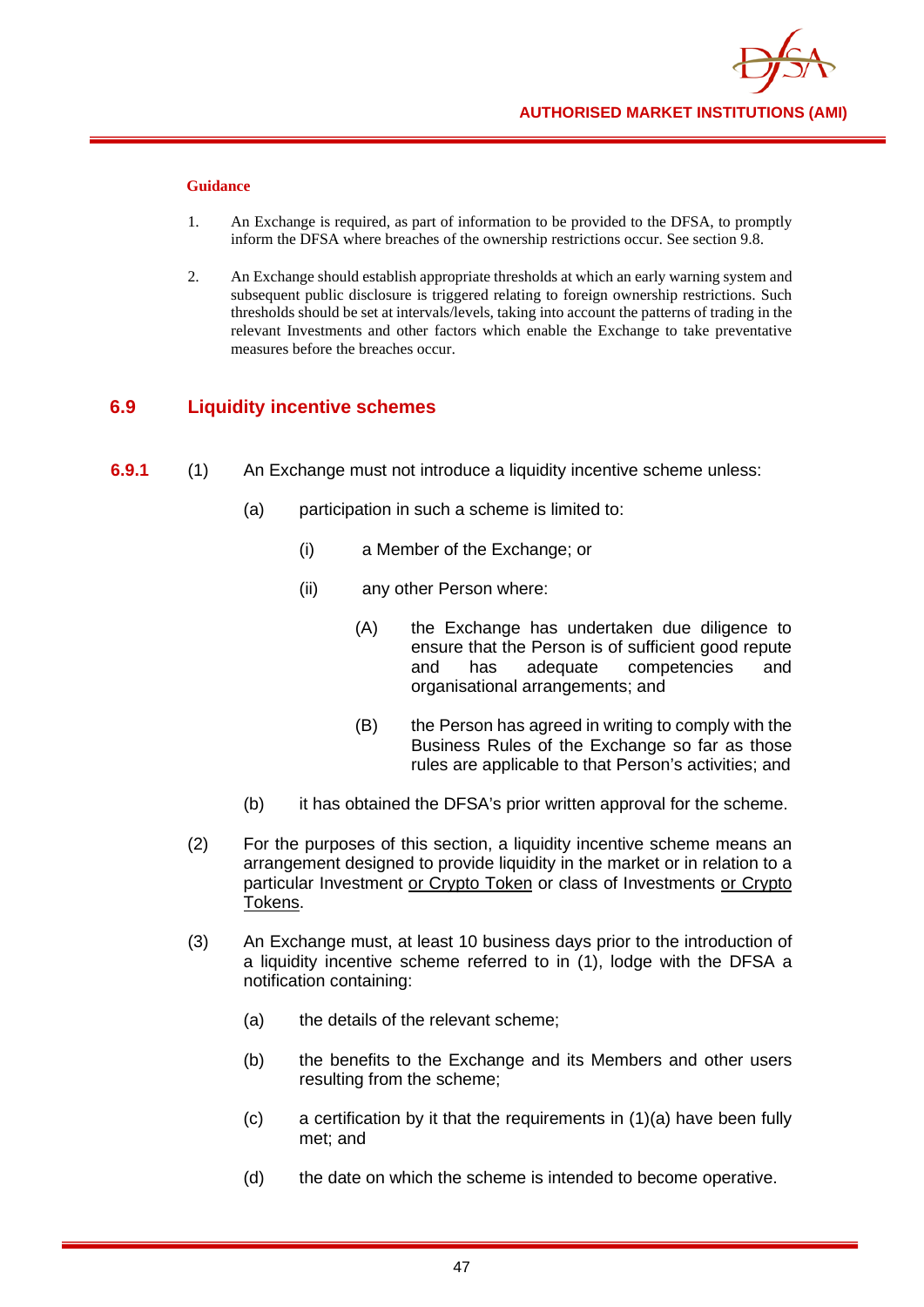

- (4) The DFSA will, within 10 business days of receiving the notification referred to in (3), approve the proposed liquidity incentive scheme unless it has reasonable grounds to believe that the introduction of the scheme is reasonably likely to be detrimental to the existence of Proper Markets. Where the DFSA does not approve the proposed liquidity incentive scheme, it will notify the Exchange of its objections to the introduction of the proposed liquidity incentive scheme, and its reasons for that decision.
- (5) If the DFSA decides to exercise its power under (4) not to approve a proposed liquidity incentive scheme, the Exchange may refer the matter to the FMT for review.
- (6) An Exchange must, as soon as practicable, announce the introduction of the liquidity incentive scheme, including the date on which it becomes operative and any other relevant information.

- 1. Examples of liquidity incentive schemes are arrangements under which an Exchange offers to market makers rebates, stipends, waivers of membership or transaction fees and other financial incentives, including payments for routing order flows or other forms of soft dollar benefits.
- 2. The period of 10 business days referred to in Rule 6.9.1(4) will commence to run from the date on which all the information relating to the liquidity incentive scheme as specified in Rule 6.9.1(3) has been provided to the DFSA.
- 3. For the purposes of certifying that a Person meets the criteria set out in Rule 6.9.1(a)(ii), an Exchange should undertake:
	- a. a verification of the identity of the relevant Person and its beneficial owners and directors for the purposes of applicable AML requirements;
	- b. an assessment of the character and good standing, as well as the knowledge, experience and skills, of the Person and its directors and relevant Employees; and
	- c. the adequacy of the control framework created by the Person in respect of the liquidity incentive scheme to ensure that trading occurs in accordance with the Business Rules of the Exchange.
- 4. An Exchange is not required, pursuant to Rule 6.9.1(6), to make public disclosure of any details about the liquidity incentive scheme where such information is reasonably regarded as commercially sensitive information. However, is should make such disclosure as it deems appropriate to keep its market well informed about the introduction of the scheme.

## **6.10 Clearing and settlement arrangements**

- **6.10.1** An Exchange must:
	- (a) ensure that there are satisfactory arrangements in place for securing the timely discharge of the rights and liabilities of the parties to transactions conducted on or through its facilities; and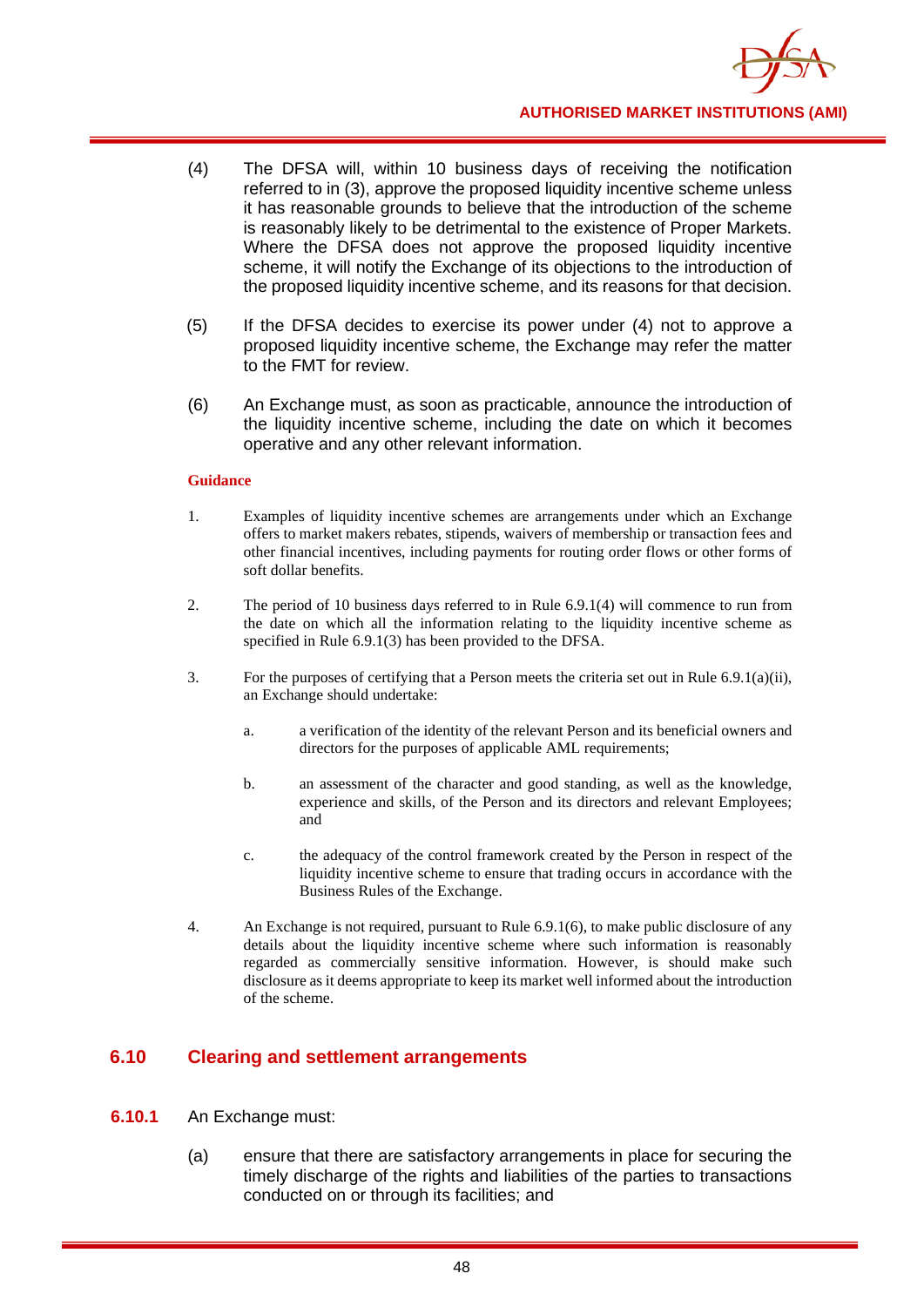

(b) inform its Members and other participants of the arrangements referred to in (a).

**…..**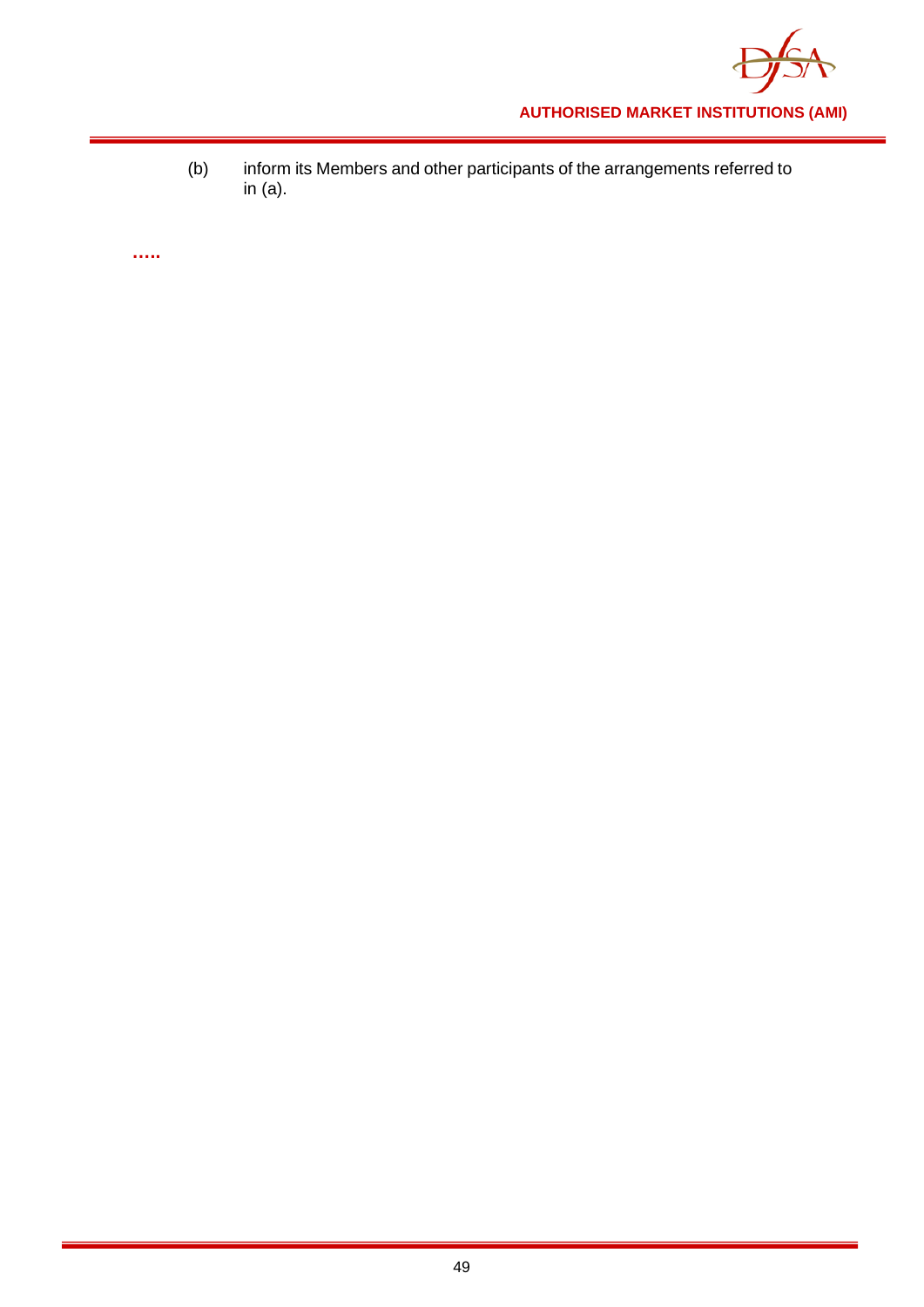

# **7. ADDITIONAL LICENSING REQUIREMENTS FOR OPERATING A CLEARING HOUSE**

## **7.1 Application**

- **7.1.1** (1) This chapter applies, subject to (3), to an Authorised Market Institution Operating a Clearing House and an applicant for such a Licence.
	- (2) In this chapter, a reference to a "Clearing House" is a reference to a Person in (1), except where specific reference is made to:
		- (a) a Central Counterparty (CCP);
		- (b) a Securities Settlement System (SSS); or
		- (c) a Central Securities Depository (CSD).
	- (3) Specific references in this chapter to a Clearing House undertaking any of the functions specified in (2)(a) to (c) apply only in respect of that function.

#### **Guidance**

- 1. The Financial Service of Operating a Clearing House is defined in GEN Rule 2.18.1(1). This definition provides that Operating a Clearing House can be carried on by either the operator becoming a Central Counterparty (CCP) or by operating a Securities Settlement System (SSS) (i.e. a system that enables Investments to be transferred and settled by book entry), regardless of whether or not such a Person also acts as a Central Securities Depository (CSD) in respect of Securities cleared or settled on its facility and similar facilities.
- 2. Where a Clearing House undertakes the function of acting as a CSD under its own Licence, the additional requirements in section 7.4 apply to it. The function of CSD may also be carried out by an Authorised Firm licensed to carry on the Financial Service of Providing Custody. See GEN definition in Rule 2.13.1(3). Such a firm is subject to similar requirements as in section 7.4, which are set out in COB section 10.2.
- 3. Where a Clearing House which did not at the time of licensing carry on CSD functions wishes to do so subsequently, it needs to apply to the DFSA for approval under Rule 4.3.1, as it is a material change to its current arrangements.
- 4. Operating a Central Counterparty is the only Clearing House activity relevant to Crypto Tokens, as providing a Securities Settlement System or acting as a Central Securities Depository are relevant only to Investments. For Crypto Tokens, transfers of Crypto Tokens take place by means of Distributed Ledger Technology or other similar technology.

## **7.2 Risk management**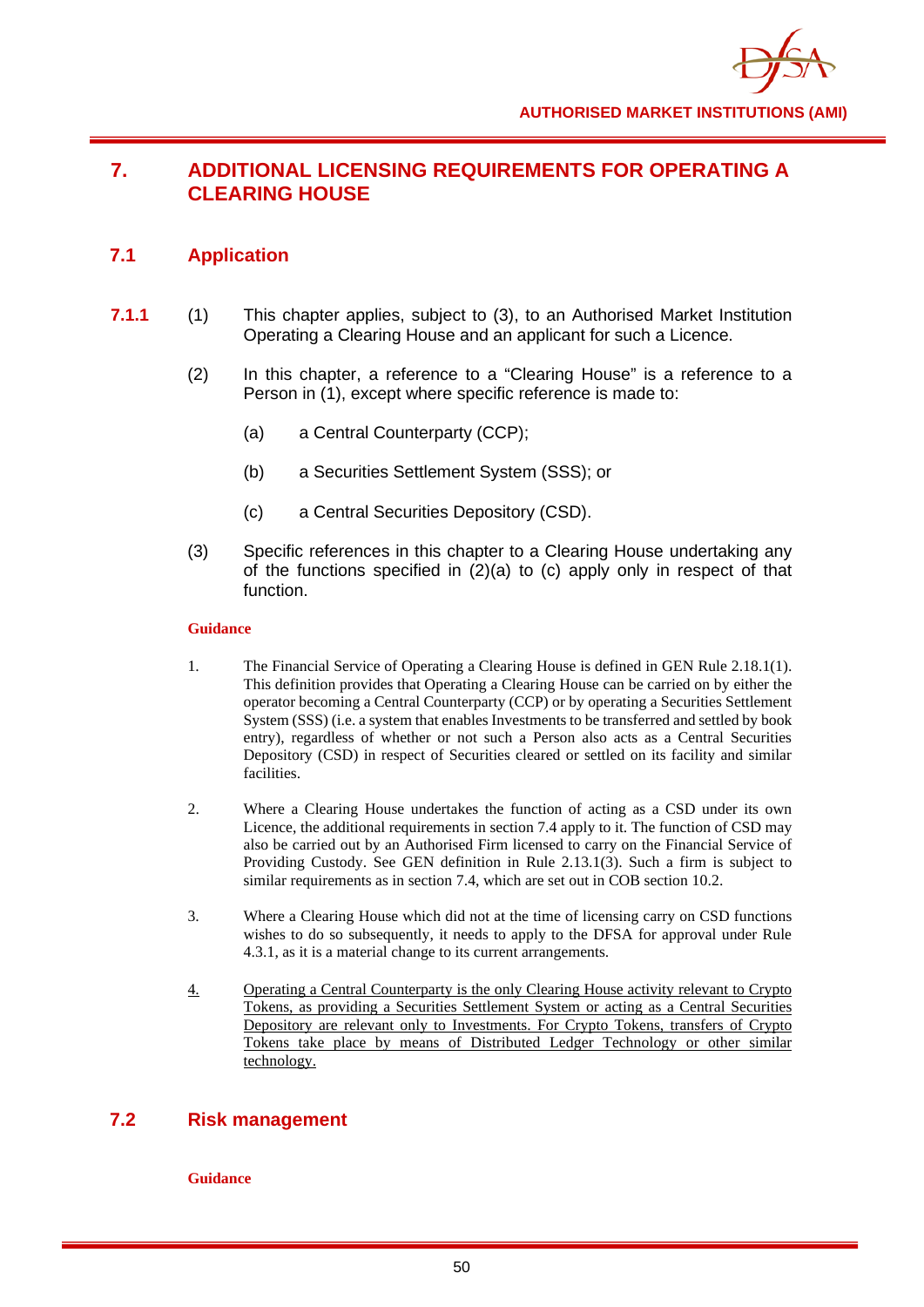

- 1. An Authorised Market Institution which operates a Clearing House is subject to the management, systems and controls requirements in GEN chapter 5. These provisions require such an Authorised Market Institution to establish and maintain risk management systems and controls to enable it to identify, assess, mitigate, control and monitor the risks to which it is exposed and to develop and implement policies and procedures to manage the risks to which it and the users of its facilities are exposed.
- 2. The requirements set out below augment the GEN obligations referred to in 1.

## **Risk management framework**

- **7.2.1**. (1) A Clearing House must have a comprehensive risk management framework (i.e. detailed policies, procedures and systems) capable of managing legal, credit, liquidity, operational and other risks to which it is exposed.
	- (2) The risk management framework in (1) must:
		- (a) encompass a regular review of material risks to which the Clearing House is exposed and the risks posed to other market participants resulting from its operations; and
		- (b) be subject to periodic review as appropriate to ensure that it is effective and operating as intended.

#### **Guidance**

- 1. The risk management framework should, for the purposes of Rule 7.2.1(2)(a), identify scenarios that may potentially prevent a Clearing House from being able to provide its critical operations and services as a going concern and assess the effectiveness of a full range of options for recovery or orderly wind-down.
- 2. A Clearing House should prepare appropriate plans for resumption of its operations in such scenarios and, where it is not possible to do so, for an orderly wind-down of the operations of the Clearing House premised on the results of such assessments.
- 3. Such procedures should also include appropriate early notification to the DFSA and other regulators as appropriate. See also the requirements in section 9.8 relating to disclosure to the DFSA.
- 4. A Clearing House should also, to the extent possible, provide incentives to Members and other market participants to manage and contain the risks they pose to the orderly and efficient operations of the Clearing House. Those may include financial penalties to Members and other participants that fail to settle Investments or Crypto Tokens in a timely manner or to repay intraday credit by the end of the operating day.

## **Legal risk**

- **7.2.2** (1) A Clearing House must have a well-founded, clear, transparent, and enforceable legal basis for each material aspect of its activities in all relevant jurisdictions.
	- (2) A Clearing House must have adequate rules and procedures, including contractual arrangements, which are legally enforceable.
	- (3) A Clearing House that operates in multiple jurisdictions must: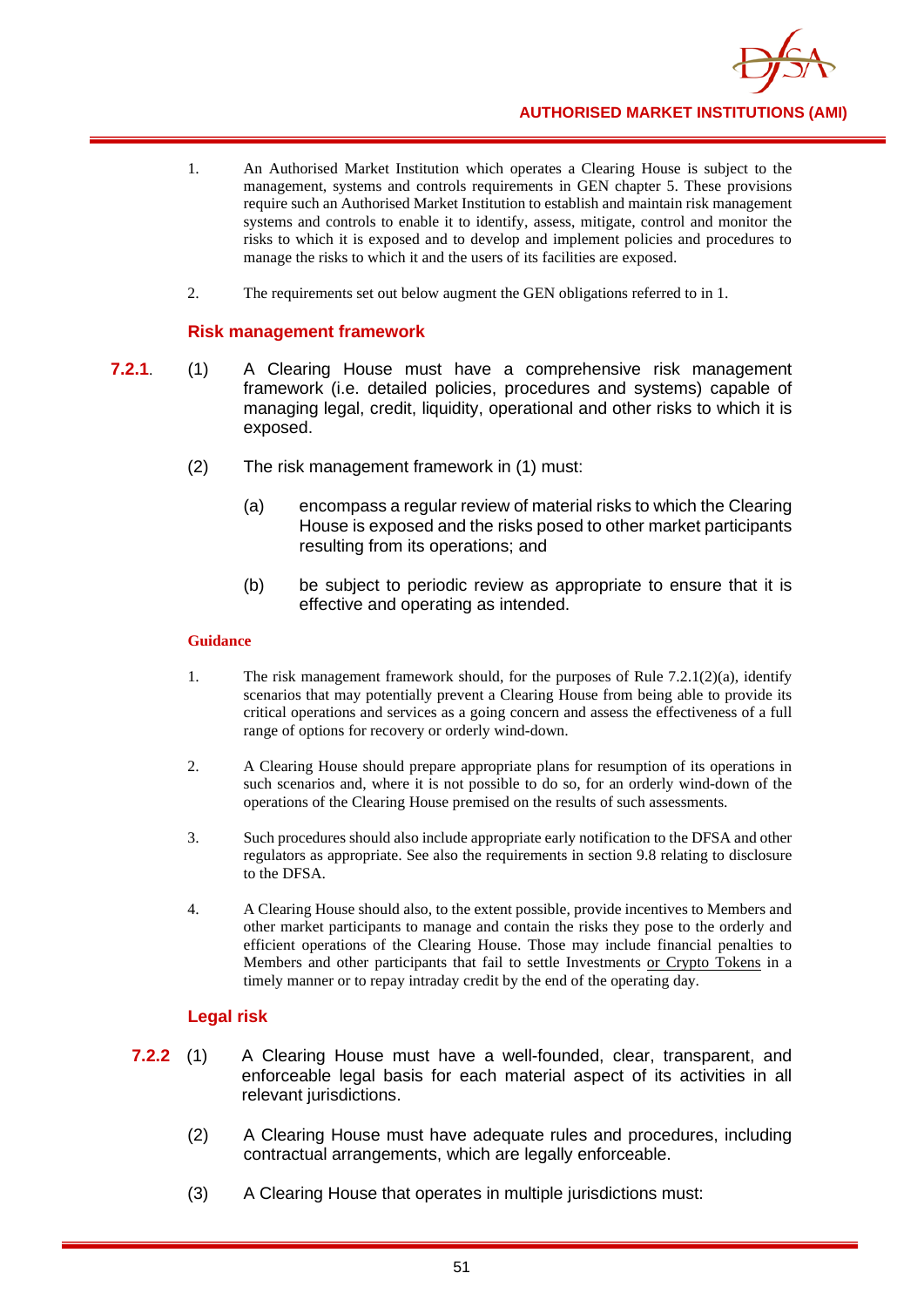

- (a) identify and mitigate the risks arising from doing business in the relevant jurisdictions, including those arising from conflicting laws applicable in such jurisdictions; and
- (b) ensure the arrangements referred to in (2) provide a high degree of certainty that actions taken by the Clearing House under its rules and procedures will not be reversed, stayed or rendered void.

- 1. This Rule is designed to address legal risks faced by a Clearing House, particularly where it operates in multiple jurisdictions. For example, an unexpected application of a law or regulation may render a contract between itself and a counterparty void or unenforceable, thereby leading to a loss.
- 2. A Clearing House should be able to demonstrate to the DFSA that the legal basis on which it operates, including in multiple jurisdictions, is well founded. A well founded legal basis would generally include well defined rights and obligations of the Clearing House, its Members and other users, including its service providers such as custodians and settlement banks, or would provide a mechanism by which such rights and obligations can be ascertained. This would enable the Clearing House to identify and address risks that arise from its operations involving such parties.
- 3. A Clearing House should, in order to form clear views about the legally binding nature of its contractual arrangements in the relevant jurisdictions, obtain independent legal opinions as appropriate to its activities. Such legal opinions should, to the extent practicable, confirm the enforceability of the rules and procedures of the Clearing House in the relevant jurisdictions and be made available to the DFSA upon request.
- 4. A Clearing House may be conducting its activities in multiple jurisdictions in circumstances such as:
	- a. where it operates through linked CCPs, SSSs or CSDs;
	- b. where its Members and other participants are incorporated, located, or otherwise conducting business in jurisdictions outside the DIFC; or
	- c. where any collateral provided is located or held in a jurisdiction outside the DIFC.

## **Liquidity risk**

- **7.2.3** (1) A Clearing House must:
	- (a) determine the amount of its minimum liquid resources;
	- (b) maintain sufficient liquid resources to be able to effect same-day, intra-day or multi-day settlement, as applicable, of its payment obligations with a high degree of confidence under a wide range of potential stress scenarios;
	- (c) ensure that all resources held for the purposes of meeting its minimum liquid resource requirement are available when needed;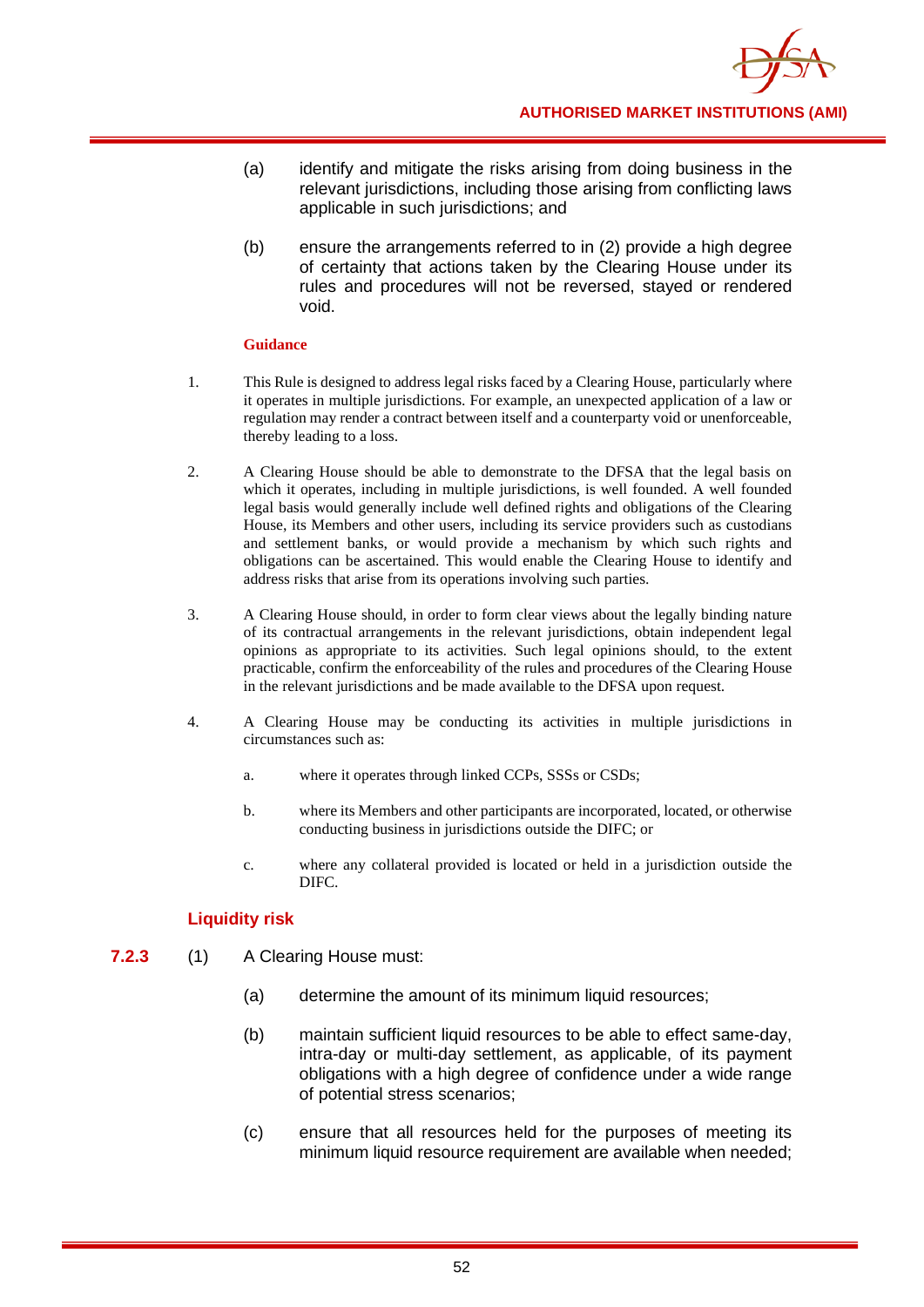- (d) have a well-documented rationale to support the amount and form of total liquid resources it maintains for the purposes of (b) and (c); and
- (e) have appropriate arrangements in order to be able to maintain, on an on-going basis, such amount and form of its total liquid resources.
- (2) A Clearing House must have a robust framework for managing its liquidity risks. Such a framework must enable it to manage liquidity risks arising from its Members and other participants on its facilities, and any other involved parties, such as settlement banks, custodian banks, liquidity providers ("Members and other involved parties"). For that purpose, the framework must, at a minimum, include:
	- (a) rules and procedures that:
		- (i) enable it to meet its payment obligations on time following any individual or combined default of its Members and other involved parties; and
		- (ii) address unforeseen and potentially uncovered liquidity shortfalls to avoid unwinding, revoking, or delaying the settlement of its payment obligations arising under the same-day, intraday or multiday settlement obligations, as applicable;
	- (b) effective operational and analytical tools to identify, measure and monitor its settlement and funding flows on an on-going and timely basis; and
	- (c) rigorous due diligence procedures relating to its liquidity providers to obtain a high degree of confidence that each provider (whether the provider is a Member or other participant using its facilities or an external party) has:
		- (i) sufficient information to assess, understand and manage its own liquidity risks; and
		- (ii) the capacity to perform as required under their commitment.
- (3) A Clearing House must regularly:
	- (a) review the adequacy of the amount of its minimum liquid resources as determined in accordance with (1);
	- (b) test the sufficiency of its liquid resources maintained to meet the relevant amount through rigorous stress testing; and
	- (c) test its procedures for accessing its liquid resources at a liquidity provider.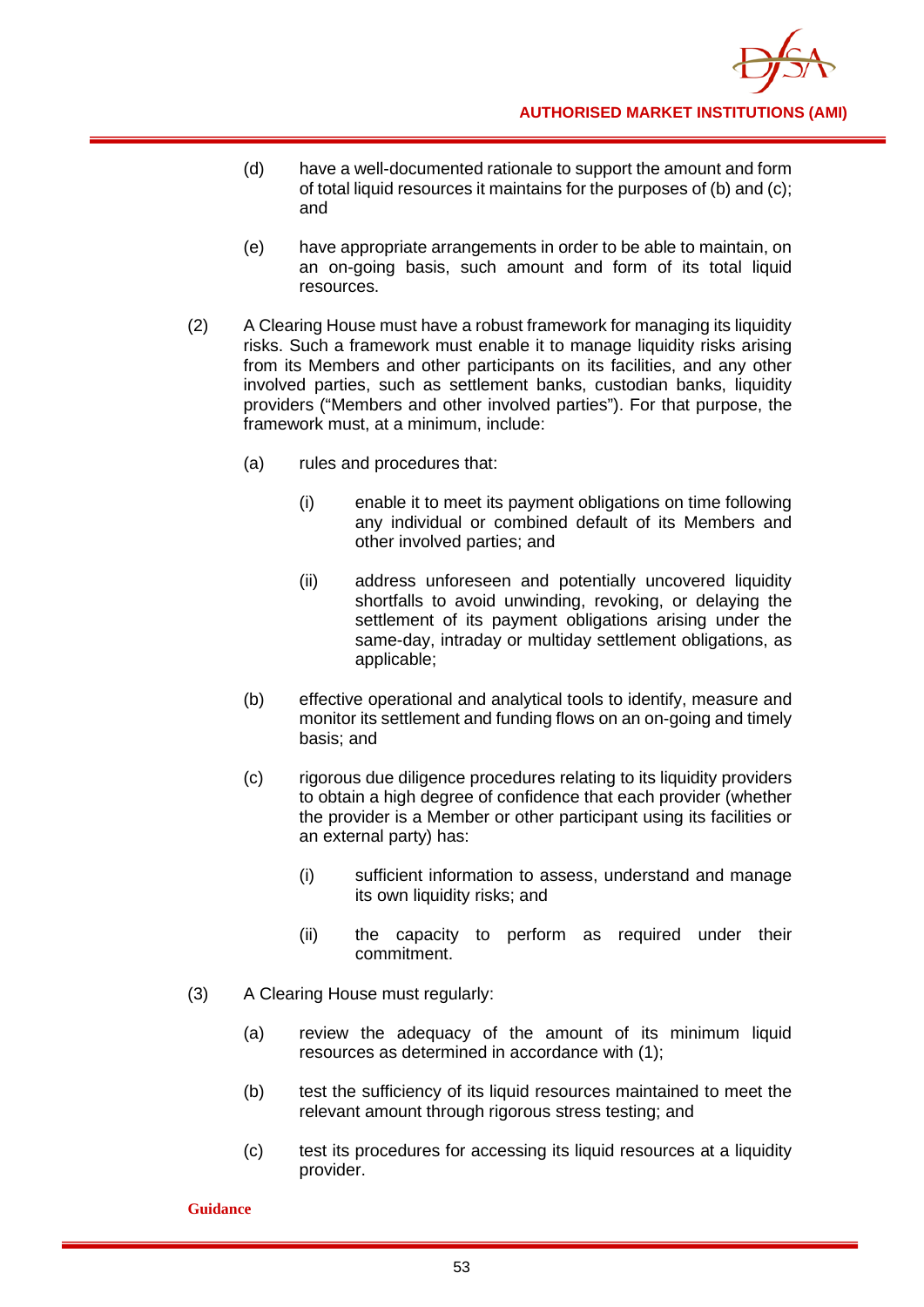1. A Clearing House should be able to effectively measure, monitor, and manage its liquidity risk. Some of the systems, controls and procedures set out under Rule 7.2.3 above to address liquidity risk are also commonly used to address credit risks, and therefore, the same procedures, adjusted as appropriate, can be used for both purposes.

#### **Acceptable types of liquid resources**

- 2. For the purposes of meeting its minimum liquid resource requirement referred to above, a Clearing House's qualifying liquid assets/resources may include cash held in appropriate currencies at a central bank in its or other relevant jurisdiction, or at creditworthy commercial banks, committed lines of credit, committed foreign exchange swaps and repos, as well as highly marketable collateral held in custody and investments that are readily available and convertible into cash with prearranged and highly reliable funding arrangements, even in extreme but plausible market conditions.
- 3. If a Clearing House has access to a routine line of credit made available by a central bank in its or other relevant jurisdiction, it may count such access as part of its liquid resources to the extent it has collateral that is eligible for pledging to (or for conducting other appropriate forms of transactions with) the relevant central bank. Even if it does not have access to a routine line of credit made available by a central bank, it should still take account of what collateral is typically accepted by the relevant central bank as such assets may be more likely to be liquid in stressed circumstances. However, a Clearing House should not assume the availability of emergency central bank credit as a part of its liquidity plan.
- 4. A Clearing House may supplement its qualifying liquid resources with other forms of liquid resources. If it does so, then such liquid resources should be in the form of assets that are likely to be saleable, or acceptable as collateral, for lines of credit, swaps, or repos on an ad hoc basis following a default, even if this cannot be reliably prearranged or guaranteed in extreme market conditions.
- 5. Where a Clearing House has access to a central bank lines of credit or accounts, payment services, or securities services, it should use those services as far as practicable, as such use is likely to enhance its ability to manage liquidity risk more effectively.

#### **Review**

- 6. A Clearing House should have clear procedures to report the results of its stress tests undertaken for the purposes of this Rule to its Governing Body and senior management as appropriate. It should use the results of stress testing to evaluate the adequacy of its liquidity risk-management framework and make any appropriate adjustments as needed.
- 7. In conducting stress testing, a Clearing House should consider a wide range of relevant scenarios. Scenarios should include relevant peak historic price volatilities, shifts in other market factors such as price determinants and yield curves, multiple defaults over various time horizons, simultaneous pressures in funding and asset markets, and a spectrum of forward-looking stress scenarios in a variety of extreme but plausible market conditions. Scenarios should also take into account the design and operation of the Clearing House, and include all entities that may pose material liquidity risks to the Clearing House (such as settlement banks, custodian banks, liquidity providers, and other involved entities), and where appropriate, cover a multi-day period.
- 8. A Clearing House should record the results of such stress testing and the rationale for any adjustments made to the amount and form of total liquid resources it maintains.

#### **Participant default**

9. A Clearing House's rules and procedures should also indicate any liquidity resources it may deploy, in the event of default by a Member or other involved parties, during a stress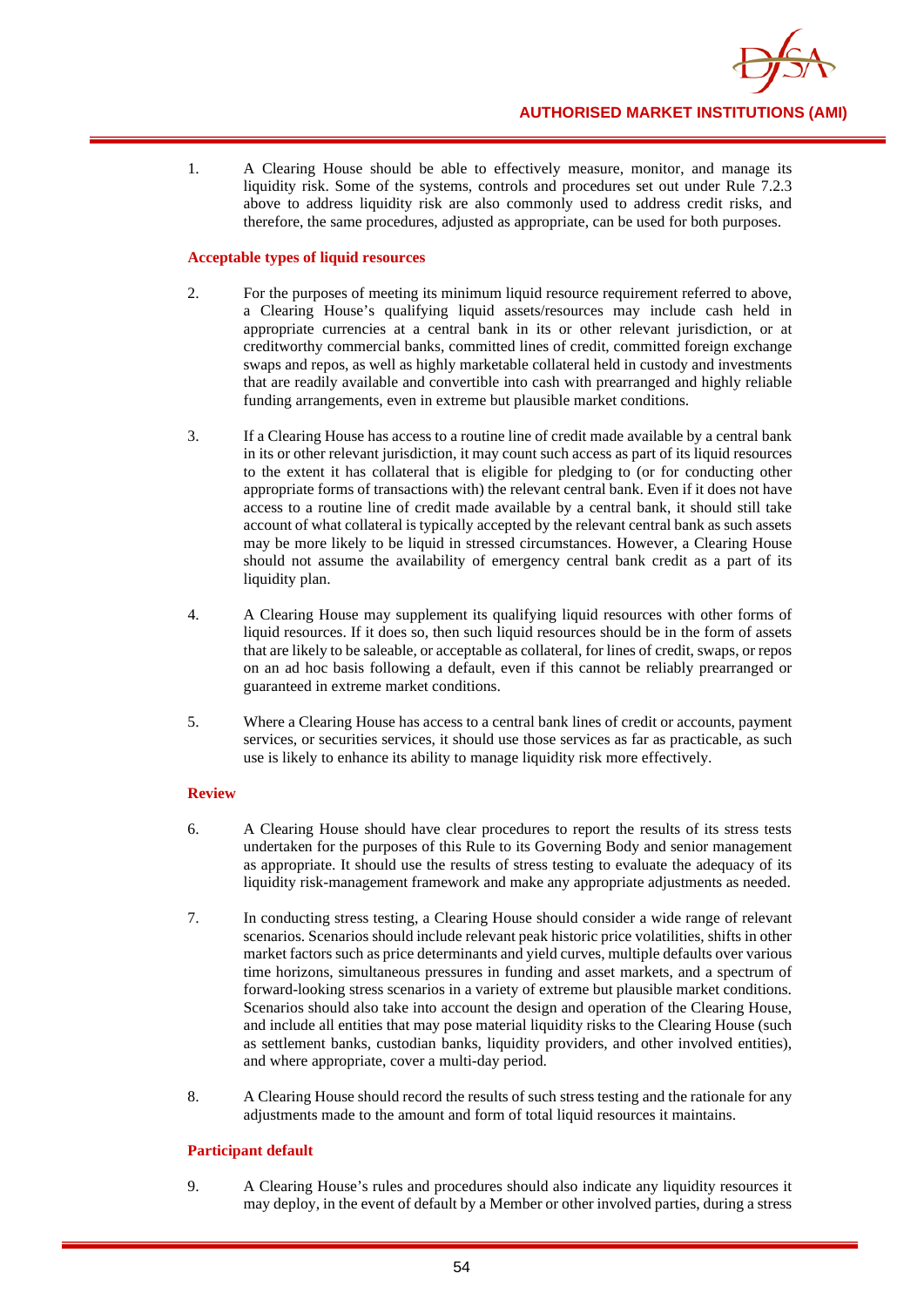event to replenish the available liquid resources and the associated process, so that it can continue to operate in a safe and sound manner.

## **Custody and investment risk**

- **7.2.4** (1) A Clearing House must have effective means to address risks relating to:
	- (a) custody of its own assets, in accordance with (2); and
	- (b) investments, in accordance with (3).
	- (2) For the purposes of (1)(a), a Clearing House must:
		- (a) hold its own assets with entities which are Licensed by the DFSA or a Financial Services Regulator for holding deposits or providing custody, as appropriate;
		- (b) be able to have prompt access to its assets when required; and
		- (c) regularly evaluate and understand its exposures to entities which hold its assets.
	- (3) For the purposes of (1)(b), a Clearing House must ensure that:
		- (i) it has an investment strategy which is consistent with its overall risk-management strategy and is fully disclosed to its Members and other participants using its facilities; and
		- (ii) its investments comprise instruments with minimal credit, market, and liquidity risks. For this purpose, the investments must be secured by, or be claims on, high-quality obligors, allowing for quick liquidation with little, if any, adverse price effect.

## **Guidance**

A Clearing House which holds assets for its Members and other participants is subject to the "safe custody" requirements in section 5.10. In addition to those requirements, a Clearing House is required to manage risks associated with custody of its own assets (which may comprise cash) under Rule 7.2.4.

## **Money settlement**

- **7.2.5** (1) Where a Clearing House conducts its money settlements using commercial bank money, it must adopt appropriate measures to minimise and strictly control the credit and liquidity risk arising from such use.
	- (2) For the purposes of (1), a Clearing House must:
		- (a) conduct its money settlements using only such settlement assets with little or no credit or liquidity risk;
		- (b) monitor, manage, and limit its credit and liquidity risks arising from commercial settlement banks. In particular, it must establish and monitor adherence to strict criteria for the use of settlement banks, which take into account, among other things, the regulation and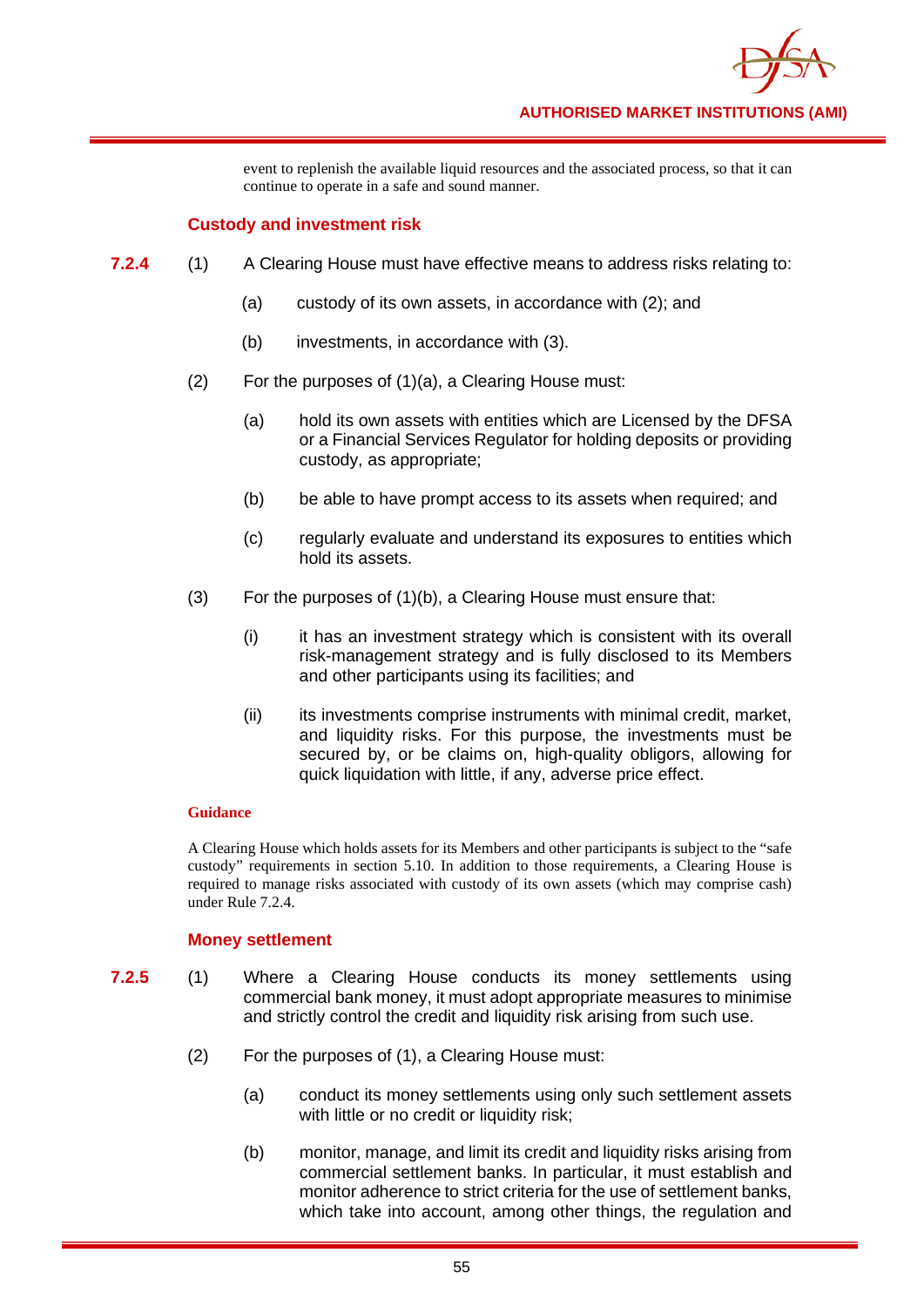supervision, creditworthiness, capitalisation, access to liquidity, and operational reliability of the relevant settlement banks;

- (c) monitor and manage the concentration of credit and liquidity exposures to its commercial settlement banks; and
- (d) ensure that its legal agreements with any settlement banks, at a minimum:
	- (i) specify clearly when transfers on the books of individual settlement banks are expected to occur and when they are final; and
	- (ii) ensure that funds received are transferable as soon as possible, if not intra-day, at least by the end of the day to enable it and its Members and other participants on its facilities to manage their credit and liquidity risks.

## **Use of Fiat Crypto Tokens for clearing or settlement**

- **7.2.5A** A Clearing House may use a Fiat Crypto Token for the purposes of clearing and settlement of transactions relating to Crypto Tokens if:
	- (a) the Fiat Crypto Token is an Accepted Crypto Token; and
	- (b) the Clearing House is reasonably satisfied that the risks associated with using the Fiat Crypto Token, including market, credit and liquidity risks, are low.

## **Guidance**

A Fiat Crypto Token is defined in GEN 3A.2.5 as an Asset Referenced Token the value of which is determined by reference to a fiat currency. The DFSA would expect a Fiat Crypto Token to have the following characteristics if it used for clearing and settlement:

- (a) a comprehensive governance framework with a clear allocation of accountability for the functions and activities of the Crypto Token;
- (b) effective risk management frameworks for reserve management, operational resilience, cyber security and AML/CTF requirements;
- (c) robust systems for collecting, storing and safeguarding data, as well as appropriate recovery and resolution plans;
- (d) comprehensive and transparent disclosures on the functioning of the Crypto Token, including with respect to its stabilisation, reservation and redemption mechanisms;
- (e) settlement finality features, demonstrated through clear definitions of technical finality and the point of irrevocability and transparent mechanisms for reconciling misalignments between technical settlement and legal finality; and
- (f) money settlement features, with an absence of market, credit or liquidity risk, including through a direct legal claim on the issuer or the underlying reserve assets, timely convertibility at par into other liquid assets and clear and robust process for fulfilling client claims, under both normal and stressed scenarios.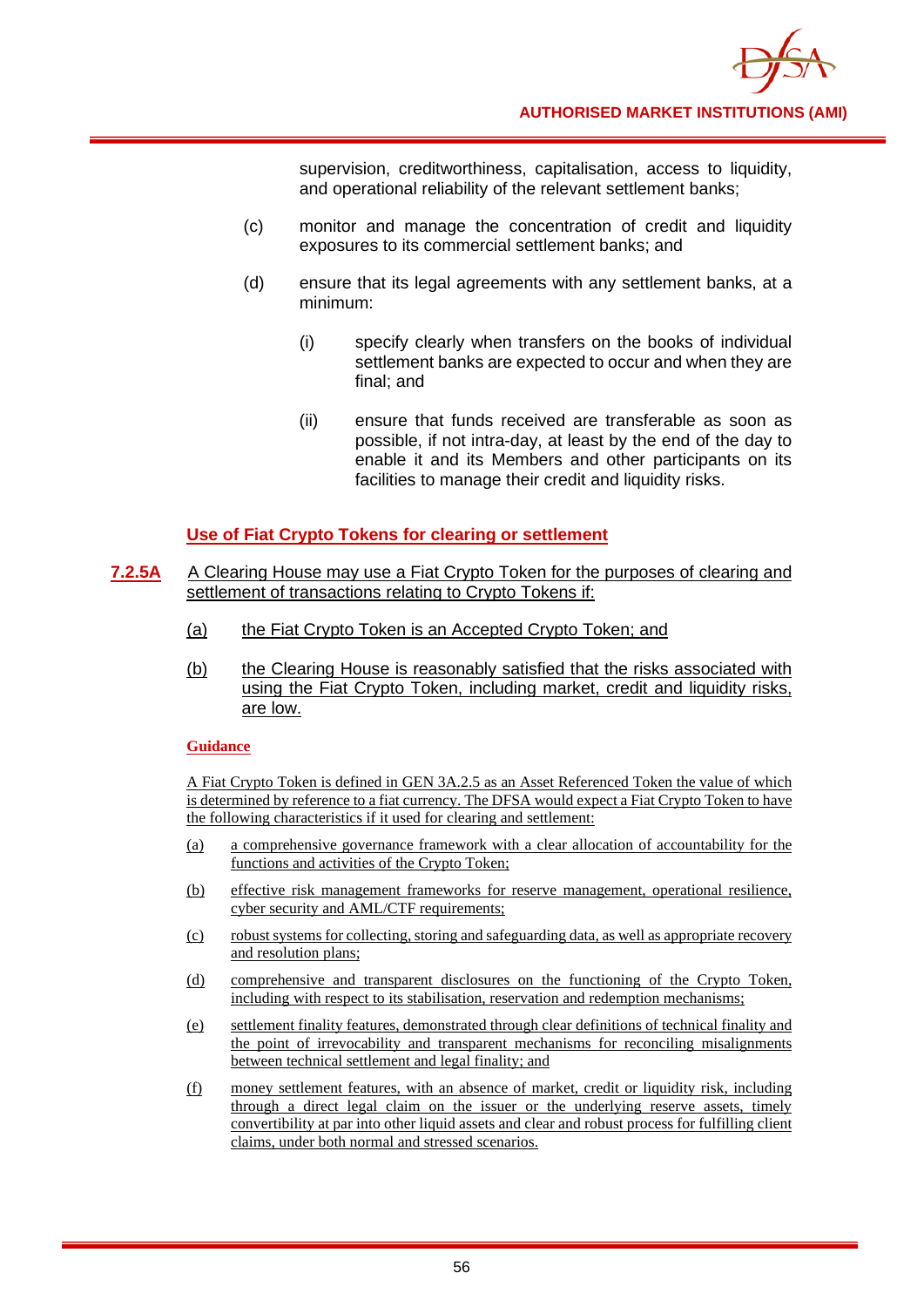

## **Physical delivery**

- **7.2.6** (1) A Clearing House incurring obligations that require physical delivery of commodities must:
	- (a) provide adequate information to its Members and other participants using its facilities relating to its obligations with respect to physical delivery of commodities. Such information must also be made publicly available;
	- (b) identify, monitor, and manage the risks associated with such physical deliveries; and
	- (c) identify, monitor, and manage the risks and costs associated with the storage and delivery of commodities.
	- (2) A Clearing House must have adequate arrangements, including service agreements, which enable it to meet its physical delivery obligations.

## **Collateral**

- **7.2.7** (1) A Clearing House which requires collateral to manage its own, its Members' or other participants' credit risks arising in the course of or for the purposes of its payment, clearing, and settlement processes must:
	- (a) only accept collateral with low credit, liquidity, and market risks; and
	- (b) set and enforce appropriately conservative haircuts and concentration limits.
	- (2) A Clearing House must, for the purposes of meeting the requirement in (1), establish and implement a collateral management system that is well designed and operationally flexible. Such a system must, at a minimum:
		- (a) limit the assets it accepts as collateral to those with low credit, liquidity, and market risks;
		- (b) establish prudent valuation practices and develop haircuts that are regularly tested and take into account stressed market conditions;
		- (c) to reduce the need for procyclical adjustments, establish, to the extent practicable and prudent, stable and conservative haircuts that are calibrated to include periods of stressed market conditions;
		- (d) avoid concentrated holdings of certain assets where that would significantly impair the ability to liquidate such assets quickly without significant adverse price effects; and
		- (e) mitigate, if it accepts cross-border collateral, the risks associated with such use. Such measures must ensure that the collateral can be used in a timely manner.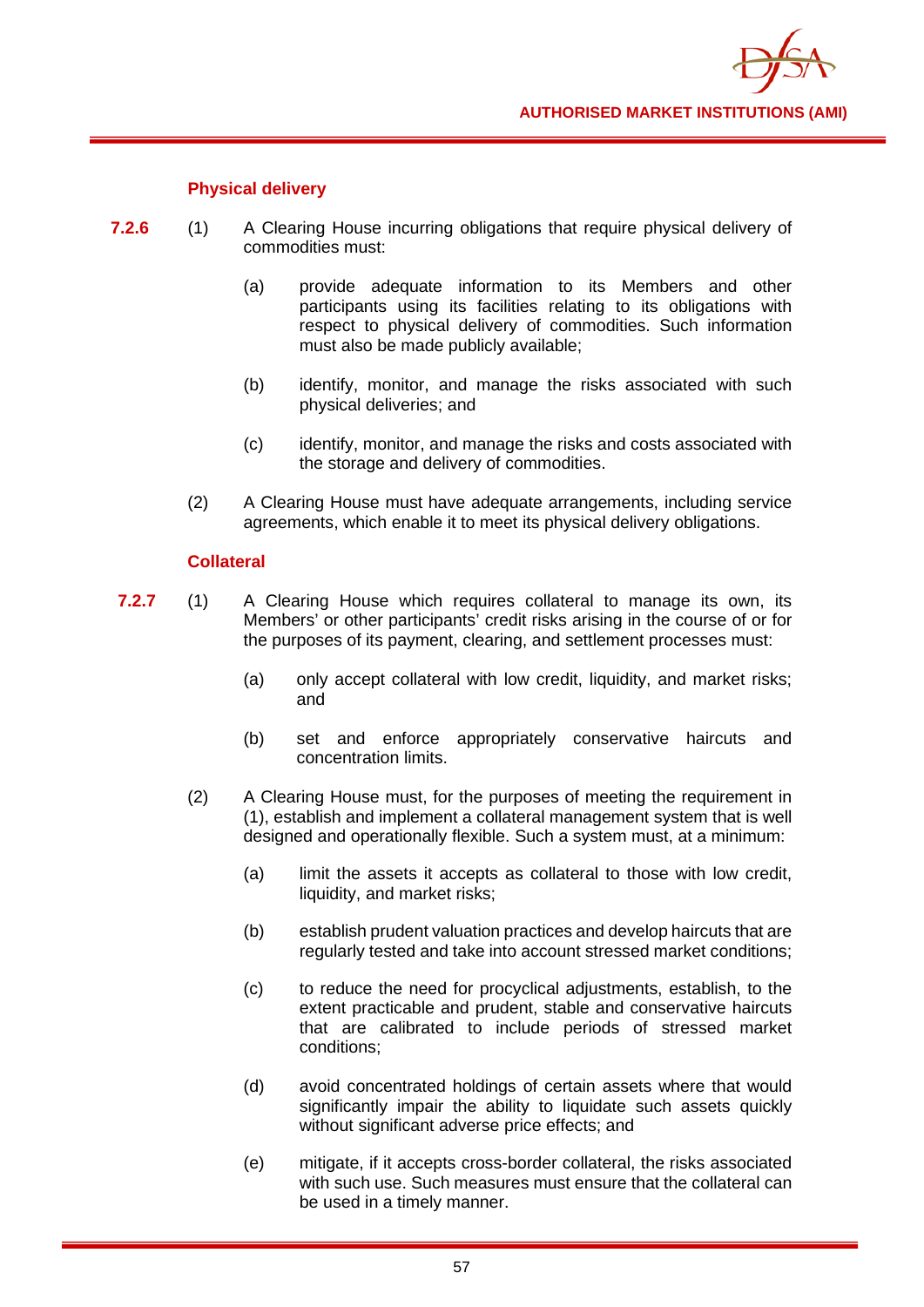

## **Settlement finality**

- **7.2.8** (1) A Clearing House must have adequate arrangements to ensure clear and certain final settlement of payments, transfer instructions or other obligations of Members and other participants using its facilities and where relevant, its own obligations.
	- (2) For the purposes of (1), a Clearing House's arrangements for final settlement must:
		- (a) ensure that, if intra-day or real-time settlement is not feasible, settlement occurs at least by the end of the value date of the relevant transaction; and
		- (b) clearly define:
			- (i) the point at which the final settlement occurs; and
			- (ii) the point after which unsettled payments, transfer instructions, or other obligations may not be revoked by the parties to the underlying contract.
	- (3) For the purposes of this Rule:
		- (a) "final settlement" is the irrevocable and unconditional transfer of an asset or financial instrument, or the discharge of obligations arising under the underlying contract by the parties to the contract; and
		- (b) "value date" is the day on which the payment, transfer instruction, or other obligation arising under the underlying contract is due and, accordingly, the associated funds or Investments are available to the respective parties under the contract.

- 1. Final settlement is usually dependent on the legal environment of where the settlement occurs. Generally, in the case of certain assets, final settlement includes the transfer of title.
- 2. Completing final settlement by the end of the value date is important because deferring final settlement to the next-business day can create both credit and liquidity pressures for a Clearing House's Members and other participants on its facilities and stakeholders. This may also be a potential source of systemic risk. Therefore, where possible, a Clearing House should provide intra-day or real-time settlement finality to reduce settlement risk.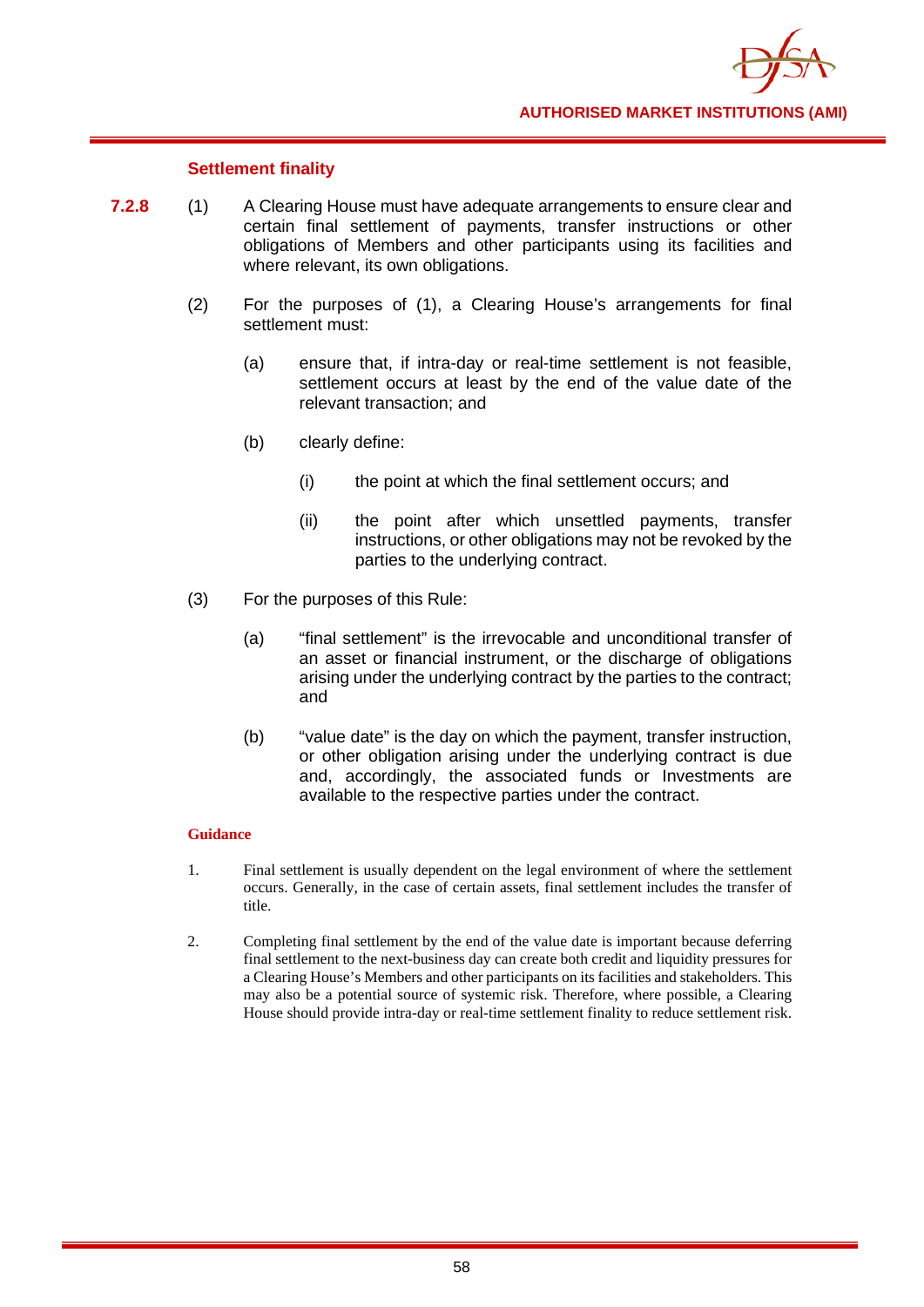

# **7.3 Additional requirements for a CCP**

## **Credit Risk**

- **7.3.1** (1) A Clearing House acting as a CCP must establish and implement a robust process to manage:
	- (a) its current and potential future credit and market risk exposures to market counterparties, including Members and other participants on its facilities; and
	- (b) credit risks arising from its payment, clearing, and settlement processes.
	- (2) For the purposes of (1), a CCP must, on a regular basis as appropriate to the nature, scale and complexity of its operations:
		- (a) perform stress tests using models containing standards and predetermined parameters and assumptions; and
		- (b) carry out comprehensive and thorough analysis of stress testing models, scenarios, and underlying parameters and assumptions used to ensure that they are appropriate for determining the required level of default protection in light of current and evolving market conditions.
	- (3) A CCP must:
		- (a) undertake the analysis referred to in (2)(b) at least on a two-month basis, unless more frequent analysis is warranted because the Investments or Crypto Tokens cleared or markets served display high volatility, become less liquid, or when the size or concentration of positions held by its participants increase significantly; and
		- (b) perform a full validation of its risk-management models at least annually.

- 1. A robust assessment process should enable a CCP to effectively measure, monitor, and manage its risks and exposures effectively. In particular, it should be able to identify sources of credit risk and routinely measure and monitor its credit exposures. Generally, a CCP should have daily stress testing to measure and monitor its risk exposures, especially if its operations are complex or widely spread over multiple jurisdictions. It should use appropriate risk management tools to control the identified credit risks. A CCP should use margin and other prefunded financial resources in order to do so.
- 2. In particular, a CCP should establish explicit rules and procedures that address fully any credit losses it may face as a result of any individual or combined default among its Members and other participants with respect to any of their obligations to the CCP. Such rules and procedures should address how any potentially uncovered credit losses would be allocated, including the repayment of any funds the CCP may borrow from its liquidity providers. They should also indicate the CCP's process to replenish any financial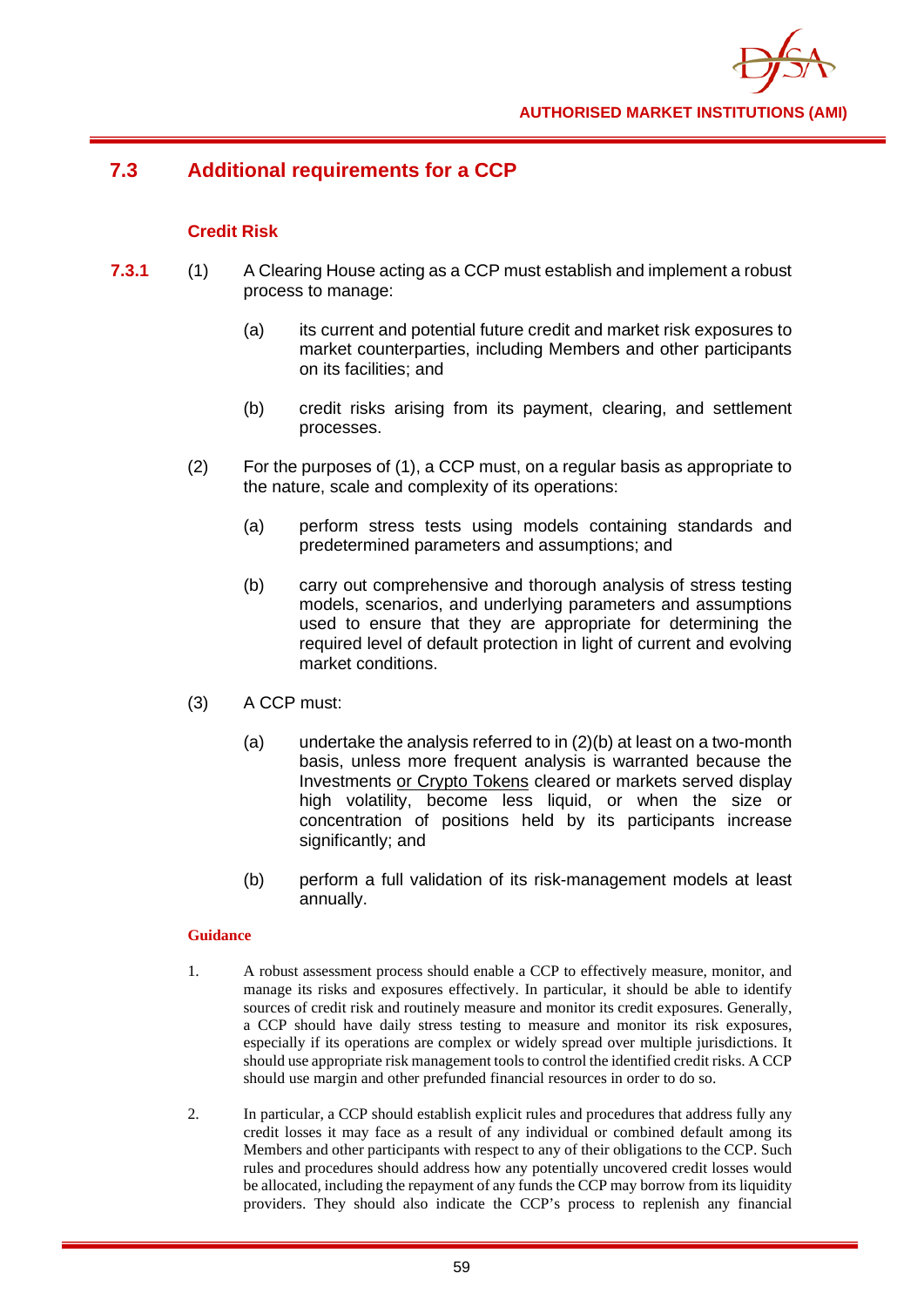resources that it may employ during a stress event, so that it can continue to operate in a safe and sound manner.

3. A CCP should document its supporting rationale for, and should have appropriate governance arrangements relating to, the amount of total financial resources it maintains. It should also have clear procedures to report the results of its stress tests to its Governing Body and senior management as appropriate, and use those results to evaluate the adequacy of its total financial resources and make any adjustments as appropriate.

## **Margin requirements**

- **7.3.2** (1) Without limiting the generality of Rule 7.3.1, a Clearing House operating as a CCP must, for the purposes of managing its credit and market risk:
	- (a) have a margin system which meets the requirements in (2) and  $(3)$ ;
	- (b) mark participant positions to market and collect variation margin at least daily to limit the build-up of current exposures;
	- (c) have necessary authority and operational capacity to make intraday margin calls and payments, both scheduled and unscheduled, to participants; and
	- (d) regularly review and validate its margin system to ensure that it operates effectively and as intended.
	- (2) The margin system of a CCP must, at a minimum:
		- (a) establish margin levels which are commensurate with the risks and particular attributes of each product, portfolio, and market it serves;
		- (b) use a reliable source of timely price data for its margin system, and also procedures and sound valuation models for addressing circumstances in which pricing data is not readily available or reliable; and
		- (c) adopt initial margin models and parameters that are risk-based and generate margin requirements sufficient to cover its potential future exposure to Members and other participants using its facilities in the interval between the last margin collection and the close-out of positions following a participant default.
	- (3) The initial margins established pursuant to (2)(c) must:
		- (a) if the CCP calculates margins:
			- (i) at the Member's portfolio level, be applied in respect of each portfolio's distribution of future exposure; and
			- (ii) at more granular levels, meet the corresponding distribution of future exposures; and
		- (b) use models which, among other things: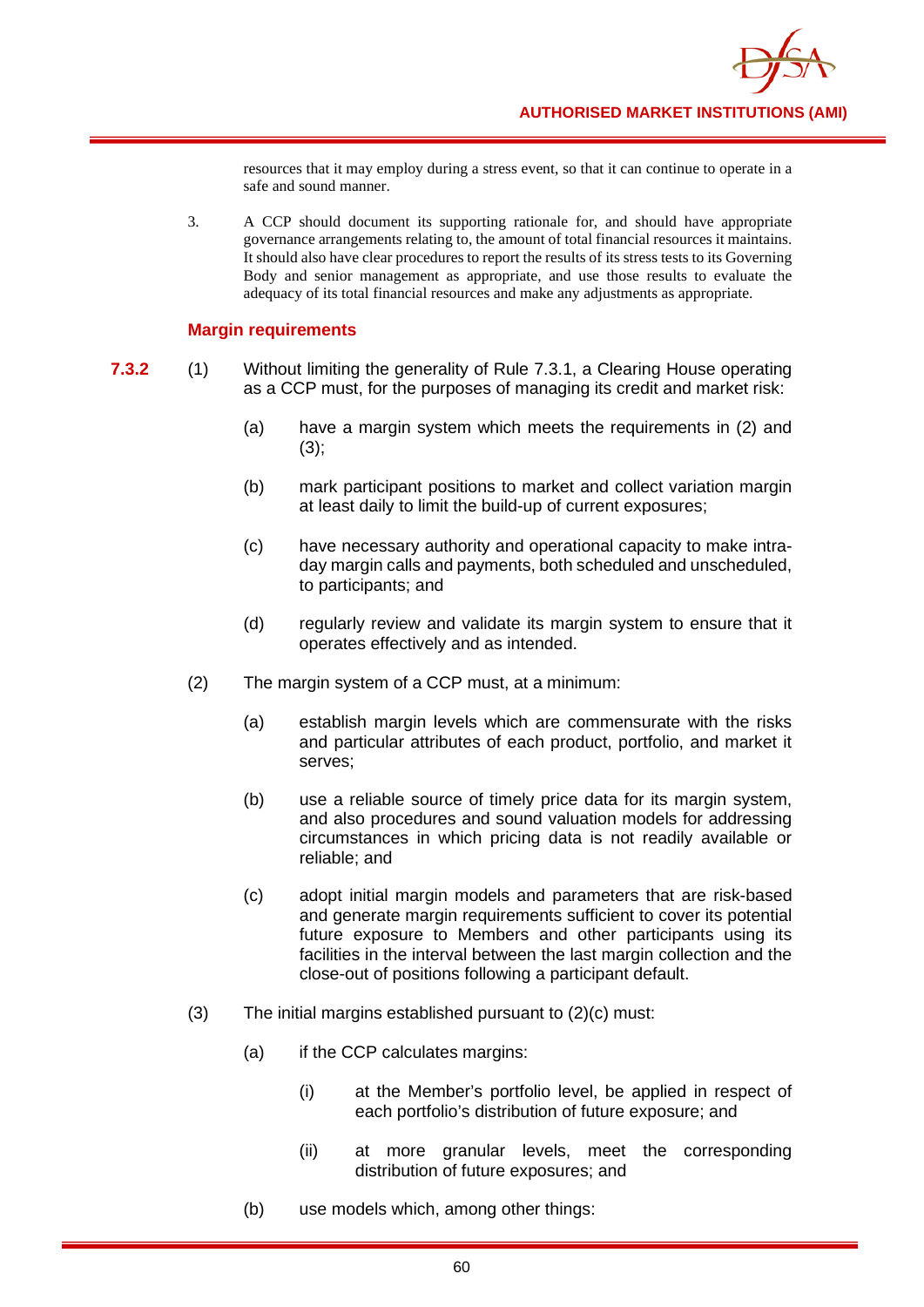- (i) rely on conservative estimates of the time horizons for the effective hedging or close out of the particular types of products cleared by the CCP, including in stressed market conditions; and
- (ii) have an appropriate method for measuring credit exposure that accounts for relevant product risk factors and portfolio effects across products, and, to the extent practicable and prudent, limit the need for destabilising procyclical changes.

- 1. A CCP should adopt comprehensive and stringent measures to ensure that it has adequate total financial resources to effectively manage its credit risk and exposures.
- 2. A CCP should determine the amount of the total financial resources available to it and regularly test the sufficiency of such amount, particularly in the event of a default or multiple defaults in extreme but plausible market conditions through rigorous stress testing.
- 3. In conducting stress testing, a CCP should consider the effect of a wide range of relevant stress scenarios in terms of both defaulters' positions and possible price changes in liquidation periods. Scenarios should include relevant peak historic price volatilities, shifts in other market factors such as price determinants and yield curves, multiple defaults over various time horizons, simultaneous pressures in funding and asset markets, and a spectrum of forward-looking stress scenarios in a variety of extreme but plausible market conditions.
- 4. A CCP which is involved in activities with a more-complex risk profile, or is systemically important in multiple jurisdictions, should maintain additional financial resources to cover a wide range of potential stress scenarios. These should include the default of the two of its market counterparties (including their affiliates) that would potentially cause the largest aggregate credit exposure for the CCP in extreme but plausible market conditions. In all other cases, a CCP should maintain additional financial resources sufficient to cover a wide range of potential stress scenarios, which include the default of the market counterparty (including its affiliates) that would potentially cause the largest aggregate credit exposure for the CCP in extreme but plausible market conditions.
- 5. An effective margining system is a key risk-management tool for an Authorised Market Institution operating as a CCP to manage the credit exposures posed by open positions of its Members or other participants using its facilities. Therefore, it should adopt and implement an effective margin system, which is risk-based and regularly reviewed, in order to cover its credit exposures to its Members and other participants in respect of all Investments and other products.
- 6. In calculating margin requirements, a CCP may allow offsets or reductions in required margin across products that it clears or between products that it and another CCP clear, if the risk of one product is significantly and reliably correlated with the risk of the other product. Where two or more CCPs are authorised to offer cross-margining, they must have appropriate safeguards and harmonised overall risk-management systems.
- 7. A CCP should analyse and monitor its model performance and overall margin coverage by conducting rigorous back testing regularly, and sensitivity analysis at least monthly and, where appropriate, more frequently. A CCP should regularly conduct an assessment of the theoretical and empirical properties of its margin model for all products it clears. In conducting sensitivity analysis of the model's coverage, a CCP should take into account a wide range of parameters and assumptions that reflect possible market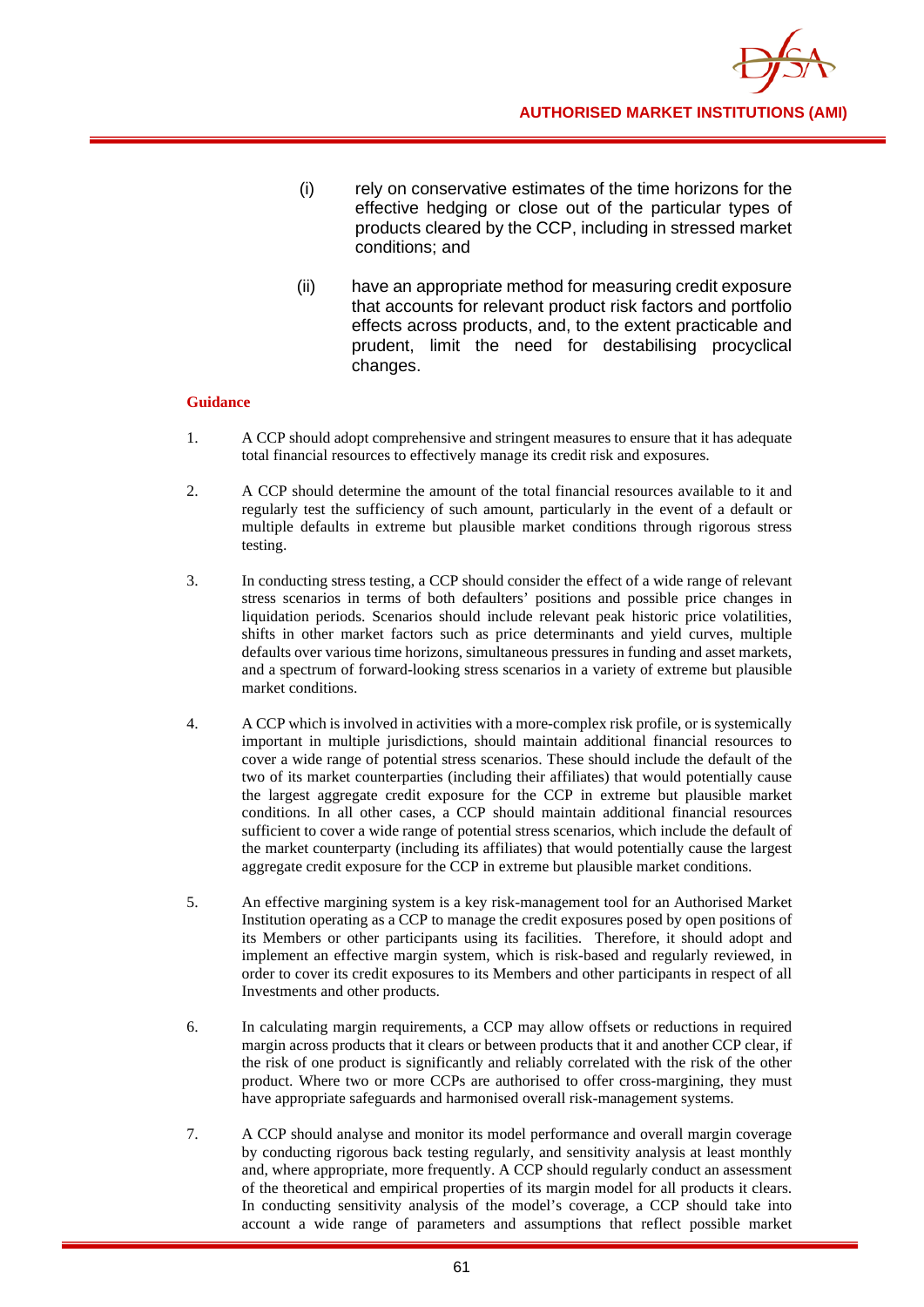

conditions, including the most-volatile periods that have been experienced by the markets it serves and extreme changes in the correlations between prices.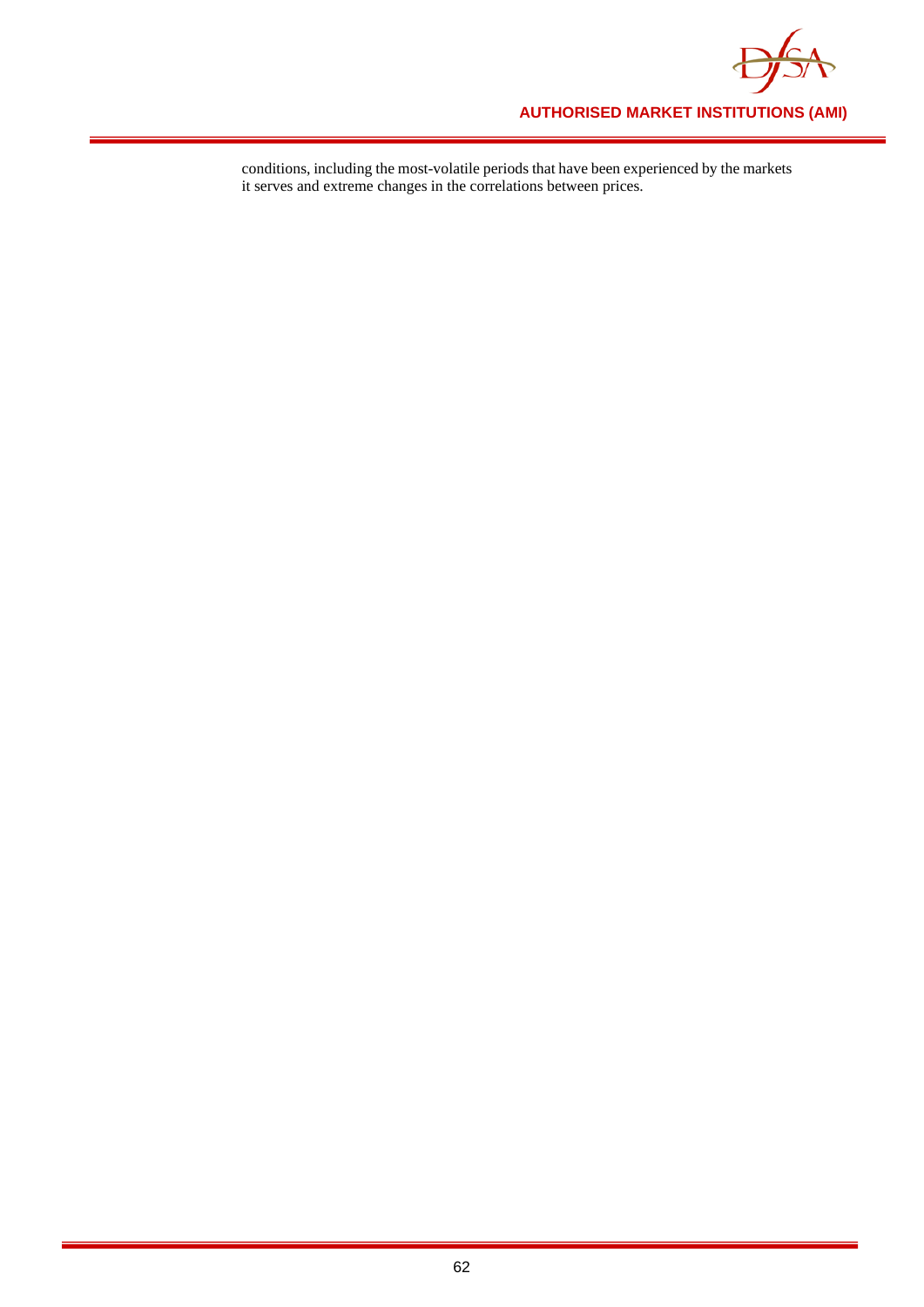

## **Segregation and portability**

- **7.3.3** (1) A Clearing House acting as a CCP must have systems and procedures to enable segregation and portability of positions of the customers of its Members and other participants on its facilities, and any collateral provided to it with respect to those positions.
	- (2) For the purposes of (1), a CCP's systems and controls must, at a minimum, provide for the following:
		- (a) the segregation and portability arrangements that effectively protect the positions and related collateral of the customers of the Members or other participants on its facilities from the default or insolvency of the relevant Member or other participants;
		- (b) if the CCP offers additional protection of the customer positions and related collateral against the concurrent default of both the relevant Member or other participants or other customers, the adoption of necessary measures to ensure that the additional protection offered is effective; and
		- (c) the use of account structures that enable the CCP to readily identify positions of the customers of the relevant Member or other participant, and to segregate their related collateral.
	- (3) A CCP must make available to its Members and other participants using its facilities, its rules, policies and procedures relating to the segregation and portability of the positions and related collateral of the customers of its Members and other participants using its facilities.

#### **Guidance**

- 1. A CCP should:
	- a. maintain the customer positions and any related collateral referred to in Rule 7.3.3 in individual customer accounts or in omnibus customer accounts; and
	- b. structure its portability arrangements so that the positions and collateral of a defaulting Member's or other participant's customers can be transferred to one or more other Members or participants.
- 2. A CCP should also disclose whether the customers' collateral is protected on an individual or omnibus basis. In addition, it should disclose any constraints, such as legal or operational, that may impair its ability to segregate or transfer a Member's or other participant's customers' positions and related collateral.

……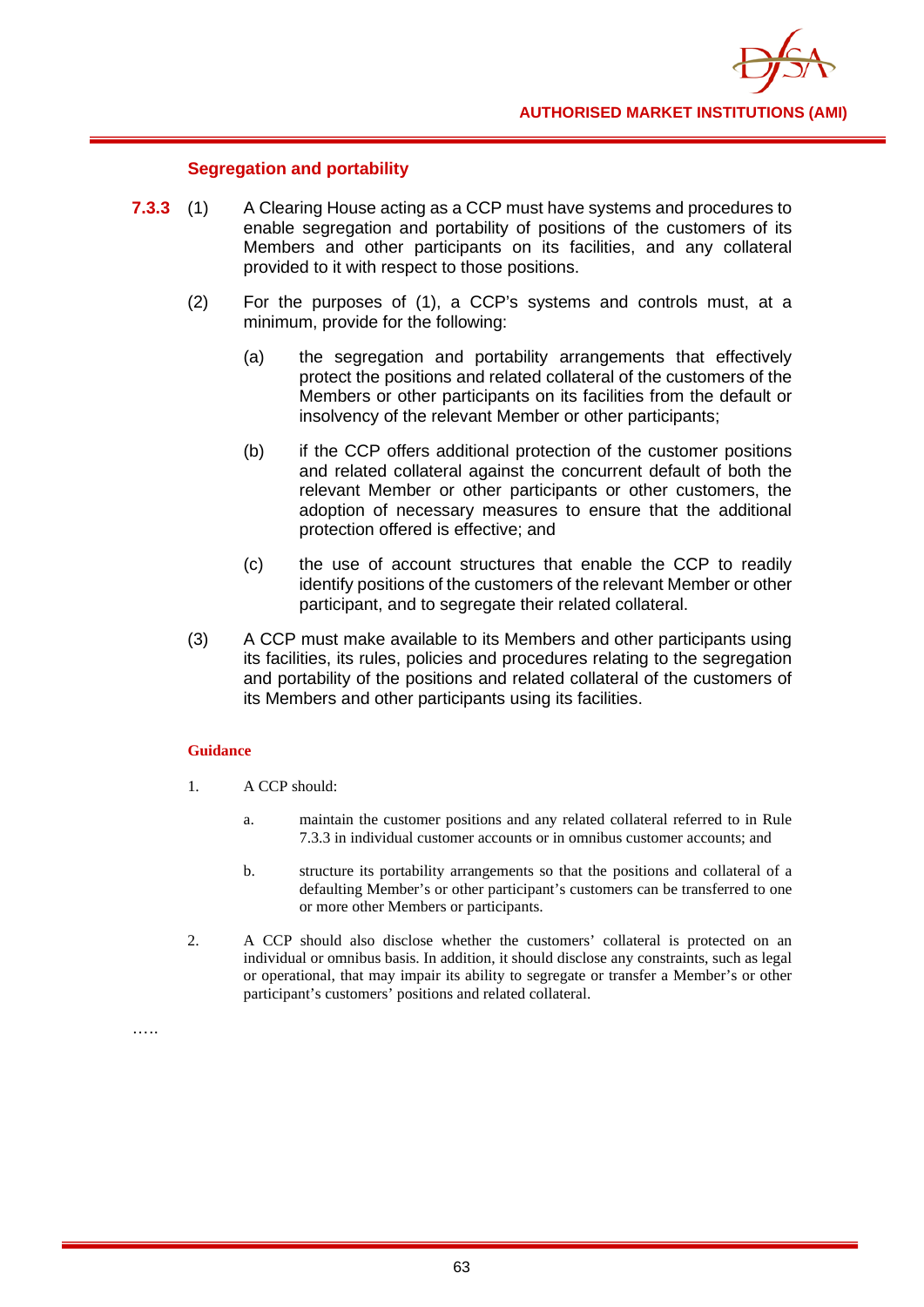

# **9 SUPERVISION OF AUTHORISED MARKET INSTITUTIONS**

…..

## **9.8 Notification**

## **Notification in respect of trading**

- **9.8.1** Where an Authorised Market Institution proposes to remove from trading or admit to trading, by means of its facilities, a class of Investment or Crypto Token which it has not previously traded, but is licensed to do so, it must give the DFSA notice of that event, at the same time as the proposal is communicated to persons granted access to its facilities or shareholders, with the following information;
	- (a) a description of the Investment or Crypto Token to which the proposal relates;
	- (b) where that Investment is a derivative product, the proposed terms of that derivative; and
	- (c) the name of any clearing or settlement facility in respect of that Investment or Crypto Token.
- **9.8.2** Where an Authorised Market Institution decides to suspend, restore from suspension or cease trading any Investment or Crypto Token, it must immediately notify the DFSA and any person granted access to its facilities of the decision.
- **9.8.3** Where a Clearing House proposes to cease clearing or settling, or to commence clearing or settling, by means of its facilities, a class of Investment or Crypto Token which it has not previously cleared or settled, but is licensed to do so, it must give the DFSA notice of that event, at the same time as the proposal is communicated to persons granted access to its facilities or shareholders, with the following information;
	- (a) a description of the Investment or Crypto Token to which the proposal relates;
	- (b) where that Investment is a derivative product, the proposed terms of that derivative; and
	- (c) the name of any trading facility in respect of that Investment or Crypto Token.

**…..**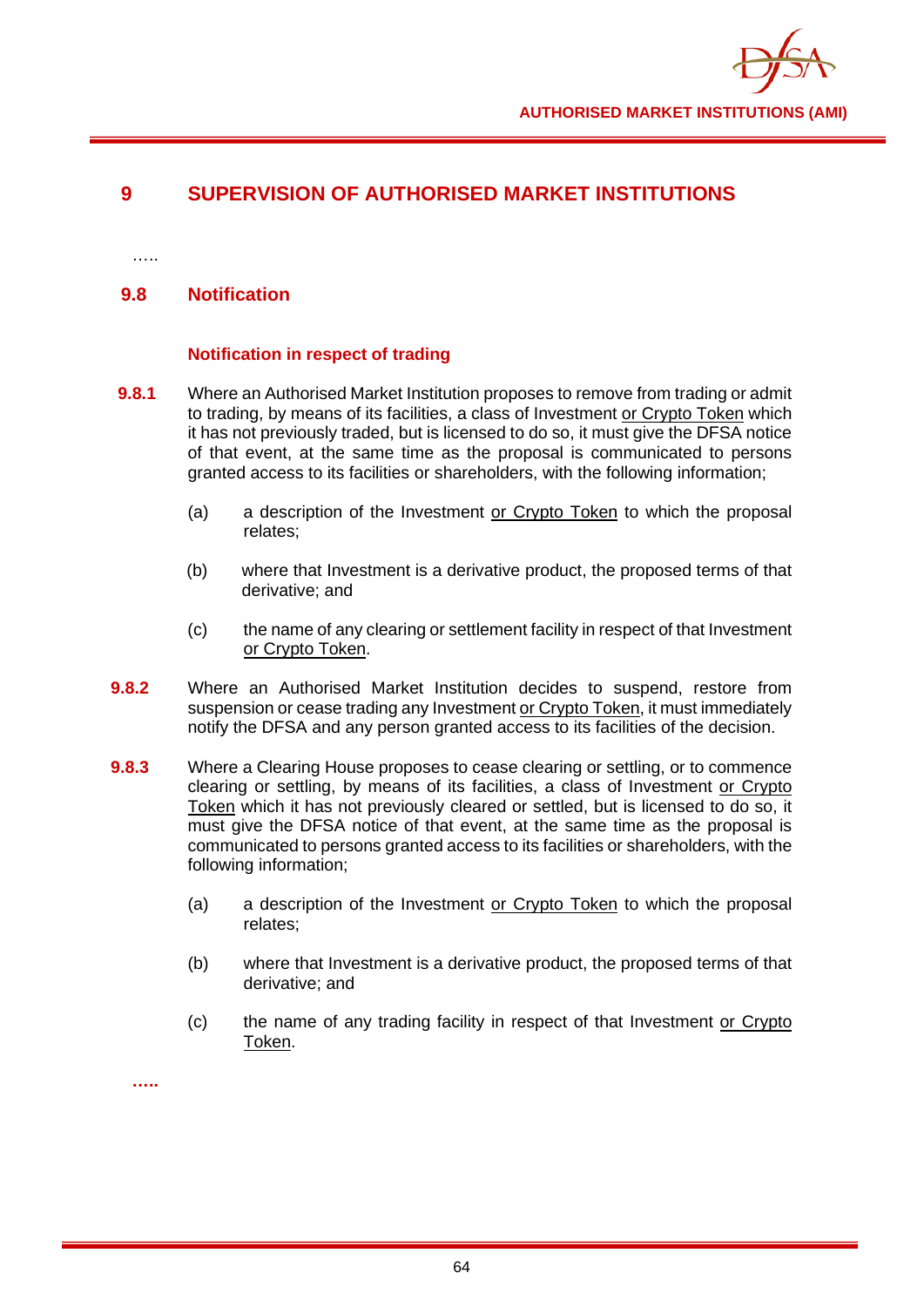

## **Directions by an Authorised Market Institution**

- **9.10.5** Where an Authorised Market Institution:
	- (a) decides to limit the open position of any Person in Investments or Crypto Tokens; or
	- (b) issues directions to any Person to close out his position in any Investment or Crypto Token;

that Authorised Market Institution must immediately give the DFSA notice of that event, and the Person's name, the Investment or Crypto Token and size of any position to be limited or closed-out and the reasons for the Authorised Market Institution's decision.

## **9.11 Supervisory directions**

- 1. Article 26 of the Markets Law provides as follows:
	- $\cdot$  "(1) Without limiting the application of the Regulatory Law 2004, the DFSA may direct an Authorised Market Institution to do or not do specified things that the DFSA considers are necessary or desirable or ensure the integrity of the financial services industry in the DIFC, including but not limited to, directions:
		- (a) requiring compliance with any duty, requirement, prohibition, obligation or responsibility applicable to an Authorised Market Institution;
		- (b) requiring an Authorised Market Institution to act in a specified manner in relation to transactions conducted on or through the facilities operated by an Authorised Market Institution, or in relation to a specified class of transactions; or
		- (c) requiring an Authorised Market Institution to act in a specified manner or to exercise its powers under any rules that the Authorised Market Institution has made.
	- (2) Without limiting the application of Article 75 of the Regulatory Law 2004, the DFSA may direct an Authorised Market Institution to:
		- (a) close the market or facilities operated by an Authorised Market Institution in a particular manner or for a specified period;
		- (b) suspend transactions on the market or through the facilities operated by an Authorised Market Institution;
		- (c) suspend transactions in Investments or Crypto Tokens conducted on the market or through the facilities operated by an Authorised Market Institution;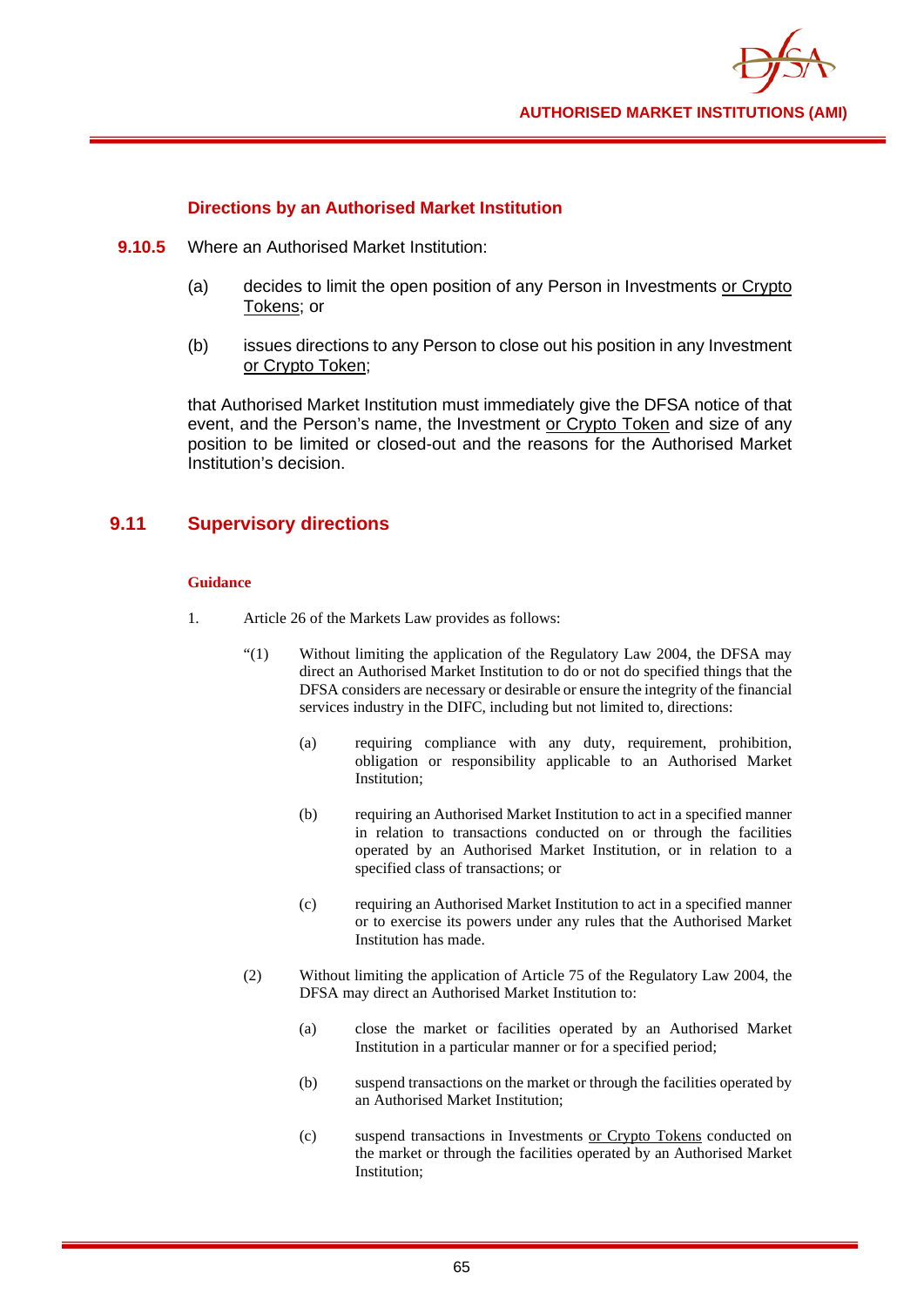

- (d) prohibit trading in Investments or Crypto Tokens conducted on the market or through the facilities operated by an Authorised Market Institution;
- (e) defer for a specified period the completion date of transactions conducted on the market or through the facilities operated by an Authorised Market Institution;
- (f) prohibit a specified person from undertaking any transactions on the facilities operated by the Authorised Market Institution; or
- (g) do any act or thing, or not do any act or thing, in order to ensure an orderly market, or reduce risk to the DFSA's objectives."
- 2. The DFSA expects to use these powers only in exceptional circumstances. Factors the DFSA will consider in exercising these powers include:
	- a. what steps the Authorised Market Institution has taken or is taking in respect of the issue being addressed in the planned direction;
	- b. the impact on the DFSA's objectives if a direction were not issued; or
	- c. whether it is in the interests of the DIFC.
- 3. The Decision Notice given by the DFSA will specify what an Authorised Market Institution is required to do under the exercise of such powers.

…..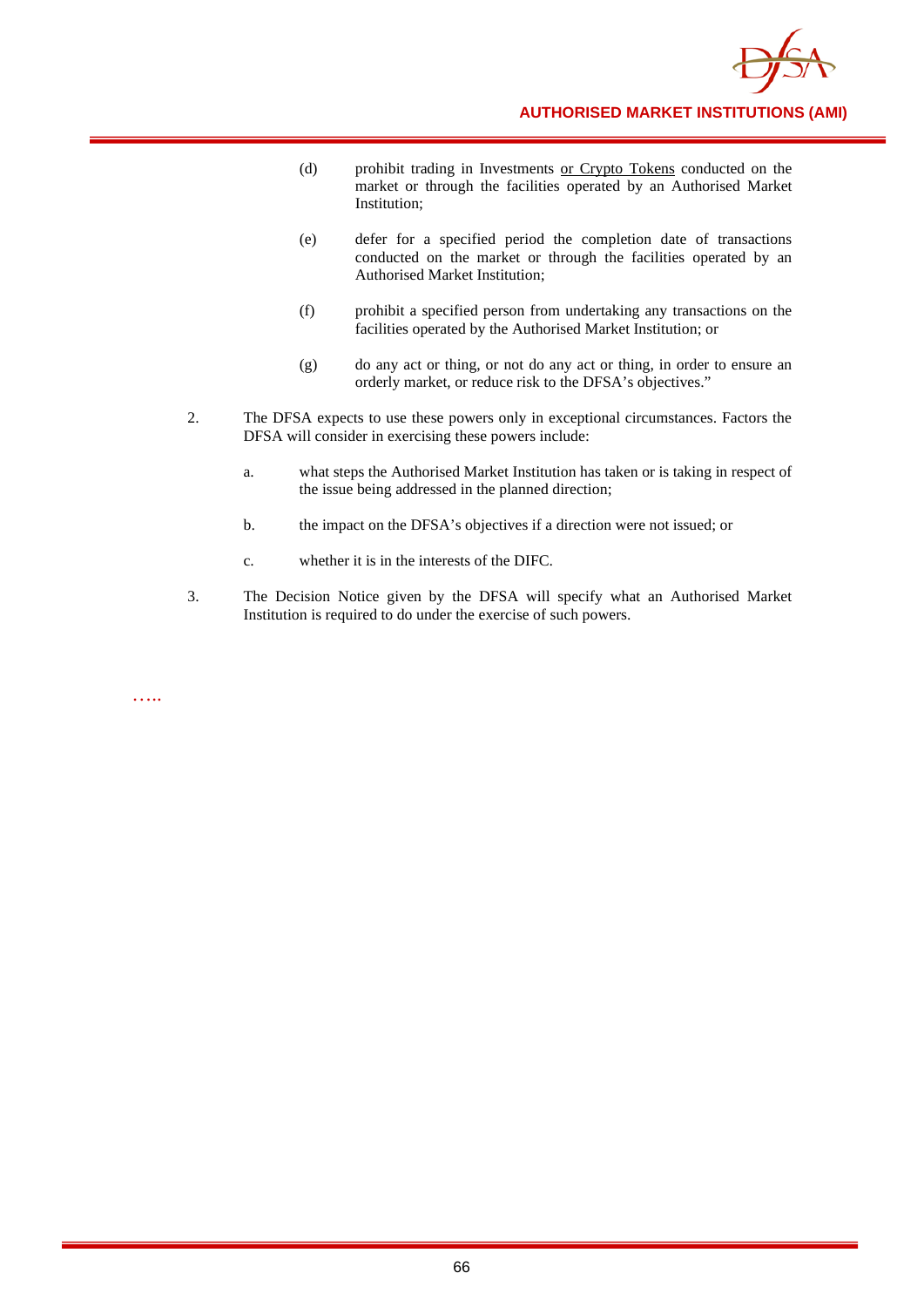

# **WITHDRAWAL OF A LICENCE**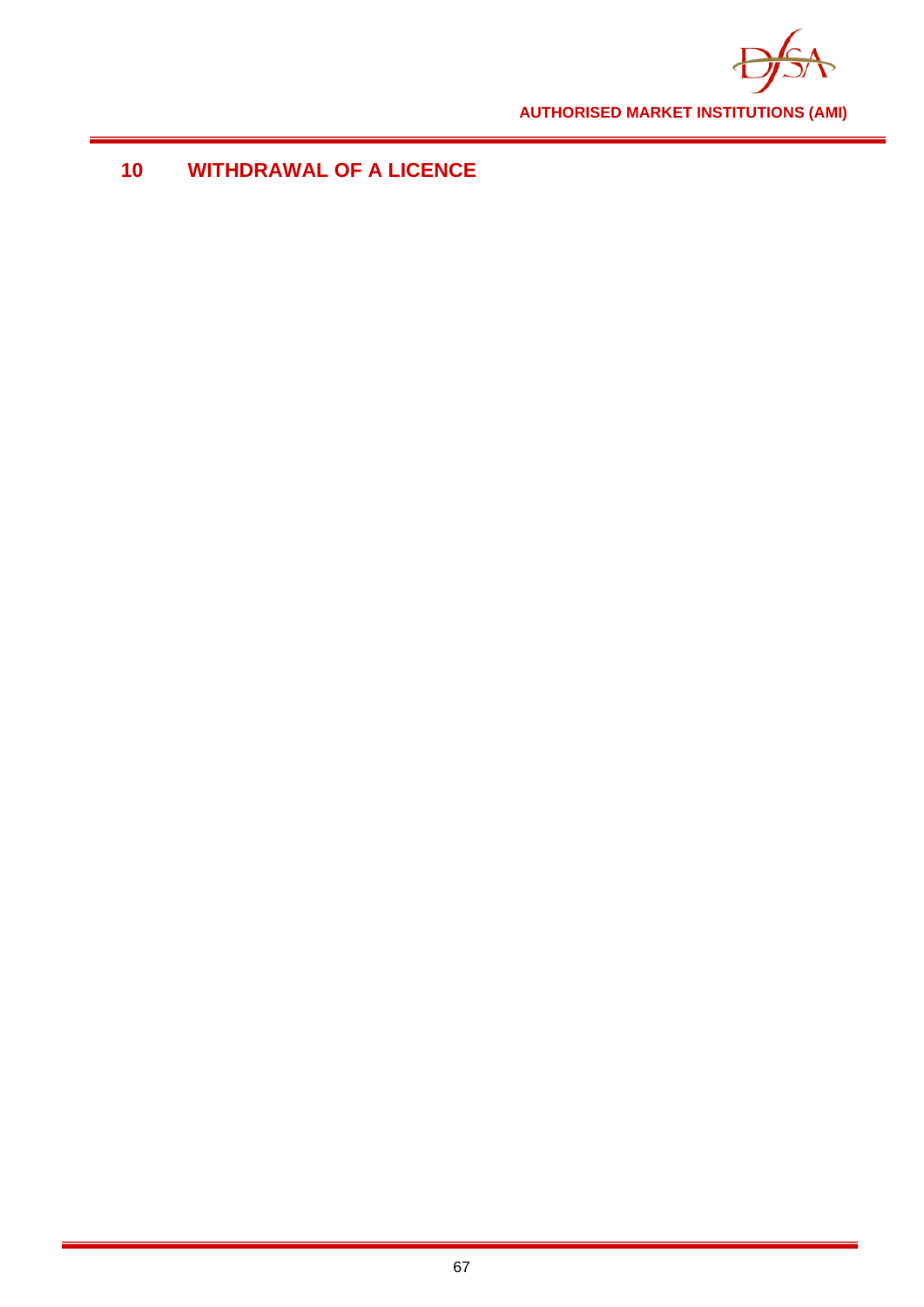

# **APP2 USE OF PRICE INFORMATION PROVIDERS**

## **A2.1 Application**

**A2.1.1** This Appendix applies to an Authorised Market Institution referred to in Rule 5.8.1(35).

## **Use of price information providers**

- **A2.1.2** (1) An Authorised Market Institution may only admit to trading or clearing or trade on its facilities Investments that reference to an underlying benchmark or index provided by a Price Information Provider where it has undertaken appropriate due diligence to ensure that the Price Information Provider, on an on-going basis, meets the requirements set out in (3).
	- (2) A Price Information Provider is a price reporting agency or an index provider which constructs, compiles, assesses or reports, on a regular and systematic basis, prices of Investments, rates, indices, commodities or figures, which are made available to users.
	- (3) For the purposes of (1), the Price Information Provider must:
		- (a) have fair and non-discriminatory procedures for establishing prices of Investments which are made public.
		- (b) demonstrate adequate and appropriate transparency over the methodology, calculation and inputs to allow users to understand how the benchmark or index is derived and its potential limitations;
		- (c) where appropriate, give priority to concluded transactions in making assessments and adopt measures to minimise selective reporting;
		- (d) be of good standing and repute as an independent and objective price reporting agency or index provider;
		- (e) have a sound corporate governance framework;
		- (f) have adequate arrangements to avoid its staff having any conflicts of interest where such conflicts are, or are likely to have, a material adverse impact on price establishment process; and
		- (g) adequate complaint resolution mechanisms to resolve any complaints about the Price Information Provider's assessment process and methodology.